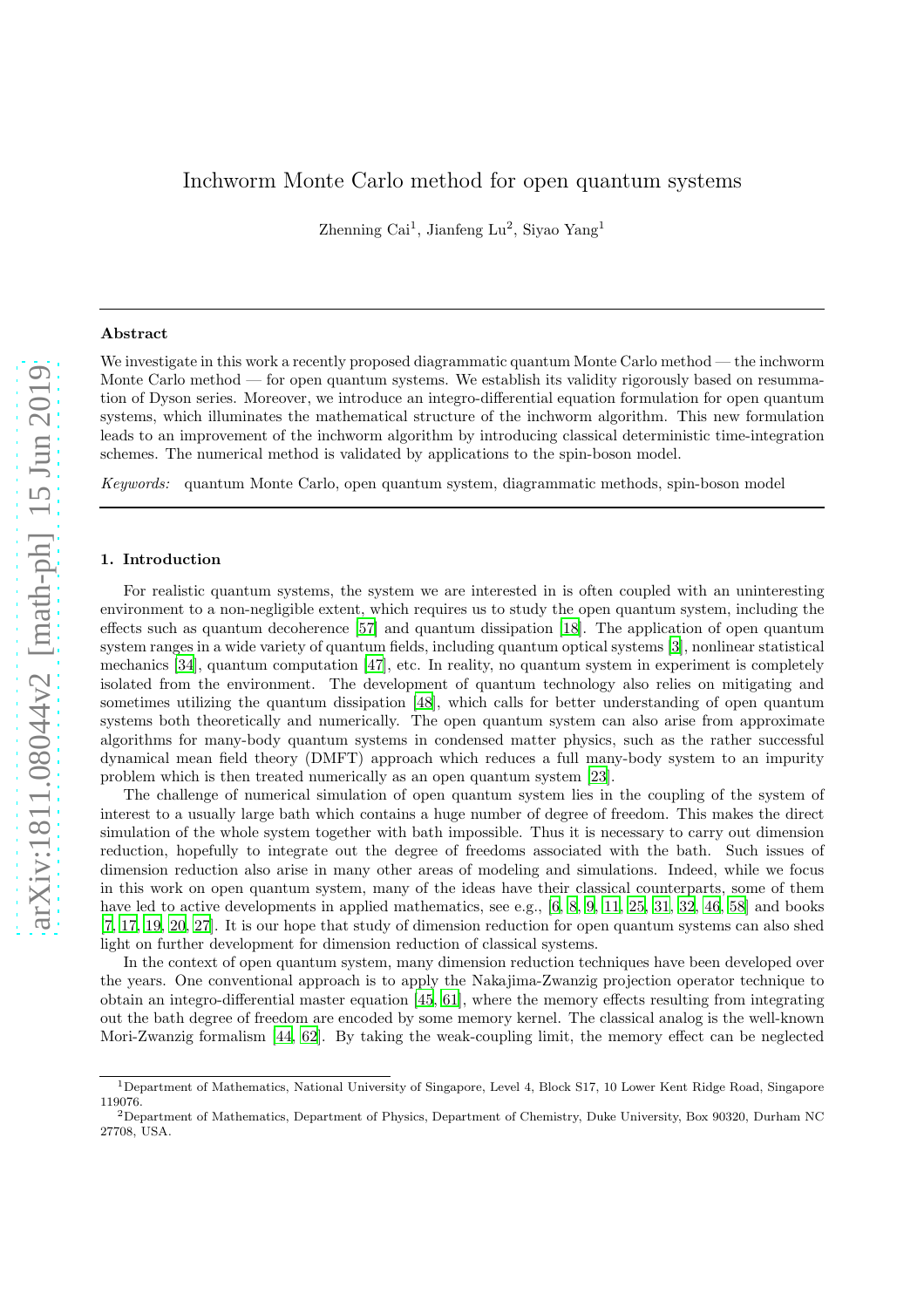to obtain a Markovian approximation, known as the Lindblad equation [\[12,](#page-26-16) [13\]](#page-26-17), which is the quantum analog of the Langevin dynamics. The Markovian approximation however breaks down for open systems with stronger coupling, so that one has to keep track of the non-Markovian dynamics of the projected density matrix describing the system of interests [\[3](#page-26-1)]. For classical systems, such dynamics is often modeled and studied as generalized Langevin equations [\[24,](#page-26-18) [63\]](#page-27-9), while for quantum systems, the non-Markovian dynamics is much more complicated, and many works have been devoted to this topic. Analogously to the generalized Langevin equations, generalized quantum master equation with memory kernel has been used to model non-Markovian open quantum dynamics [\[29,](#page-26-19) [42](#page-27-10), [43,](#page-27-11) [52](#page-27-12)], though it is often complicated to come up with a good estimate of the memory kernel, especially when the memory is long range.

Besides the quantum master equation framework, the non-Markovian evolution of the system can be also directly modeled and simulated using the path-integral approaches such as the QuAPI (quasi-adiabatic propagator path integral) methods [\[36,](#page-26-20) [41\]](#page-27-13) and the HEOM (hierarchical equations of motion) technique [\[56](#page-27-14)]. These methods yield accurate numerical results (often referred as "numerically exact" in the literature), while the computational cost is extremely huge, often unaffordable. To reduce the computational cost, one common strategy is to replace the exact summation or numerical integration in these methods by Monte Carlo methods. In this paper, we are going to study a specific type of path-integral methods called the diagrammatic quantum Monte Carlo method [\[60](#page-27-15)] to solve the time-dependent open quantum systems. In particular, our study is largely motivated by the inchworm Monte Carlo method recently proposed in [\[4](#page-26-21), [10\]](#page-26-22) to reduce the variance in quantum Monte Carlo by diagrammatic resummation.

The basis of the diagrammatic quantum Monte Carlo method has been established as early as 1960s [\[28](#page-26-23)]. However, as other quantum Monte Carlo methods, this type of methods also suffer from the notorious dynamical sign problem, meaning that the number of Monte Carlo samples is required to grow at least exponentially in time in order to keep the accuracy of the simulation. To relieve the dynamical sign problem, Stockburger and Grabert introduced stochastic unraveling of influence functionals in [\[55\]](#page-27-16), and Makri [\[35,](#page-26-24) [38\]](#page-26-25) proposed to assume a finite memory time of the bath-correlation function and apply an iterative procedure to efficiently implement the summation. The inchworm Monte Carlo method applies the idea of diagrammatic resummation as in the bold diagrammatic Monte Carlo method [\[49\]](#page-27-17) to the real-time evolution of the quantum systems. Similar to the bold-line diagrammatic Monte Carlo method proposed in [\[21,](#page-26-26) [22\]](#page-26-27) (see also a more mathematical presentation [\[33](#page-26-28)]), the inchworm Monte Carlo method tackles the dynamical sign problem by lumping a large number of diagrams into a "bold line", which effectively reduces the number of total diagrams to be summed to reach desired numerical accuracy. The inchworm method makes maximum use of the previous calculations, at the expense of higher memory cost for storing all Green's functions. Despite its success in the application of spin-boson model [\[5\]](#page-26-29) and the Anderson impurity model [\[14,](#page-26-30) [50\]](#page-27-18), it requires better understanding to reveal the intrinsic mathematical structure of the inchworm method, and to further improve the method. In particular, it would be interesting to see how the bold lines are built on the basis of shorter bold lines, and how the bold lines propagate when the iterative procedure is precise. While the answers to these questions are not detailed in the original derivation of the inchworm method [\[4](#page-26-21), [10\]](#page-26-22), in this paper, we will show the validity of the inchworm method with mathematical rigor. The rigorous proof not only justifies the original algorithm, but also leads us to a new formulation of the open quantum system as an integro-differential equation, based on which more accurate and efficient numerical approaches can be developed.

The inchworm Monte Carlo method and the new integro-differential equation formulation will be proved to be applicable for the Ohmic spin-boson model, which is a simple open quantum system widely used as benchmark problems [\[15,](#page-26-31) [30,](#page-26-32) [59](#page-27-19)]. Based on the integro-differential equation, part of the Monte Carlo integration can be replaced by classical time-integration methods to achieve higher accuracy. The resulting new algorithm will be applied to the spin-boson model to show the numerical efficiency. Possible extensions will also be discussed. More generally, the inchworm method represents a wider class of model reduction and variance reduction techniques for open quantum systems, which are worth investigating from the mathematical point of view, as they offer some new challenges as well as new toolsets that might be applicable to other areas of study.

The rest of this paper is organized as follows. In Section [2,](#page-2-0) we introduce the basic formulation of the open quantum system and its Dyson series expansion. Section [3](#page-4-0) gives a complete review of the inchworm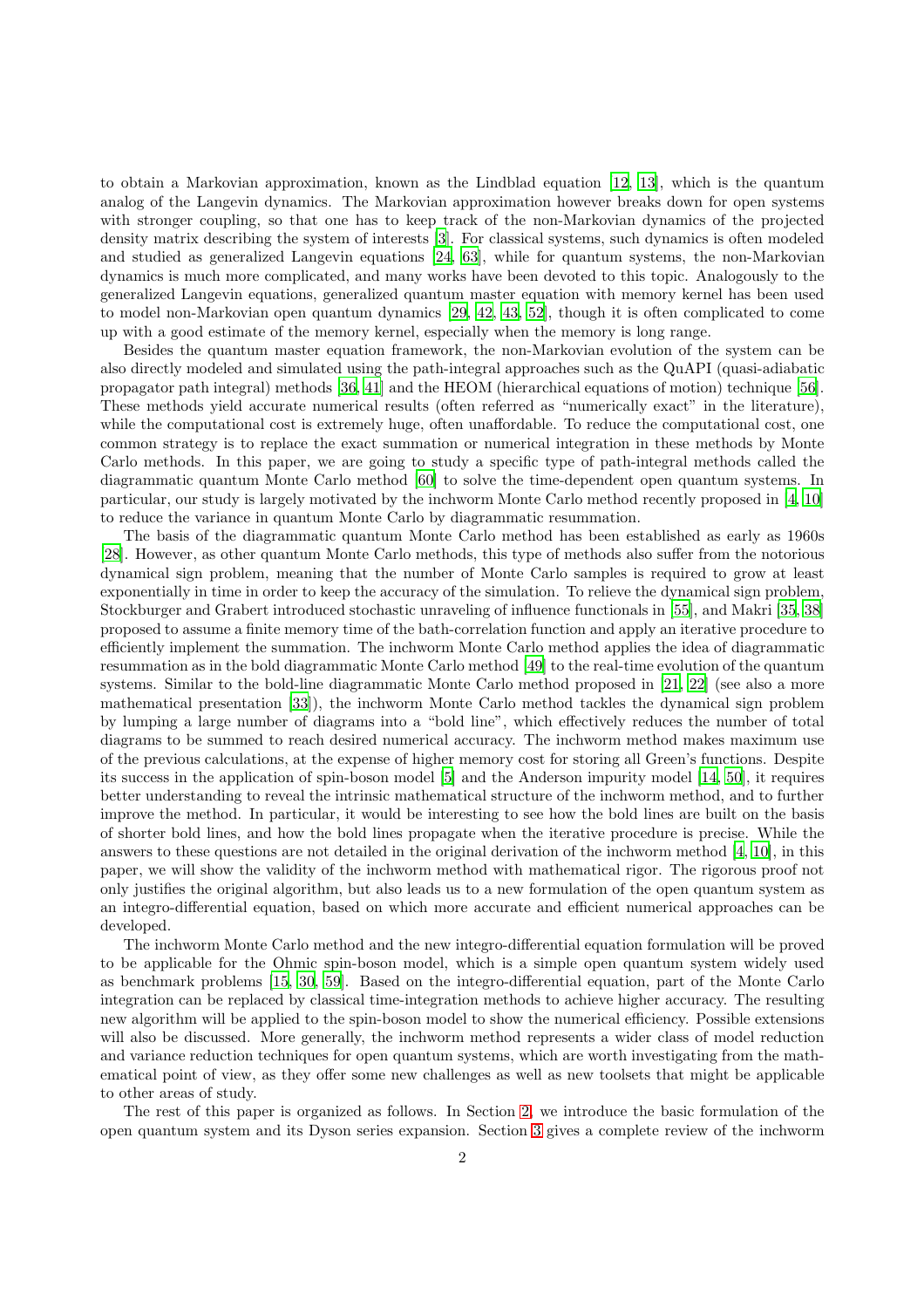Monte Carlo method and proves its validity. The integro-differential equation associate with the inchworm algorithm is derived in Section [4.](#page-13-0) As an application, we analyze the spin-boson model in Section [5.](#page-17-0) Our new numerical method is introduced in Section [6](#page-18-0) and some numerical examples are given in Section [7.](#page-23-0) A simple summary is given in Section [8](#page-25-0) as the end of the paper.

#### <span id="page-2-0"></span>2. Dyson series expansion for open quantum systems

Before considering open quantum system, let us first recall the time-dependent perturbation theory and the associated Dyson series. Consider the von Neumann equation for quantum evolution (of a closed system)

<span id="page-2-4"></span>
$$
i\frac{d\rho}{dt} = [H, \rho],\tag{1}
$$

where  $\rho(t)$  is the density matrix at time t, and H is the Schrödinger picture Hamiltonian with the form

$$
H=H_0+W.
$$

Here  $H_0$  is the unperturbed Hamiltonian and W is viewed as a perturbation. Following the convention, for any Hermitian operator A, we define  $\langle A \rangle = \text{tr}(\rho(0)A)$ . We are interested in the evolution of the expectation for a given observable  $O$ , defined by

<span id="page-2-2"></span>
$$
\langle O(t) \rangle = \text{tr}(O\rho(t)) = \text{tr}\big(Oe^{-itH}\rho(0)e^{itH}\big) = \langle e^{itH}Oe^{-itH}\rangle. \tag{2}
$$

Using standard time dependent perturbation theory, the unitary group  $e^{-itH}$  generated by H can be represented using a Dyson series expansion [\[16\]](#page-26-33)

<span id="page-2-1"></span>
$$
e^{-itH} = \sum_{n=0}^{+\infty} \int_{t>t_n > \dots > t_1>0} (-i)^n e^{-i(t-t_n)H_0} W e^{-i(t_n - t_{n-1})H_0} W \dots W e^{-i(t_2 - t_1)H_0} W e^{-it_1 H_0} dt_1 \dots dt_n, \quad (3)
$$

where the integral should be interpreted as

$$
\int_{t>t_n>\dots>t_1>0} dt_1\cdots dt_n = \int_0^t \int_0^{t_n} \cdots \int_0^{t_2} dt_1\cdots dt_{n-1} dt_n.
$$
 (4)

Inserting the Dyson series  $(3)$  into  $(2)$ , one obtains

$$
\langle O(t) \rangle = \sum_{n=0}^{+\infty} \sum_{n'=0}^{+\infty} \int_{t>t_n > \dots > t_1 > 0} \int_{t>t'_{n'} > \dots > t'_1 > 0} (-i)^n i^{n'}
$$
  
\n
$$
\langle e^{it'_1 H_0} W e^{i(t'_2 - t'_1) H_0} W \dots W e^{i(t'_{n'} - t'_{n'-1}) H_0} W e^{i(t-t'_{n'}) H_0} O \times
$$
  
\n
$$
e^{-i(t-t_n) H_0} W e^{-i(t_n - t_{n-1}) H_0} W \dots W e^{-i(t_2 - t_1) H_0} W e^{-it_1 H_0} \rangle dt'_1 \dots dt'_n dt_1 \dots dt_n.
$$
\n(5)

<span id="page-2-3"></span>Since the unperturbed Hamiltonian  $H_0$  is usually easier to solve, the above expansion provides the basis of a feasible approach to find  $\langle O(t)\rangle$  using Monte Carlo method.

For notational simplicity, the above integral is often denoted by the Keldysh contour plotted in Figure [1.](#page-3-0) The Keldysh contour should be read following the arrows in the diagram, and therefore has a forward (upper) branch and a backward (lower) branch. The symbols are interpreted as follows:

- Each line segment connecting two adjacent time points labeled by  $t_s$  and  $t_f$  means a propagator  $e^{-i(t_f-t_s)H_0}$ . On the forward branch,  $t_f > t_s$ , while on the backward branch,  $t_f < t_s$ .
- Each black dot introduces a perturbation operator  $\pm iW$ , where we take the minus sign on the forward branch, and the plus sign on the backward branch. At the same time, every black dot also represents an integral with respect to the label, whose range is from 0 to the adjacent label to its right.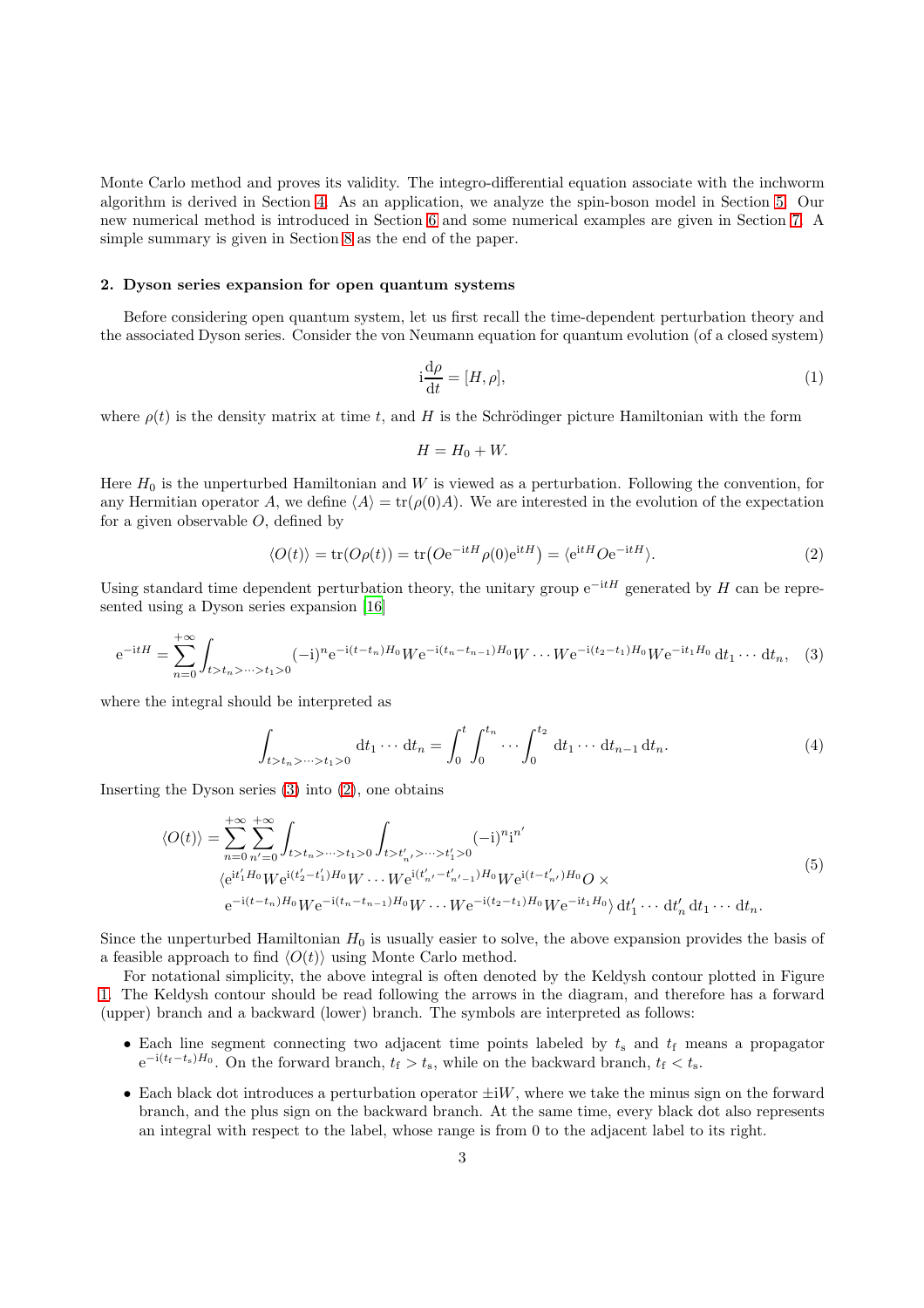• The cross sign at time  $t$  means the observable in the Schrödinger picture.

Note that according to the above interpretation, two Keldysh contours differ only when at least one of the values of  $n, n'$  and  $t$  is different, while the positions of the labels on each branch do not matter. Thus, by taking the expectation  $\langle \cdot \rangle$  of this "contour", we obtain the summand in [\(5\)](#page-2-3). Therefore  $\langle O(t) \rangle$  can be understood as the sum of the expectations of all possible Keldysh contours.



<span id="page-3-0"></span>Figure 1: Keldysh contour

Such an interpretation also shows that we do not need to distinguish the forward and backward branches when writing down the integrals. In fact, when the series [\(5\)](#page-2-3) is absolutely convergent in the sense that

$$
\sum_{n=0}^{+\infty} \sum_{n'=0}^{+\infty} \int_{t>t_n > \dots > t_1 > 0} \int_{t>t'_{n'} > \dots > t'_1 > 0} \left| \langle e^{it'_1 H_0} W e^{i(t'_2 - t'_1)H_0} W \dots W e^{i(t'_{n'} - t'_{n'-1})H_0} W e^{i(t - t'_{n'})H_0} \right| \times \left. e^{-i(t-t_n)H_0} W e^{-i(t_n - t_{n-1})H_0} W \dots W e^{-i(t_2 - t_1)H_0} W e^{-it_1 H_0} \right| dt'_1 \dots dt'_n dt_1 \dots dt_n < +\infty,
$$

<span id="page-3-1"></span>we can reformulate [\(5\)](#page-2-3) as

$$
\langle O(t) \rangle = \sum_{m=0}^{+\infty} \int_{2t > s_m > \dots > s_1 > 0} (-1)^{\# \{s < t\}_1^m} \times \times \left\langle G^{(0)}(2t, s_m) W G^{(0)}(s_m, s_{m-1}) W \dots W G^{(0)}(s_2, s_1) W G^{(0)}(s_1, 0) \right\rangle \, \mathrm{d} s_1 \dots \, \mathrm{d} s_m,
$$
\n
$$
(6)
$$

where we use s as a short-hand for the decreasing sequence  $(s_m, \dots, s_1)$  and use  $\#\{s < t\}$  to denote the number of elements in s which are less than t, *i.e.*, the number of  $s_k$  on the forward branch of the Keldysh contour. For a given t, the propagator  $G^{(0)}$  is defined as

<span id="page-3-3"></span>
$$
G^{(0)}(s_{\rm f}, s_{\rm i}) = \begin{cases} e^{-i(s_{\rm f}-s_{\rm i})H_{0}}, & \text{if } s_{\rm i} \leq s_{\rm f} < t, \\ e^{i(s_{\rm f}-s_{\rm i})H_{0}}, & \text{if } t \leq s_{\rm i} \leq s_{\rm f}, \\ e^{i(s_{\rm f}-t)H_{0}}Oe^{-i(t-s_{\rm i})H_{0}}, & \text{if } s_{\rm i} < t \leq s_{\rm f}. \end{cases}
$$
(7)

The integral [\(6\)](#page-3-1) can also be understood diagramatically as the "unfolded Keldysh contour" plotted in Figure [2.](#page-3-2) In order to use only a single integral in  $(6)$ , we set the range of the unfolded Keldysh contour to be  $[0, 2t]$ , and the mapping of time points from the unfolded Keldysh contour to the original Keldysh contour has been implied in the definition of  $G^{(0)}(\cdot,\cdot)$ . By comparing [\(6\)](#page-3-1) with Figure [2,](#page-3-2) one can see that  $G^{(0)}(\cdot,\cdot)$  can be considered as the unperturbed propagator on the unfolded Keldysh contour, with an action of observable O at time t.



<span id="page-3-2"></span>Figure 2: Unfolded Keldysh contour

To proceed, we now assume that the von Neumann equation [\(1\)](#page-2-4) describes an open quantum system coupled with a bath, which means that both  $\rho$  and H are Hermitian operators on the Hilbert space  $\mathcal{H}$  =  $\mathcal{H}_s \otimes \mathcal{H}_b$ , with  $\mathcal{H}_s$  and  $\mathcal{H}_b$  representing respectively the Hilbert spaces associated with the system and the bath. We let  $H_0$  be the Hamiltonian without coupling:

$$
H_0=H_s\otimes\mathrm{Id}_b+\mathrm{Id}_s\otimes H_b,
$$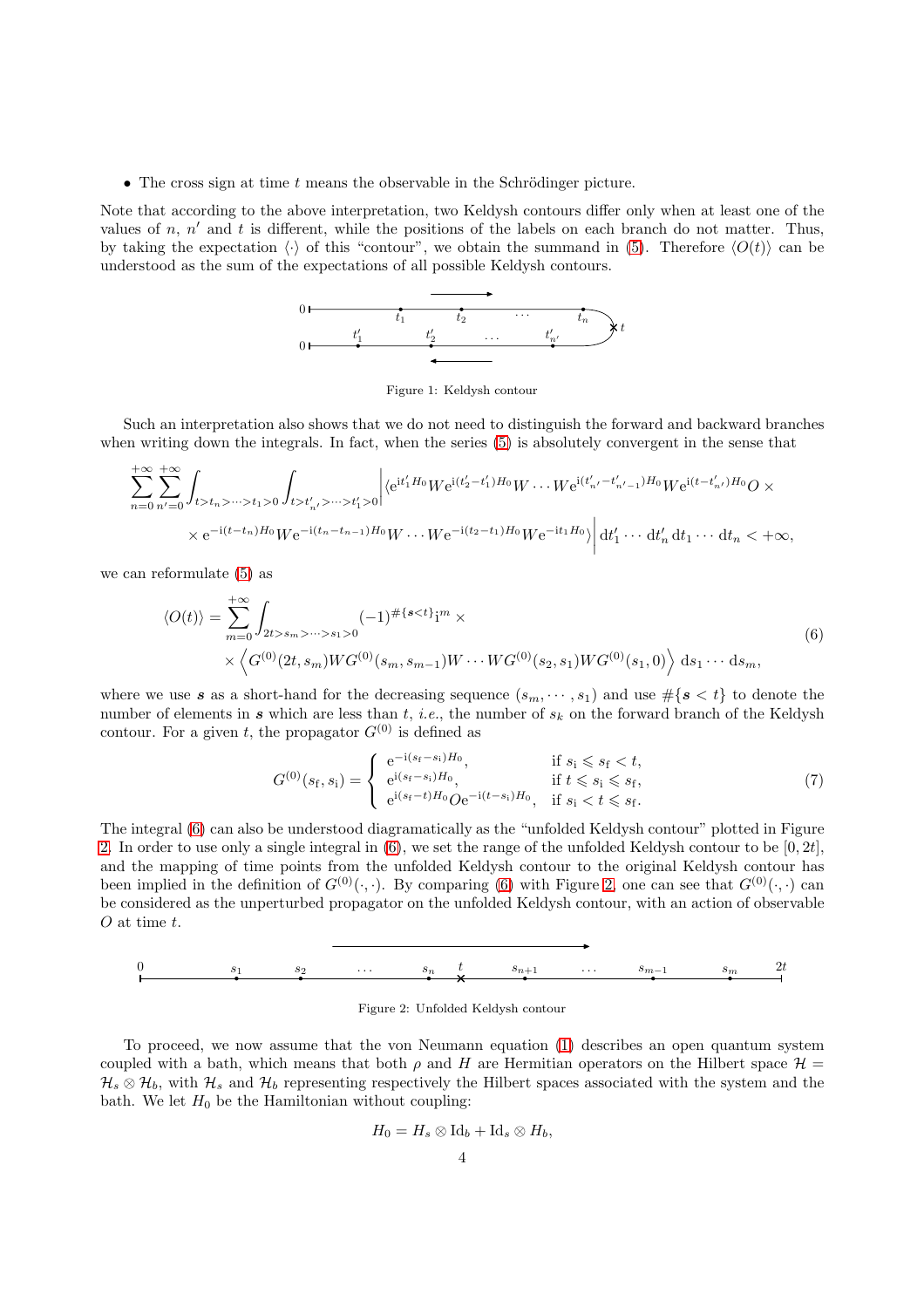where  $H_s$  and  $H_b$  are respectively the uncoupled Hamiltonians for the system and the bath, and Id<sub>s</sub> and Id<sub>b</sub> are respectively the identity operators for the system and the bath. Then the perturbation  $W$  describes the coupling, and here we assume  $W$  takes the form without loss of generality

<span id="page-4-3"></span><span id="page-4-1"></span>
$$
W=W_s\otimes W_b.
$$

Furthermore, we assume the initial density matrix has the separable form  $\rho(0) = \rho_s \otimes \rho_b$ , and we are concerned with observables acting only on the system  $O = O_s \otimes Id_b$  (recall that physically the system is the interesting part). With these assumptions, [\(6\)](#page-3-1) becomes

$$
\langle O(t) \rangle = \sum_{m=0}^{+\infty} i^m \int_{2t > s_m > \dots > s_1 > 0} (-1)^{\# \{s < t\}} \operatorname{tr}_s(\rho_s \mathcal{U}^{(0)}(2t, s, 0)) \mathcal{L}_b(s) \, \mathrm{d} s_1 \dots \, \mathrm{d} s_m,\tag{8}
$$

where the integrand is separated into  $\mathcal{U}^{(0)}$  and  $\mathcal{L}_b$  for the system and bath parts:

$$
\mathcal{U}^{(0)}(s_{\rm f}, s, s_{\rm i}) = \mathcal{U}^{(0)}(s_{\rm f}, s_{m}, \cdots, s_{1}, s_{\rm i})
$$
\n
$$
= G_{s}^{(0)}(s_{\rm f}, s_{m}) W_{s} G_{s}^{(0)}(s_{m}, s_{m-1}) W_{s} \cdots W_{s} G_{s}^{(0)}(s_{2}, s_{1}) W_{s} G_{s}^{(0)}(s_{1}, s_{\rm i}),
$$
\n
$$
\mathcal{L}(s) = \mathcal{U}^{(0)}(s_{\rm f}, s_{m}) W_{s} G_{s}^{(0)}(s_{m}, s_{m-1}) W_{s} \cdots W_{s} G_{s}^{(0)}(s_{2}, s_{1}) W_{s} G_{s}^{(0)}(s_{1}, s_{\rm i}),
$$
\n
$$
\mathcal{L}(s) = \mathcal{U}^{(0)}(s_{\rm f}, s_{m}) W_{s} G_{s}^{(0)}(s_{m}, s_{m-1}) W_{s} \cdots W_{s} G_{s}^{(0)}(s_{1}, s_{\rm i})
$$
\n
$$
\mathcal{L}(s) = \mathcal{U}^{(0)}(s_{\rm f}, s_{m}) W_{s} G_{s}^{(0)}(s_{m}, s_{m-1}) W_{s} \cdots W_{s} G_{s}^{(0)}(s_{1}, s_{\rm i})
$$
\n
$$
\mathcal{L}(s) = \mathcal{L}(s) \mathcal{U}^{(0)}(s_{\rm f}, s_{\rm f}, s_{\rm i})
$$
\n
$$
\mathcal{L}(s) = \mathcal{U}^{(0)}(s_{\rm f}, s_{\rm f}, s_{\rm f}, s_{\rm i})
$$
\n
$$
\mathcal{L}(s) = \mathcal{U}^{(0)}(s_{\rm f}, s_{\rm f}, s_{\rm f}, s_{\rm i})
$$
\n
$$
\mathcal{L}(s) = \mathcal{U}^{(0)}(s_{\rm f}, s_{\rm f}, s_{\rm i})
$$
\n
$$
\mathcal{L}(s) = \mathcal{U}^{(0)}(s_{\rm f}, s_{\rm f}, s_{\rm i})
$$
\n
$$
\mathcal{L}(s) = \mathcal{U}^{(0)}(s_{\rm f}, s_{\rm f}, s_{
$$

$$
\mathcal{L}_b(s) = \text{tr}_b(\rho_b G_b^{(0)}(2t, s_m) W_b G_b^{(0)}(s_m, s_{m-1}) W_b \cdots W_b G_b^{(0)}(s_2, s_1) W_b G_b^{(0)}(s_1, 0)),\tag{10}
$$

where  $\text{tr}_s$  and  $\text{tr}_b$  take traces of the system and bath respectively. The propagators  $G_s^{(0)}$  and  $G_b^{(0)}$  $b^{(0)}$  are defined similarly to [\(7\)](#page-3-3):

$$
G_s^{(0)}(s_f, s_i) = \begin{cases} e^{-i(s_f - s_i)H_s}, & \text{if } s_i \le s_f < t, \\ e^{-i(s_i - s_f)H_s}, & \text{if } t \le s_i \le s_f, \\ e^{-i(t - s_f)H_s}O_s e^{-i(t - s_i)H_s}, & \text{if } s_i < t \le s_f, \end{cases}
$$
(11)

and

$$
G_b^{(0)}(s_f, s_i) = \begin{cases} e^{-i(s_f - s_i)H_b}, & \text{if } s_i \le s_f < t, \\ e^{-i(s_i - s_f)H_b}, & \text{if } t \le s_i \le s_f, \\ e^{-i(2t - s_i - s_f)H_b}, & \text{if } s_i < t \le s_f. \end{cases}
$$
(12)

Note that the observable  $O_s$  is inserted into the propagator  $G_s^{(0)}$  to keep the expression in [\(9\)](#page-4-1) concise.

## <span id="page-4-0"></span>3. Inchworm algorithm

In this section, we are going to study the inchworm algorithm introduced in [\[4](#page-26-21)], where the method was proposed for the spin-Boson model from a purely diagrammatic point of view. By matching the mathematical interpretation and the diagrammatic interpretation of the algorithm, we will establish rigorously the validity of the algorithm in a more general sense. The central idea of the algorithm is to consider the problem as an evolution problem and reuse as much previous information as possible. We will start the introduction of the algorithm by introducing the "full propagators", which are exactly the carriers of the information to be recycled.

## 3.1. Full propagator and its Dyson series expansion

The inchworm algorithm proposed in [\[4](#page-26-21)] considers the following "full propagators":

<span id="page-4-2"></span>
$$
G(s_{\rm f}, s_{\rm i}) = \begin{cases} \text{tr}_b(\rho_b G_b^{(0)}(2t, s_{\rm f})e^{-i(s_{\rm f}-s_{\rm i})H}G_b^{(0)}(s_{\rm i}, 0)), & \text{if } s_{\rm i} \leq s_{\rm f} < t, \\ \text{tr}_b(\rho_b G_b^{(0)}(2t, s_{\rm f})e^{-i(s_{\rm i}-s_{\rm f})H}G_b^{(0)}(s_{\rm i}, 0)), & \text{if } t \leq s_{\rm i} \leq s_{\rm f}, \\ \text{tr}_b(\rho_b G_b^{(0)}(2t, s_{\rm f})e^{i(s_{\rm f}-t)H}Oe^{-i(t-s_{\rm i})H}G_b^{(0)}(s_{\rm i}, 0)), & \text{if } s_{\rm i} < t \leq s_{\rm f}. \end{cases}
$$
(13)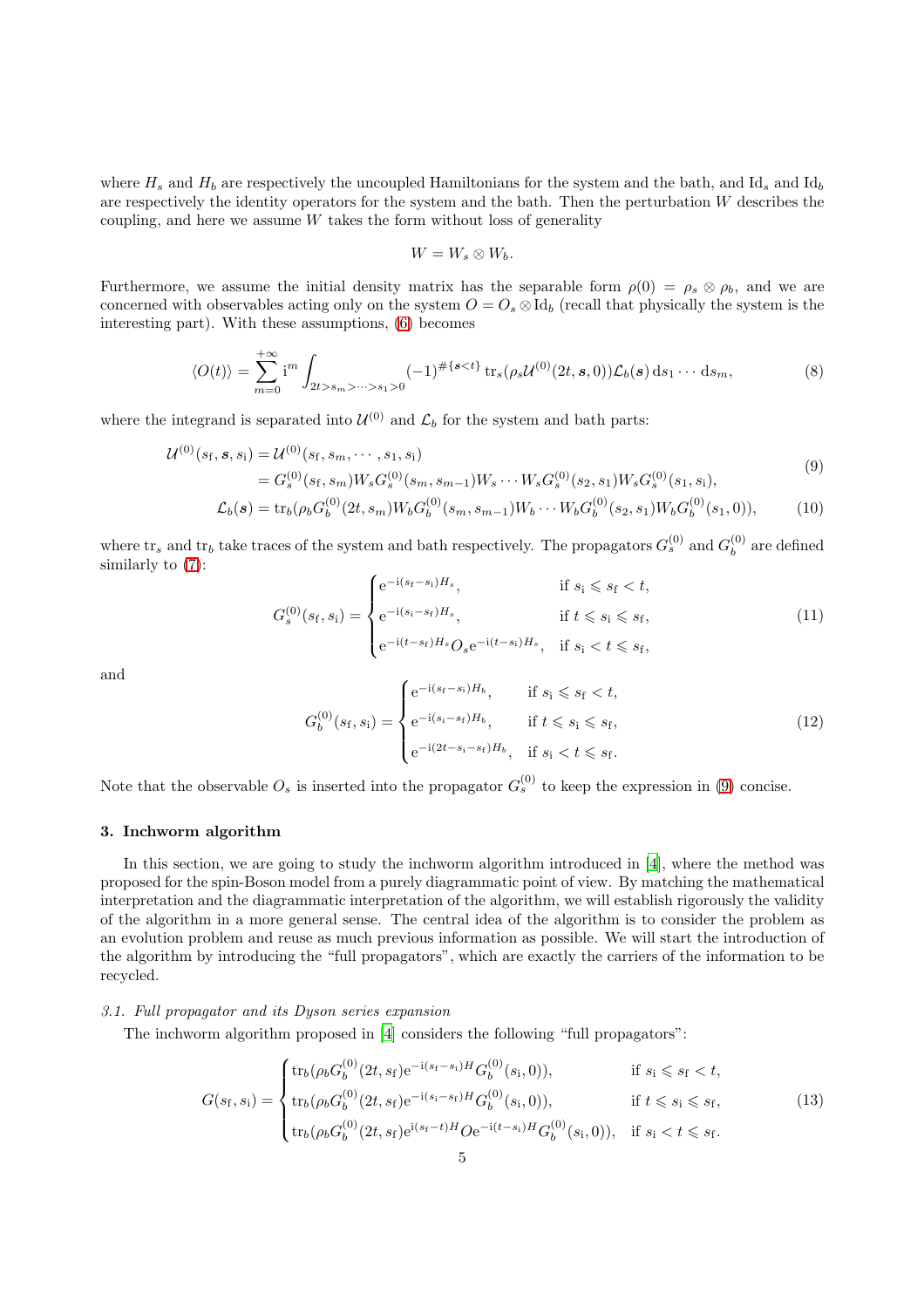Here the trace is taken only on the space of the bath  $\mathcal{H}_b$ , and hence  $G(s_f, s_i)$  is an operator on  $\mathcal{H}_s$ . Following the same method from [\(3\)](#page-2-1) to [\(7\)](#page-3-3), we get the following Dyson series expansion for  $G(s_f, s_i)$ :

<span id="page-5-1"></span>G(s<sup>f</sup> , si) = <sup>X</sup> +∞ m=0 Z s<sup>f</sup> >sm>···>s1>s<sup>i</sup> (−1)#{s<t} i <sup>m</sup> tr<sup>b</sup> ρbG (0) b (2t, sf)G (0)(s<sup>f</sup> , sm)W G(0)(sm, sm−<sup>1</sup>)W · · · W G(0)(s2, s1)W G(0)(s1, si)G (0) b (s<sup>i</sup> , 0) ds<sup>1</sup> · · · dsm. (14)

To apply the inchworm algorithm, we need the following two hypotheses, which are abstracted from the spin-Boson model studied in [\[4](#page-26-21)]:

- (H1) The initial density matrix for the bath  $\rho_b$  commutes with the Hamiltonian  $H_b$ . Physically, this condition holds when the bath is initially at the thermal equilibrium associated with the Hamiltonian  $H<sub>b</sub>$ .
- (H2) There exists a function  $B(\cdot, \cdot)$  such that the following Wick's theorem holds:

<span id="page-5-3"></span><span id="page-5-0"></span>
$$
\mathcal{L}_b(s_m, \dots, s_1) = \begin{cases}\n0, & \text{if } m \text{ is odd,} \\
\sum_{\mathfrak{q} \in \mathcal{Q}(s_m, \dots, s_1)} \mathcal{L}(\mathfrak{q}), & \text{if } m \text{ is even,}\n\end{cases}
$$
\n(15)

where the right hand side is given by all possible ordered pairings of the time points:

$$
\mathcal{L}(\mathbf{q}) = \prod_{(\tau_1, \tau_2) \in \mathbf{q}} B(\tau_1, \tau_2),
$$
\n
$$
\mathcal{Q}(s_m, \dots, s_1) = \left\{ \left\{ (s_{j_1}, s_{k_1}), \dots, (s_{j_{m/2}}, s_{k_{m/2}}) \right\} \, \Big| \, \left\{ j_1, \dots, j_{m/2}, k_1, \dots, k_{m/2} \right\} = \{1, \dots, m\},
$$
\n
$$
s_{j_l} \leq s_{k_l} \text{ for any } l = 1, \dots, m/2 \right\},
$$
\n
$$
(17)
$$

When  $m = 0$ , the value of  $\mathcal{L}(\emptyset)$  is defined as 1.

In hypothesis (H2),  $\mathcal{Q}(s_m, \dots, s_1)$  is the set of all possible ordered pairings of  $\{s_m, \dots, s_1\}$ . For example,

$$
Q(s_2, s_1) = \{ \{ (s_1, s_2) \} \},
$$
  
 
$$
Q(s_4, s_3, s_2, s_1) = \{ \{ (s_1, s_2), (s_3, s_4) \}, \{ (s_1, s_3), (s_2, s_4) \}, \{ (s_1, s_4), (s_2, s_3) \} \}.
$$

We can also represent these sets by diagrams:

$$
Q(s_2, s_1) = \left\{ \overbrace{\underbrace{\bigcap_{s_1} s_2}}^{s_1} \right\},
$$
  
 
$$
Q(s_4, s_3, s_2, s_1) = \left\{ \overbrace{\underbrace{\bigcap_{s_1} \bigcap_{s_2} s_3 \cdots s_4}}^{s_1} \right\}, \overbrace{\underbrace{\bigcap_{s_1} \bigcap_{s_2} s_3 \cdots s_4}}^{s_1}.
$$

Manifestly, each arc stands for a pair formed by the labels on the two end points, and each diagram denotes a set of pairs.

As in the quantum field theory, Wick's theorem (hypothesis (H2)) turns integrals into diagrams, which allows us to use diagrammatic quantum Monte Carlo methods in the simulation. The first hypothesis (H1) associates the full propagators with observables. Precisely, when  $s_i < t < s_f$  and  $s_i + s_f = 2t$ , we have

$$
G_b^{(0)}(s_i,0)\rho_b G_b^{(0)}(2t,s_f) = e^{i(2t-s_f)H_b}\rho_b e^{-is_i H_b} = \rho_b e^{i(2t-s_f-s_i)H_b} = \rho_b.
$$

Thus by the cyclic property of the operator trace, we can derive from [\(13\)](#page-4-2) that

<span id="page-5-2"></span>
$$
\text{tr}_s(\rho_s G(s_f, s_i)) = \text{tr}\left(\rho(0)e^{i(s_f - t)H} O e^{-i(t - s_i)H}\right) = \langle O(t - s_i)\rangle,\tag{18}
$$

which shows that the evolution of the observable from time  $0$  to t can be fully obtained once the propagator  $G(s<sub>f</sub>, s<sub>i</sub>)$  is solved for every pair of  $s<sub>f</sub>$  and  $s<sub>i</sub>$ . In fact, when working with Wick's theorem (H2), we usually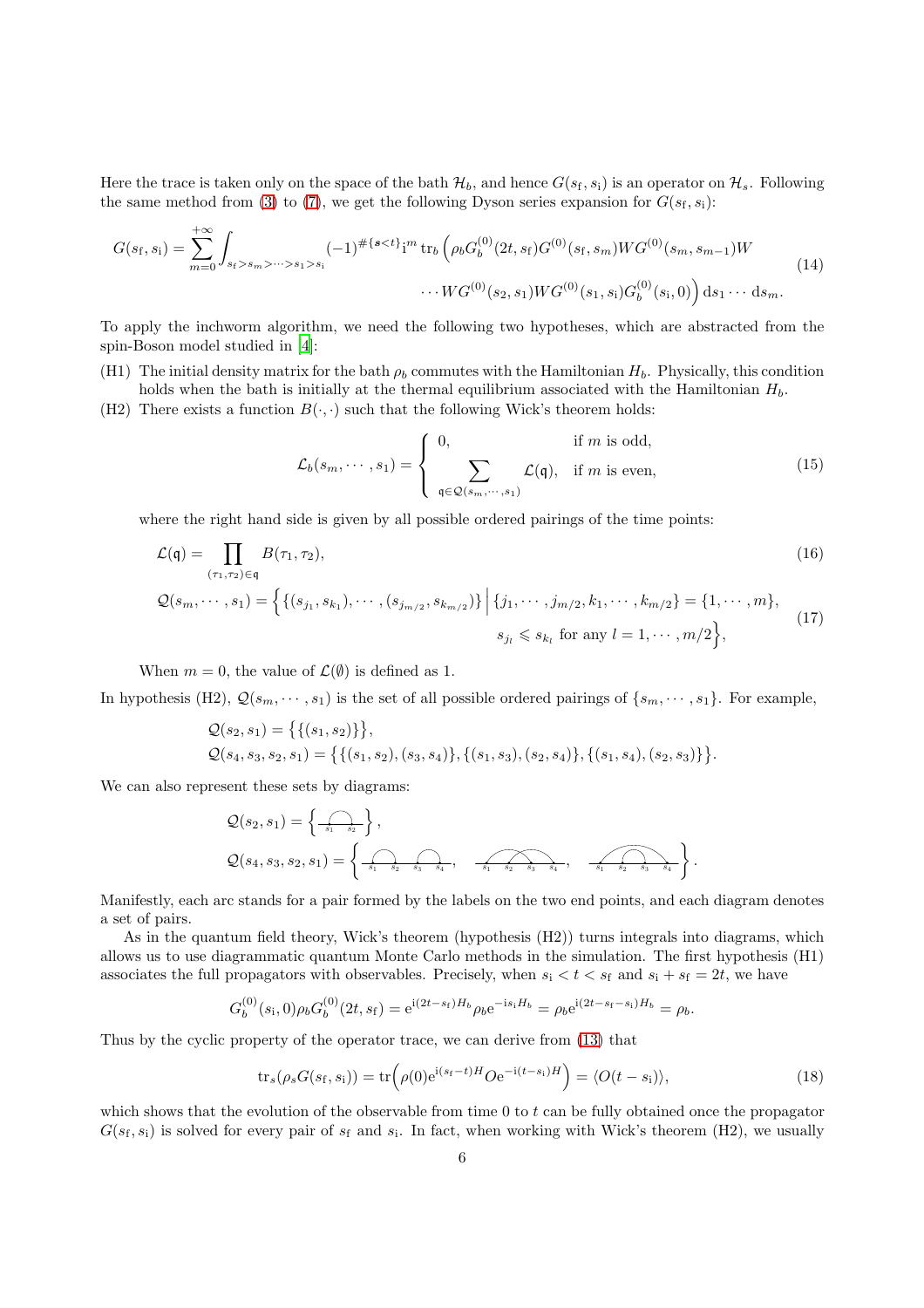assume that  $\rho_b = \exp(-\beta H_b)$ , and thus the hypothesis (H1) is naturally fulfilled. By splitting system and bath parts and applying Wick's theorem [\(15\)](#page-5-0), we get from [\(14\)](#page-5-1) that

<span id="page-6-1"></span>
$$
G(s_{\mathbf{f}}, s_{\mathbf{i}}) = \sum_{\substack{m=0 \ m \text{ is even}}}^{+\infty} \int_{s_{\mathbf{f}} > s_m > \dots > s_1 > s_{\mathbf{i}}} \sum_{\mathbf{q} \in \mathcal{Q}(\mathbf{s})} (-1)^{\# \{s < t\}} i^m \mathcal{U}^{(0)}(s_{\mathbf{f}}, \mathbf{s}, s_{\mathbf{i}}) \mathcal{L}(\mathbf{q}) \, \mathrm{d} s_1 \dots \, \mathrm{d} s_m. \tag{19}
$$

Here the integral of  $(-1)^{\#\{s < t\}}$ i $^m{\cal U}^{(0)}(s_{\rm f},s,s_{\rm i}){\cal L}({\mathfrak{q}})$  can also be represented by a diagram like Figure [3,](#page-6-0) which is interpreted by

- Each line segment connecting two adjacent time points labeled by  $t_s$  and  $t_f$  means a propagator  $G_s^{(0)}(t_{\rm f},t_{\rm i}).$
- Each black dot introduces a perturbation operator  $\pm iW_s$ , and we take the minus sign on the forward branch, and the plus sign on the backward branch. Here the label for time  $t$ , which separates the two branches of the Keldysh contour, is omitted. Additionally, each black dot also represents the integral with respect to the label over the interval from  $s_i$  to its next label.
- The arc connecting two time points  $t_s$  and  $t_f$  stands for  $B(t_s, t_f)$ .



<span id="page-6-0"></span>Figure 3: Diagrammatic representation for the integral of  $(-1)^{\# \{s < t\}} i^{m} \mathcal{U}^{(0)}(s_f, s, s_i) \mathcal{L}(\mathfrak{q})$  when  $m = 6$  and  $\mathfrak{q} =$  $\{(s_1, s_6), (s_2, s_4), (s_3, s_5)\}.$ 

Note that the branches are not explicitly labeled in Figure [3.](#page-6-0) The two end points  $s_i$  and  $s_f$  may both locate on the forward branch or the backward branch; they may also belong to different branches. Such a diagrammatic representation allows us to rewrite [\(19\)](#page-6-1) as

$$
s_{i} = \frac{1}{s_{i}} \qquad \qquad s_{f} + \frac{1}{s_{i}} \qquad \qquad s_{2} - s_{1} + \frac{1}{s_{i}} \qquad \qquad s_{1} - s_{2} - s_{1} + \frac{1}{s_{i}} \qquad \qquad s_{2} - s_{2} - s_{3} - s_{4} - s_{1} + \cdots
$$
\n
$$
(20)
$$

<span id="page-6-2"></span>where the bold line on the left-hand side represents the full propagator  $G(s_f, s_i)$ . The Monte Carlo method based on [\(20\)](#page-6-2) is referred to as "bare diagrammatic quantum Monte Carlo" method in [\[4\]](#page-26-21), which is essentially identical to the Monte Carlo method based on the Dyson series expansion [\(3\)](#page-2-1), except that the bath function  $\mathcal{L}_b(s)$  is also evaluated by the Monte Carlo method.

Remark 1. The hypothesis (H1) aims to establish the relation between the full propagators and the observables. It can possibly be generalized for quantum Monte Carlo algorithms in other circumstances. For example, in the Anderson impurity model considered in [\[1\]](#page-26-34), the Hamiltonian  $H(t)$  depends on time and the initial state is the entire thermal equilibrium  $\rho(0) = \exp(-\beta H(0))$ , where the Keldysh contour needs to be extended by adding the imaginary Matsubara branch to get [\(18\)](#page-5-2). Another example is [\[50](#page-27-18)], where the initial state includes chemical potentials, which does not exactly satisfy (H1) but a relation similar to [\(18\)](#page-5-2) still holds.

<span id="page-6-3"></span>Remark 2. The hypothesis (H2) is a bosonic Wick's theorem in physical terms. For fermions, a power of  $-1$  needs to be added into the definition of  $\mathcal{L}(\mathfrak{q})$  [\(16\)](#page-5-3). While for definitness of presentation, we will stick to the bosonic representation in this work, the methodology and analysis in this paper are generalizable to the fermionic case as well. In practice, the algorithms based on bold diagrams have been successfully applied to the fermionic case such as the Anderson impurity model [\[1](#page-26-34), [22](#page-26-27)].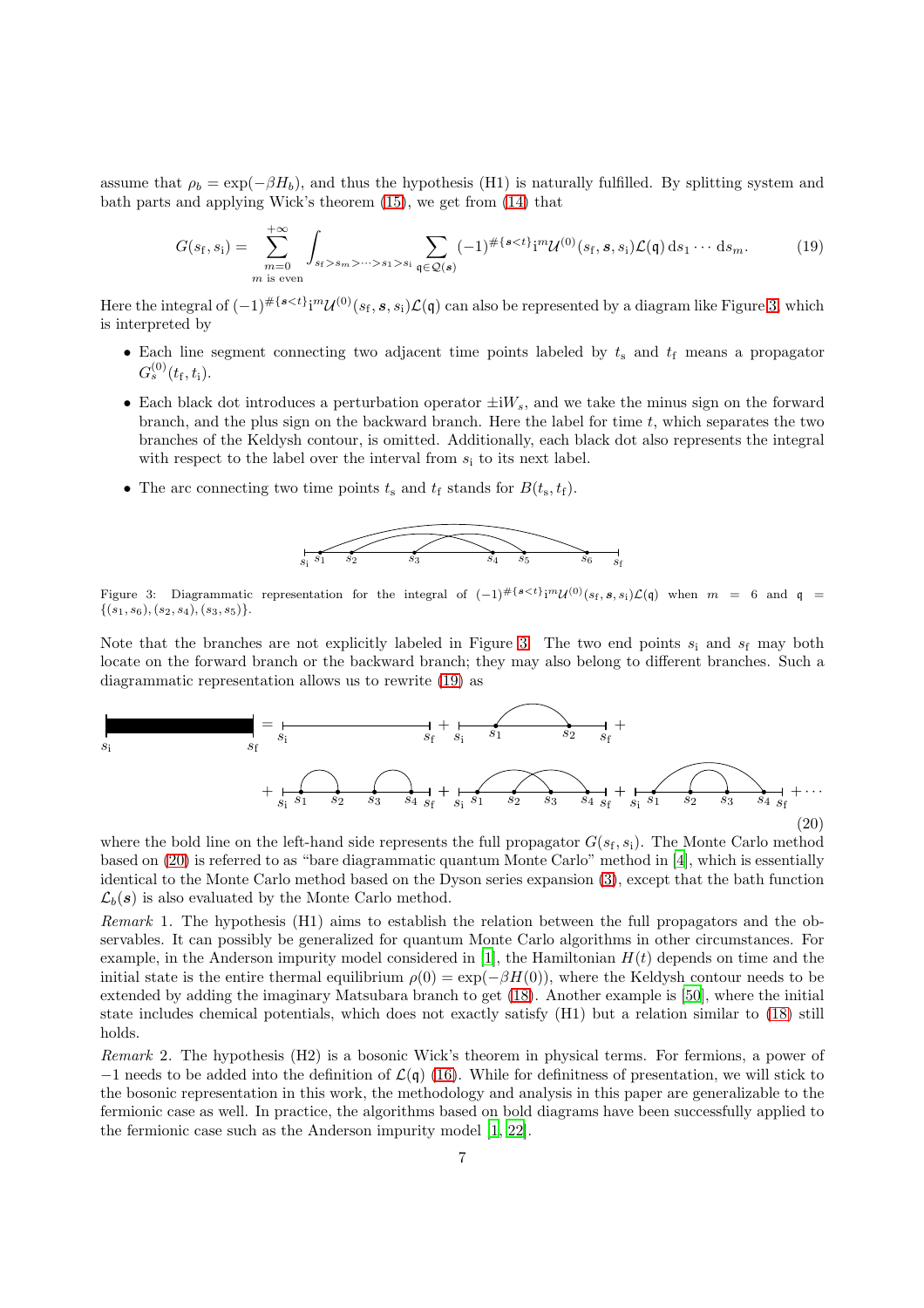## 3.2. Description of the inchworm algorithm

The inchworm algorithm uses another series expansion of  $G(s_f, s_i)$  that leads to efficient use of results of previous time steps for future computations on the contour. Before introducing the inchworm series, we need the following definitions:

**Definition 1** (Linked pairs and linked set of pairs). Two pairs of real numbers  $(s_1, s_2)$  and  $(\tau_1, \tau_2)$  satisfying  $s_1 \leq s_2$  and  $\tau_1 \leq \tau_2$  are linked if either of the following two statements holds:

1.  $s_1 \leq \tau_1 \leq s_2$  and  $\tau_1 \leq s_2 \leq \tau_2$ .

2.  $\tau_1 \leqslant s_1 \leqslant \tau_2$  and  $s_1 \leqslant \tau_2 \leqslant s_2$ .

For two sets of pairs  $q_1$  and  $q_2$ , we say the two sets  $q_1$  and  $q_2$  are linked if there exists  $(s_1, s_2) \in q_1$  and  $(\tau_1, \tau_2) \in \mathfrak{q}_2$  such that  $(s_1, s_2)$  and  $(\tau_1, \tau_2)$  are linked.

Given a set of pairs q, we say q is a linked set of pairs if it cannot be decomposed into the union of two sets of pairs that are not linked. We define

$$
Q_c(s_m, \dots, s_1) = \{ \mathfrak{q} \in \mathcal{Q}(s_m, \dots, s_1) \mid \mathfrak{q} \text{ is linked} \}.
$$

For example, according to the above definition, when  $s_1 < s_2 < s_3 < s_4$ , the pairs  $(s_1, s_3)$  and  $(s_2, s_4)$ are linked, while  $(s_1, s_4)$  and  $(s_2, s_3)$  are not, which can be also clearly seen from the diagrams:

s<sup>1</sup> s<sup>2</sup> s<sup>3</sup> s<sup>4</sup> s<sup>1</sup> s<sup>2</sup> s<sup>3</sup> s<sup>4</sup>

It is also clear that the set of pairs in the left diagram is a linked set, while the other one is not.

**Definition 2** (Linked component decomposition). For any  $q \in \mathcal{Q}(s_m, \dots, s_1)$ , there exists a collection of its disjoint subsets  $q_1, q_2, \dots, q_n$  such that

- 1.  $q_1, q_2, \cdots, q_n$  are all linked sets of pairs;
- 2.  $\mathfrak{q} = \mathfrak{q}_1 \cup \mathfrak{q}_2 \cup \cdots \cup \mathfrak{q}_n;$
- 3.  $\mathfrak{q}_{n_1}$  and  $\mathfrak{q}_{n_2}$  are not linked if  $n_1 \neq n_2$ .

We call  $\mathfrak{q} = \mathfrak{q}_1 \cup \mathfrak{q}_2 \cup \cdots \cup \mathfrak{q}_n$  the linked component decomposition of  $\mathfrak{q}$ .

An simple example of the linked component decomposition is given below by diagrammatic representations:

$$
s_1 \quad s_2 \quad s_3 \quad s_4 \quad s_5 \quad s_6 \quad = \quad s_1 \qquad \qquad s_6 \quad \bigcup \quad s_2 \quad s_3 \quad s_4 \quad s_5
$$

**Definition 3** (Inchworm properness). Given a decreasing sequence of real numbers  $s_m, \dots, s_1$  and a real number  $s_{\uparrow}$ , a set of integer pairs  $\mathfrak{q} \in \mathcal{Q}(s_m, \dots, s_1)$  is called inchworm proper, if in its linked component decomposition  $\mathfrak{q} = \mathfrak{q}_1 \cup \mathfrak{q}_2 \cup \cdots \cup \mathfrak{q}_n$ , each  $\mathfrak{q}_k$  contains at least one point greater than or equal to  $s_{\uparrow}$ . Below we use  $\mathcal{Q}_{s_{\uparrow}}(s_m, \dots, s_1)$  to denote the collection of all inchworm proper pair sets.

The structure of the set  $\mathcal{Q}_{s_{\uparrow}}(s_m, \dots, s_1)$  is determined by the relative position of  $s_{\uparrow}$  in the decreasing sequence  $s_m, \dots, s_1$ . For example, if  $m = 4$  and  $s_{\uparrow} \in (s_2, s_3]$ , then

$$
\mathcal{Q}_{s_{\uparrow}}(s_4,s_3,s_2,s_1)=\left\{\{(s_1,s_3),(s_2,s_4)\},\{(s_1,s_4),(s_2,s_3)\}\right\}=\left\{\overbrace{\scriptstyle s_1\quad \ \ s_2\quad s_1\quad s_3\quad \ \ s_4\quad \ \ },\quad \ \ \overbrace{\scriptstyle s_1\quad \ s_2\quad s_1\quad s_3\quad \ s_4\quad \ }\right\};
$$

if  $s_{\uparrow} \in (s_3, s_4]$ , then  $\mathcal{Q}_{s_{\uparrow}}(s_4, s_3, s_2, s_1)$  contains only one element:

$$
\mathcal{Q}_{s_{\uparrow}}(s_4,s_3,s_2,s_1)=\left\{\{(s_1,s_3),(s_2,s_4)\}\right\}=\left\{\overbrace{\scriptstyle{s_1=s_2-s_3-s_{\uparrow}-s_4}}\right\}.
$$

In fact, if  $s<sub>↑</sub> \in (s<sub>m-1</sub>, s<sub>m</sub>)$ , the number of sets of pairs in the linked component decomposition of an inchworm proper set q must be 1, which means q is linked. Therefore we have

<span id="page-7-0"></span>
$$
\mathcal{Q}_{s_{\uparrow}}(s_m, \cdots, s_1) = \mathcal{Q}_c(s_m, \cdots, s_1), \qquad \text{if } s_{m-1} < s_{\uparrow} \leq s_m. \tag{21}
$$

Based on the definition of inchworm proper set of pairs, we have the following theorem: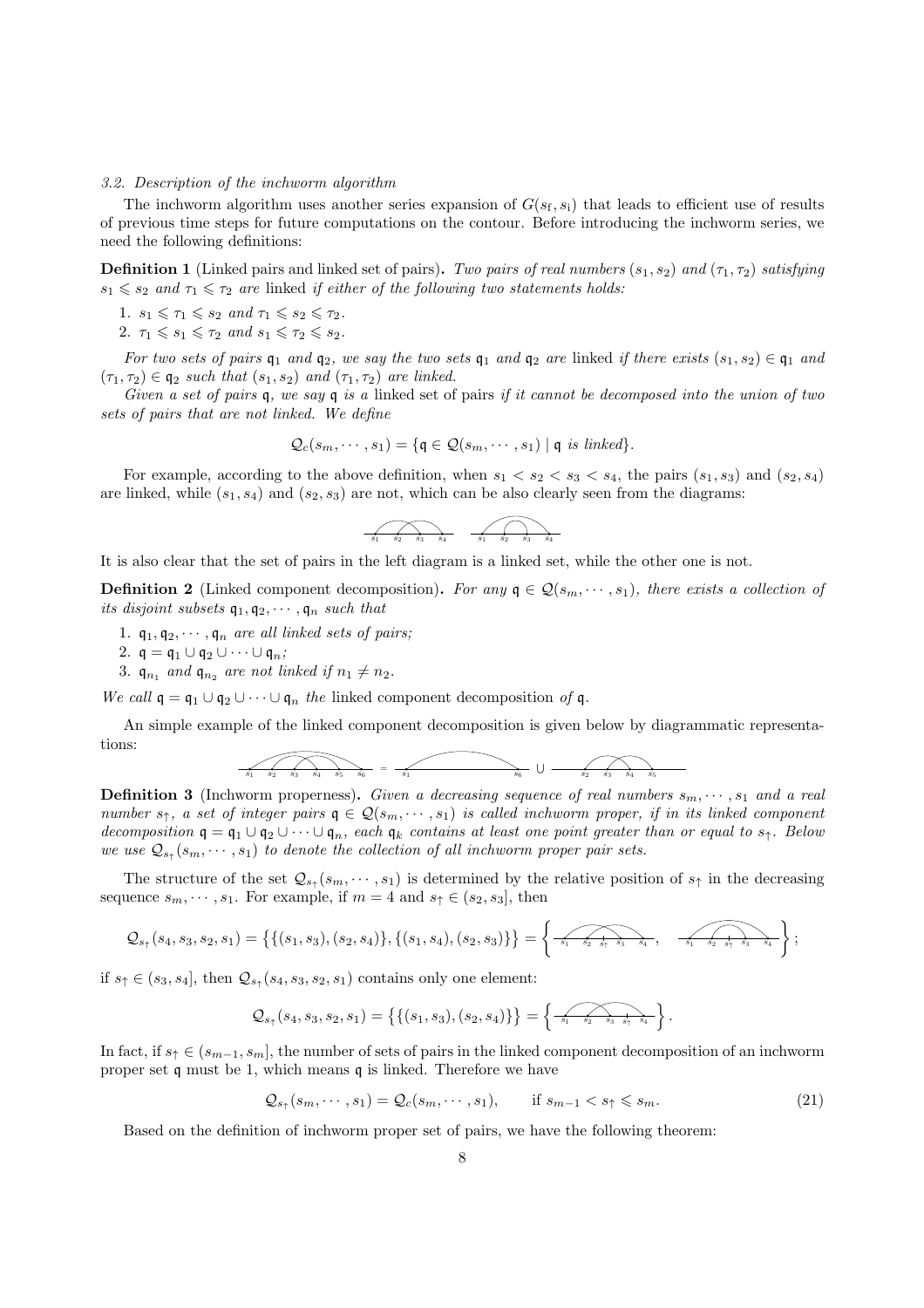<span id="page-8-1"></span>Theorem 1. Suppose the Dyson series [\(19\)](#page-6-1) is absolutely convergent in the sense that

<span id="page-8-2"></span>
$$
\sum_{m=0}^{+\infty} \int_{s_f > s_m > \dots > s_1 > s_i} ||\mathcal{U}(s_f, s, s_i)||_s \left| \sum_{\mathfrak{q} \in \mathcal{Q}(s)} \mathcal{L}(\mathfrak{q}) \right| \, \mathrm{d}s_1 \cdots \mathrm{d}s_m < +\infty, \quad \forall s_i, s_f \in [0, 2t], \tag{22}
$$

<span id="page-8-0"></span>where  $\|\cdot\|_s$  is the operator norm in the Hilbert space  $\mathcal{H}_s$ . For any  $s_{\uparrow} \in (s_i, s_f)$ , we have

$$
G(s_{\rm f}, s_{\rm i}) = \mathcal{G}_{s_{\uparrow}}(s_{\rm f}, s_{\rm i}) + \sum_{\substack{m=2 \ m \text{ is even}}}^{+\infty} \int_{s_{\rm f} > s_m > \cdots > s_1 > s_{\rm i}} (-1)^{\# \{s < t\}_{\rm i}^m} \left( \sum_{\mathfrak{q} \in \mathcal{Q}_{s_{\uparrow}}(s)} \mathcal{L}(\mathfrak{q}) \right) \times
$$
\n
$$
\mathcal{G}_{s_{\uparrow}}(s_{\rm f}, s_m) W_s \mathcal{G}_{s_{\uparrow}}(s_m, s_{m-1}) W_s \cdots W_s \mathcal{G}_{s_{\uparrow}}(s_2, s_1) W_s \mathcal{G}_{s_{\uparrow}}(s_1, s_{\rm i}) \, \mathrm{d} s_1 \cdots \mathrm{d} s_m,
$$
\n
$$
(23)
$$

where

$$
\mathcal{G}_{s_{\uparrow}}(s_{\mathbf{f}}, s_{\mathbf{i}}) = \begin{cases}\nG(s_{\mathbf{f}}, s_{\mathbf{i}}), & \text{if } s_{\mathbf{i}} \leq s_{\mathbf{f}} \leq s_{\uparrow}, \\
G_s^{(0)}(s_{\mathbf{f}}, s_{\mathbf{i}}), & \text{if } s_{\uparrow} < s_{\mathbf{i}} \leq s_{\mathbf{f}}, \\
G_s^{(0)}(s_{\mathbf{f}}, s_{\uparrow}) G(s_{\uparrow}, s_{\mathbf{i}}), & \text{if } s_{\mathbf{i}} \leq s_{\uparrow} < s_{\mathbf{f}}.\n\end{cases}
$$

Note that the right-hand side of [\(23\)](#page-8-0) has a very similar structure to [\(19\)](#page-6-1), except that the bare Green's function  $G_s^{(0)}$  is replaced by  $\mathcal{G}_{s<sub>1</sub>}$  and the sum consists only of "inchworm proper diagrams", which will be further discussed below. This theorem shows that  $G(s_f, s_i)$  can be evaluated by the Monte Carlo simulation of the right-hand side of [\(23\)](#page-8-0) based on the knowledge of  $G(\tau_2, \tau_1)$  for all  $s_i < \tau_1 < \tau_2 < s_{\uparrow}$ . Therefore the algorithm can be designed as follows:

Choose a time step  $\Delta t = t/N$ for  $s_f$  from 0 to 2t with step  $\Delta t$ for  $s_i$  from  $s_f$  to 0 with step  $-\Delta t$ Use [\(23\)](#page-8-0) to evaluate  $G(s<sub>f</sub>, s<sub>i</sub>)$  by the Monte Carlo method end for end for

This algorithm computes all  $G(s_f, s_i)$  when  $s_i$  and  $s_f$  are multiples of  $\Delta t$ . When evaluating the right-hand side of [\(23\)](#page-8-0), interpolation might be needed to get  $G(\tau_2, \tau_1)$  when  $\tau_1$  or  $\tau_2$  is not an integer multiple of  $\Delta t$ . Details about the interpolation will be given in Section [6.](#page-18-0)

A rigorous proof of Theorem [1](#page-8-1) will be given in the next section. Here we would like to provide the diagrammatic understanding of this algorithm, following [\[4,](#page-26-21) [5\]](#page-26-29). As already mentioned, on the right-hand side of [\(23\)](#page-8-0), only "inchworm proper diagrams" appear, for example,



These diagrams are interpreted as follows:

- Each bold line segment connecting two adjacent time points labeled by  $t_i$  and  $t_f$  means a full propagator  $G(t_{\rm f},t_{\rm i}).$
- Each thin line segment connecting two adjacent time points labeled by  $t_i$  and  $t_f$  means a propagator  $G_s^{(0)}(t_{\rm f},t_{\rm i}).$
- Each black dot introduces a perturbation operator  $\pm iW_s$ , which takes the minus sign on the forward branch and the plus sign on the backward branch. It also introduces an integral with respect to the label from  $s_{\uparrow}$  to the next label.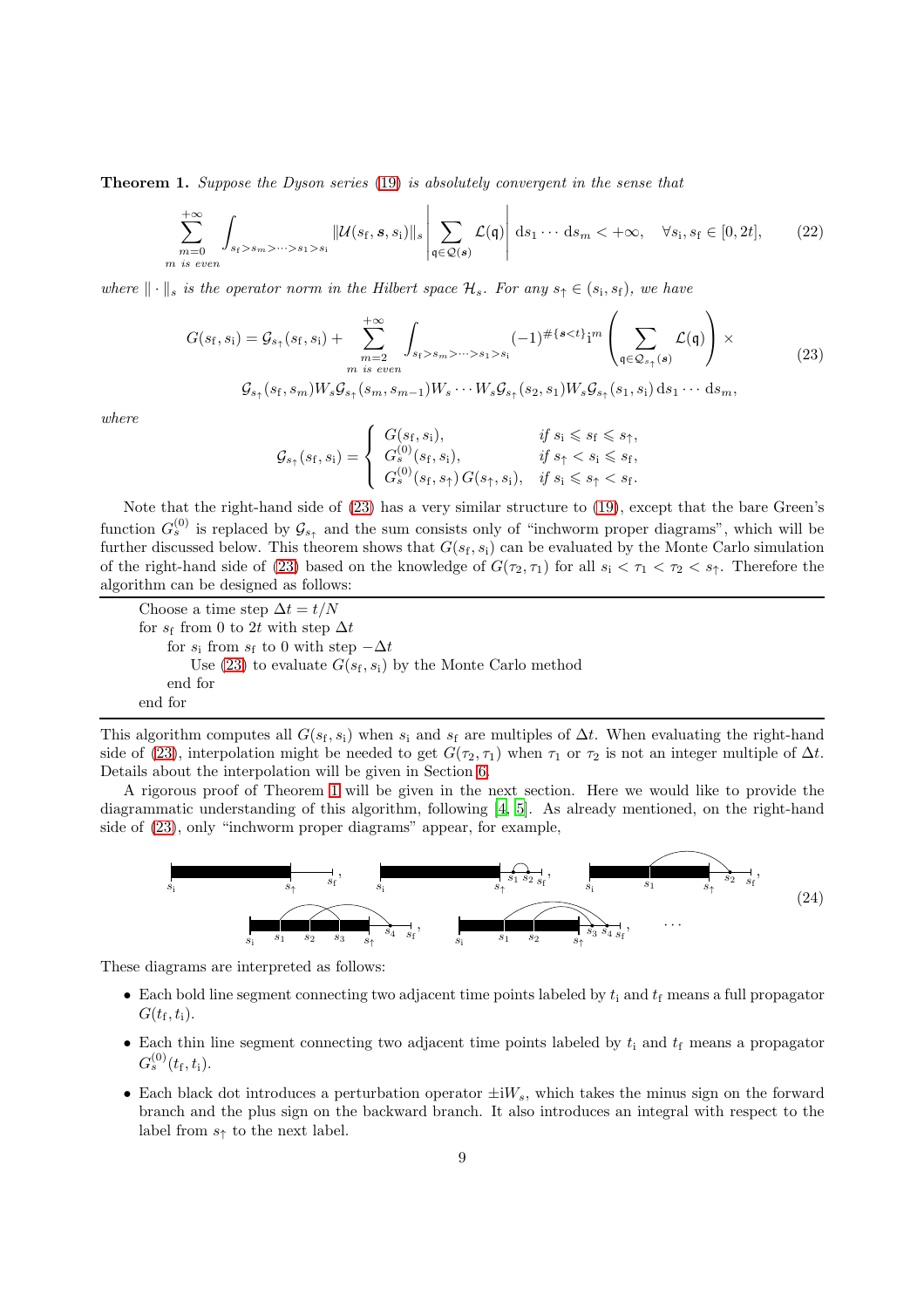- Each white vertical line introduces a perturbation operator  $\pm iW_s$ , which takes the minus sign on the forward branch and the plus sign on the backward branch. It also introduces an integral with respect to the label from  $s_i$  to the next label.
- The arc connecting two time points  $t_i$  and  $t_f$  stands for  $B(t_i, t_f)$ .

By [\(20\)](#page-6-2), we can see that each bold line in the above diagrams is a sum consisting of infinite "thin diagrams", which means that [\(20\)](#page-6-2) is a partial resummation of the Dyson series expansion. Therefore it can be expected that [\(23\)](#page-8-0) converges faster than [\(19\)](#page-6-1). It is also worth mentioning that the following diagrams are not included in the inchworm series [\(23\)](#page-8-0):



since the terms presented by these diagrams have actually appeared in other diagrams, which are respectively



Below we use a diagrammatic equation to summarize the idea of the inchworm algorithm:



<span id="page-9-2"></span>The proof of Theorem [1](#page-8-1) follows such understanding of the inchworm series. However, to make sure no diagrams are missed or double-counted in this equation, we need to interpret these diagrammatic equations precisely using mathematical equations, which will be detailed in the following section.

#### 3.3. Proof of Theorem [1](#page-8-1)

This section is devoted to the proof of [\(23\)](#page-8-0), which is to equate the right-hand side of [\(23\)](#page-8-0) and the series [\(19\)](#page-6-1). To see this, we will first introduce  $s_{\uparrow}$  to the expansion of  $G(s_{\rm f}, s_{\rm i})$  by the following lemma:

**Lemma 1.** When the Dyson series [\(19\)](#page-6-1) is absolutely convergent in the sense of [\(22\)](#page-8-2), for any  $s<sub>†</sub> \in (s<sub>i</sub>, s<sub>f</sub>)$ , it holds that

<span id="page-9-1"></span>
$$
G(s_{\rm f}, s_{\rm i}) = G_{s}^{(0)}(s_{\rm f}, s_{\uparrow})G(s_{\uparrow}, s_{\rm i}) + \sum_{\substack{m=2 \ m \text{ is even}}}^{+\infty} \sum_{p=0}^{m-1} \int_{s_{\rm f} > s_m > \cdots > s_{p+1} > s_{\uparrow}} \int_{s_{\uparrow} > s_p > \cdots > s_1 > s_{\rm i}} \sum_{\mathfrak{q} \in \mathcal{Q}(s)} \sum_{\mathfrak{q} \in \mathcal{Q}(s)} \int_{s_{\rm f} > s_p > \cdots > s_1 > s_{\rm i}} \sum_{\mathfrak{q} \in \mathcal{Q}(s)} \int_{s_{\rm f} > s_p > \cdots > s_1 > s_{\rm i}} \sum_{\mathfrak{q} \in \mathcal{Q}(s)} \int_{s_{\rm f} > s_p > \cdots > s_1 > s_1} \int_{s_{\rm f} > s_p > \cdots > s_1 > s_1} \sum_{\mathfrak{q} \in \mathcal{Q}(s)} \int_{s_{\rm f} > s_p > \cdots > s_1 > s_1} \int_{s_{\rm f} > s_p > \cdots > s_1 > s_1} \sum_{\mathfrak{q} \in \mathcal{Q}(s)} \int_{s_{\rm f} > s_p > \cdots > s_1 > s_1} \sum_{\mathfrak{q} \in \mathcal{Q}(s)} \int_{s_{\rm f} > s_p > \cdots > s_1 > s_1} \int_{s_{\rm f} > s_p > \cdots > s_1 > s_1} \sum_{\mathfrak{q} \in \mathcal{Q}(s)} \sum_{\mathfrak{q} \in \mathcal{Q}(s)} \sum_{\mathfrak{q} \in \mathcal{Q}(s)} \sum_{\mathfrak{q} \in \mathcal{Q}(s)} \sum_{\mathfrak{q} \in \mathcal{Q}(s)} \sum_{\mathfrak{q} \in \mathcal{Q}(s)} \sum_{\mathfrak{q} \in \mathcal{Q}(s)} \sum_{\mathfrak{q} \in \mathcal{Q}(s)} \sum_{\mathfrak{q} \in \mathcal{Q}(s)} \sum_{\mathfrak{q} \in \mathcal{Q}(s)} \sum_{\mathfrak{q} \in \mathcal{Q}(s)} \sum_{\mathfrak{q} \in \mathcal{Q}(s)} \sum_{\mathfrak{q
$$

*Proof.* For any positive integer  $m$ , it holds that

<span id="page-9-0"></span>
$$
\int_{s_f>s_m>\dots>s_1>s_i} \varphi(s) \, \mathrm{d}s_1 \cdots \, \mathrm{d}s_m = \sum_{p=0}^m \int_{s_f>s_m>\dots>s_{p+1}>s_1} \int_{s_f>s_p>\dots>s_1>s_i} \varphi(s) \, \mathrm{d}s_1 \cdots \, \mathrm{d}s_p \, \mathrm{d}s_{p+1} \cdots \, \mathrm{d}s_m
$$
\n(27)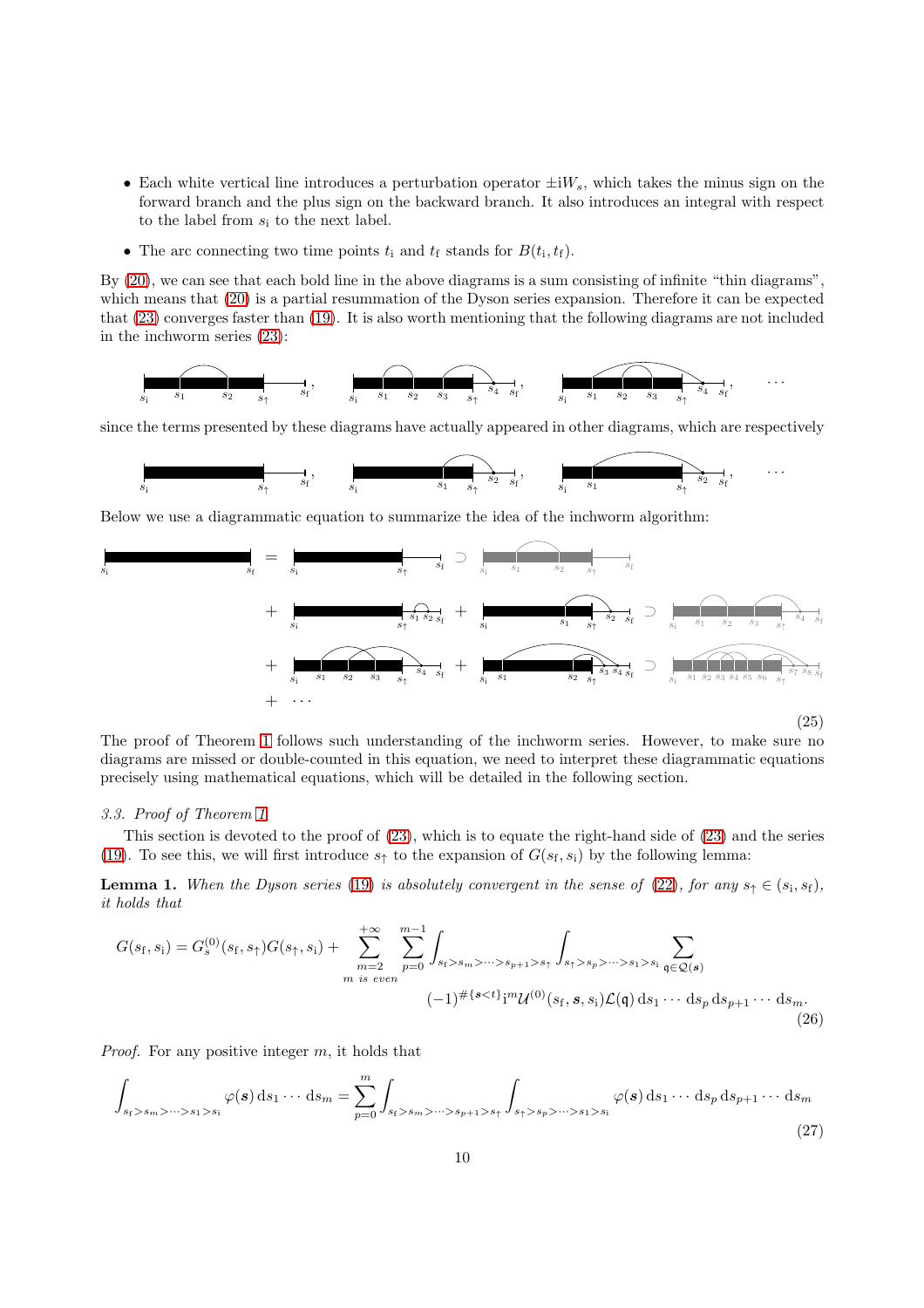for any function  $\varphi$ . This can be proven by mathematical induction since when the above equation holds for some m, we have

$$
\int_{s_{f} > s_{m+1} > \dots > s_{1} > s_{i}} \varphi(s) ds_{1} \dots ds_{m+1} = \int_{s_{i}}^{s_{f}} \left( \int_{s_{m+1} > s_{m} > \dots > s_{1} > s_{i}} \varphi(s) ds_{1} \dots ds_{m} \right) ds_{m+1}
$$
\n
$$
= \int_{s_{i}}^{s_{\uparrow}} \left( \int_{s_{m+1} > s_{m} > \dots > s_{1} > s_{i}} \varphi(s) ds_{1} \dots ds_{m} \right) ds_{m+1} + \int_{s_{\uparrow}}^{s_{f}} \left( \int_{s_{m+1} > s_{m} > \dots > s_{1} > s_{i}} \varphi(s) ds_{1} \dots ds_{m} \right) ds_{m+1}
$$
\n
$$
= \int_{s_{\uparrow} > s_{m+1} > \dots > s_{1} > s_{i}} \varphi(s) ds_{1} \dots ds_{m+1}
$$
\n
$$
+ \int_{s_{\uparrow}}^{s_{f}} \left( \sum_{p=0}^{m} \int_{s_{m+1} > s_{m} > \dots > s_{p+1} > s_{\uparrow}} \int_{s_{\uparrow} > s_{p} > \dots > s_{1} > s_{i}} \varphi(s) ds_{1} \dots ds_{p} ds_{p+1} \dots ds_{m} \right) ds_{m+1}
$$
\n
$$
= \int_{s_{\uparrow} > s_{m+1} > \dots > s_{1} > s_{i}} \varphi(s) ds_{1} \dots ds_{m+1}
$$
\n
$$
+ \sum_{p=0}^{m} \int_{s_{f} > s_{m+1} > \dots > s_{p+1} > s_{\uparrow}} \int_{s_{\uparrow} > s_{p} > \dots > s_{1} > s_{i}} \varphi(s) ds_{1} \dots ds_{p} ds_{p+1} \dots ds_{m+1}
$$
\n
$$
= \sum_{p=0}^{m+1} \int_{s_{f} > s_{m+1} > \dots > s_{p+1} > s_{\uparrow}} \int_{s_{\uparrow} > s_{p} > \dots > s_{1} > s_{i}} \varphi(s) ds_{1} \dots ds_{p} ds_{p+1} \dots ds_{m+1},
$$

and it is obvious that [\(27\)](#page-9-0) holds for  $m = 1$ . By (27), we can rewrite [\(19\)](#page-6-1) as

<span id="page-10-0"></span>
$$
G(s_{\rm f}, s_{\rm i}) = \sum_{m=0}^{+\infty} \sum_{p=0}^{m} \int_{s_{\rm f} > s_m > \cdots > s_{p+1} > s_{\rm f}} \int_{s_{\rm f} > s_p > \cdots > s_1 > s_{\rm i}} \sum_{\mathfrak{q} \in \mathcal{Q}(s)} \sum_{(n=1)^{\# \{s < t\}} i^{m} \mathcal{U}^{(0)}(s_{\rm f}, s, s_{\rm i}) \mathcal{L}(\mathfrak{q}) \, ds_1 \cdots ds_p \, ds_{p+1} \cdots ds_m
$$
\n
$$
= \sum_{m=0}^{+\infty} \int_{s_{\rm f} > s_m > \cdots > s_1 > s_{\rm i}} \sum_{\mathfrak{q} \in \mathcal{Q}(s)} (-1)^{\# \{s < t\}} i^{m} \mathcal{U}^{(0)}(s_{\rm f}, s, s_{\rm i}) \mathcal{L}(\mathfrak{q}) \, ds_1 \cdots ds_m
$$
\n
$$
+ \sum_{m=2}^{+\infty} \sum_{p=0}^{m-1} \int_{s_{\rm f} > s_m > \cdots > s_{p+1} > s_{\rm f}} \int_{s_{\rm f} > s_p > \cdots > s_1 > s_{\rm i}} \sum_{\mathfrak{q} \in \mathcal{Q}(s)} \sum_{m \text{ is even}} (-1)^{\# \{s < t\}} i^{m} \mathcal{U}^{(0)}(s_{\rm f}, s, s_{\rm i}) \mathcal{L}(\mathfrak{q}) \, ds_1 \cdots ds_p \, ds_{p+1} \cdots ds_m,
$$
\n(28)

where we have used the absolute convergence [\(22\)](#page-8-2) to ensure the validity of the second equality. When  $s_m < s_{\uparrow}$ , we have  $\mathcal{U}^{(0)}(s_f, s, s_i) = G_s^{(0)}(s_f, s_{\uparrow}) \mathcal{U}^{(0)}(s_{\uparrow}, s, s_i)$ . Hence

$$
\sum_{m=0}^{+\infty} \int_{s_{\uparrow} > s_m > \dots > s_1 > s_1} \sum_{\mathfrak{q} \in \mathcal{Q}(s)} (-1)^{\# \{s < t\}} i^{m} \mathcal{U}^{(0)}(s_{\mathfrak{f}}, s, s_{\mathfrak{j}}) \mathcal{L}(\mathfrak{q}) \, ds_1 \dots ds_m
$$
\n
$$
= G_s^{(0)}(s_{\mathfrak{f}}, s_{\mathfrak{f}}) \sum_{\substack{m=0 \\ m \text{ is even}}}^{+\infty} \int_{s_{\mathfrak{f}} > s_m > \dots > s_1 > s_1} \sum_{\mathfrak{q} \in \mathcal{Q}(s)} (-1)^{\# \{s < t\}} i^{m} \mathcal{U}^{(0)}(s_{\mathfrak{f}}, s, s_{\mathfrak{j}}) \mathcal{L}(\mathfrak{q}) \, ds_1 \dots ds_m = G_s^{(0)}(s_{\mathfrak{f}}, s_{\mathfrak{f}}) G(s_{\mathfrak{f}}, s_{\mathfrak{j}}).
$$

 $\Box$ 

Inserting this equation into [\(28\)](#page-10-0) yields our conclusion [\(26\)](#page-9-1).

By the above lemma, we have extracted the first diagram in [\(25\)](#page-9-2) from the definition of the bold line [\(20\)](#page-6-2). Our next step is to introduce the inchworm proper pairings to the series expansion. The basic idea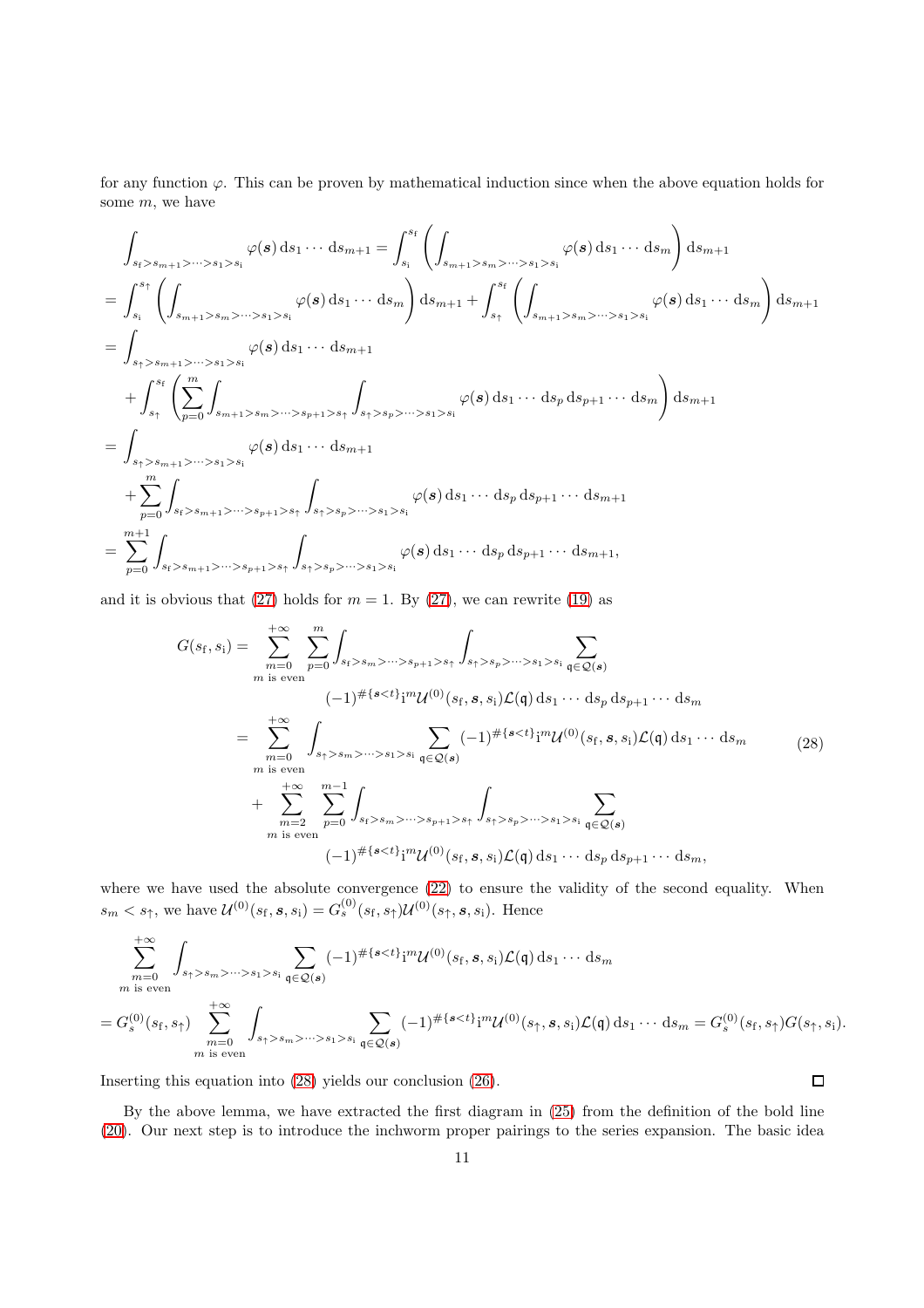is to decompose every set of pairs into the union of one inchworm proper subset and several other unlinked subsets. The result reads

<span id="page-11-3"></span>**Lemma 2.** When the Dyson series [\(19\)](#page-6-1) is absolutely convergent in the sense of [\(22\)](#page-8-2), for any  $s<sub>†</sub> \in (s<sub>i</sub>, s<sub>f</sub>)$ , it holds that

<span id="page-11-0"></span>
$$
G(sf, si) = Gs(0)(sf, sf)G(sf, si) + \sum_{\substack{\tilde{m}=2 \\ \tilde{m} \text{ is even}}}^{\tilde{m}=2} \sum_{\tilde{p}=0}^{\tilde{m}-1} \int_{s_f > \tilde{s}_{\tilde{m}} > \dots > \tilde{s}_{\tilde{p}+1} > s_f} \int_{s_f > \tilde{s}_{\tilde{p}} > \dots > \tilde{s}_1 > s_i}
$$

$$
\sum_{\substack{\tilde{p}=0 \\ \tilde{p}-p \text{ is even}}}^{\tilde{p}} \sum_{\substack{n_p=0 \\ n_p=1 \text{ is even}}}^{\tilde{p}-p} \sum_{\substack{n_{p-1}=0 \\ n_{p-1}=0}}^{\tilde{p}-p-n_p} \dots \sum_{\substack{n_1=0 \\ n_1 \text{ is even}}}^{\tilde{p}-p-n_p-\dots-n_2} \sum_{\mathfrak{q} \in \mathcal{Q}_{s_{\tilde{p}}}(s)} \sum_{\mathfrak{q}_p \in \mathcal{Q}(s^{(p)})}^{\tilde{p}} \dots \sum_{\mathfrak{q}_0 \in \mathcal{Q}(s^{(0)})}^{\tilde{p}} (3) \times \sum_{\mathfrak{q} \in \mathcal{Q}_{s_{\tilde{p}}}(s) \text{ is even}}^{\tilde{p}} \sum_{\mathfrak{q} \in \mathcal{Q}_{s_{\tilde{p}}}(s) \text{ is even}}^{\tilde{p}} \sum_{\mathfrak{q} \in \mathcal{Q}(s^{(0)})}^{\tilde{p}} \dots \sum_{\mathfrak{q} \in \mathcal{Q}(s^{(0)})}^{\tilde{p}} (3) \times \sum_{\mathfrak{q} \in \mathcal{Q}(s^{(0)})}^{\tilde{p}} (3) \times \sum_{\mathfrak{q} \in \mathcal{Q}(s^{(0)})}^{\tilde{p}} \sum_{\mathfrak{q} \text{ is even}}^{\tilde{p}} \sum_{\mathfrak{q} \text{ is even}}^{\tilde{p}-p-n_p-\dots-n_2} \sum_{\mathfrak{q} \text{ is even}}^{\tilde{p}} \sum_{\mathfrak{q} \text{ is even}}^{\tilde{p}} \sum_{\mathfrak{q} \
$$

where the notations are

- $\tilde{\mathbf{s}} = (\tilde{s}_{\tilde{m}}, \cdots, \tilde{s}_{1});$
- $\tilde{\mathfrak{q}} = \mathfrak{q} \cup \mathfrak{q}_p \cup \cdots \cup \mathfrak{q}_0;$
- $s, s^{(p)}, \cdots, s^{(0)}$  are all subsequences of  $\tilde{s}$ , defined by

 $\tilde{\bm{s}} = (s_m, \cdots, s_{p+1}, \bm{s}^{(p)}, s_p, \bm{s}^{(p-1)}, s_{p-1}, \cdots, \bm{s}^{(1)}, s_1, \bm{s}^{(0)}),$ 

where  $m = \tilde{m} + p - \tilde{p}$  and  $\mathbf{s} = (s_m, \dots, s_1)$ .

*Proof.* By comparing [\(29\)](#page-11-0) with [\(26\)](#page-9-1), we construct the following map for given  $\tilde{m}$ ,  $\tilde{p}$  and a decreasing sequence  $\tilde{s}$ :

<span id="page-11-1"></span>
$$
\begin{array}{ccc}\n\mathcal{P} & \rightarrow & \mathcal{Q}(\tilde{s}) \\
(p, n_p, \cdots, n_1, \mathfrak{q}, \mathfrak{q}_p, \cdots, \mathfrak{q}_0) & \mapsto & \mathfrak{q} \cup \mathfrak{q}_p \cup \cdots \cup \mathfrak{q}_0\n\end{array} \tag{30}
$$

where

$$
\mathcal{P} = \{ (p, n_p, \cdots, n_1, \mathfrak{q}, \mathfrak{q}_p, \cdots, \mathfrak{q}_0) \mid p \in \{ \tilde{p}, \tilde{p} - 2, \cdots, \tilde{p} - 2 \lfloor \tilde{p}/2 \rfloor \}; n_1 + \cdots + n_p \leq \tilde{p} - p;
$$
  
\n
$$
n_p, \cdots, n_1 \text{ are even}; \ \mathfrak{q} \in \mathcal{Q}_s(\mathbf{s}); \ \mathfrak{q}_p \in \mathcal{Q}(\mathbf{s}^{(p)}); \ \cdots; \ \mathfrak{q}_0 \in \mathcal{Q}(\mathbf{s}^{(0)}) \}.
$$

The subsequences  $s, s^{(p)}, \dots, s^{(0)}$  are defined as in the lemma. If [\(30\)](#page-11-1) is a bijection, then [\(29\)](#page-11-0) is a rearrangement of the series [\(26\)](#page-9-1). The equality [\(29\)](#page-11-0) then follows by the absolute convergence of the Dyson series.

Now it remains only to show that [\(30\)](#page-11-1) is one-to-one. The definition of  $P$  shows that in a map  $(p, n_p, \dots, n_1, \mathfrak{q}, \mathfrak{q}_p, \dots, \mathfrak{q}_0) \mapsto \tilde{\mathfrak{q}}$ , if q and  $\tilde{\mathfrak{q}}$  are given, other parameters are automatically determined by

<span id="page-11-2"></span>
$$
p = 2|\mathfrak{q}| - (\tilde{m} - \tilde{p}), \qquad \mathfrak{q}_0 = \{(\tau_1, \tau_2) \in \tilde{\mathfrak{q}} \mid \tau_1 < \tau_2 < s_1\},
$$
\n
$$
\mathfrak{q}_k = \{(\tau_1, \tau_2) \in \tilde{\mathfrak{q}} \mid s_k < \tau_1 < \tau_2 < s_{k+1}\}, \qquad k = 1, \cdots, p,
$$
\n
$$
n_k = 2|\mathfrak{q}_k|, \qquad k = 1, \cdots, p.
$$
\n
$$
(31)
$$

Here  $2|\mathbf{q}| (2|\mathbf{q}_k|)$  is actually the number of time points in  $\mathbf{q} (q_k)$ . Meanwhile, the set of pairs q satisfies

- 1.  $\mathfrak q$  is not linked to any other pair in  $\tilde{\mathfrak q}$ ;
- 2.  $\mathfrak{q} \in \mathcal{Q}_{s_{\uparrow}}(\mathbf{s})$  and therefore contains  $\tilde{s}_{\tilde{p}+1}, \cdots, \tilde{s}_{\tilde{m}}$ .

Now we consider an arbitrary set of pairs  $\tilde{\mathfrak{q}} \in \mathcal{Q}(\tilde{s})$  with its linked component decomposition being  $\tilde{\mathfrak{q}} =$  $\tilde{\mathfrak{q}}_1 \cup \cdots \cup \tilde{\mathfrak{q}}_n$ . The only subset of  $\tilde{\mathfrak{q}}$  satisfying the above two conditions is

$$
\mathfrak{q} = \bigcup \{ \tilde{\mathfrak{q}}_k \mid \tilde{\mathfrak{q}}_k \text{ contains a pair } (\tau_1, \tau_2) \text{ with } \tau_2 > \tilde{s}_{\tilde{p}} \}.
$$

Taking such a q and applying  $(31)$  to find other parameters, we obtain an inverse image of  $\tilde{q}$ . This inverse image is unique due to the uniqueness of q, which yields that [\(30\)](#page-11-1) is a bijection.  $\Box$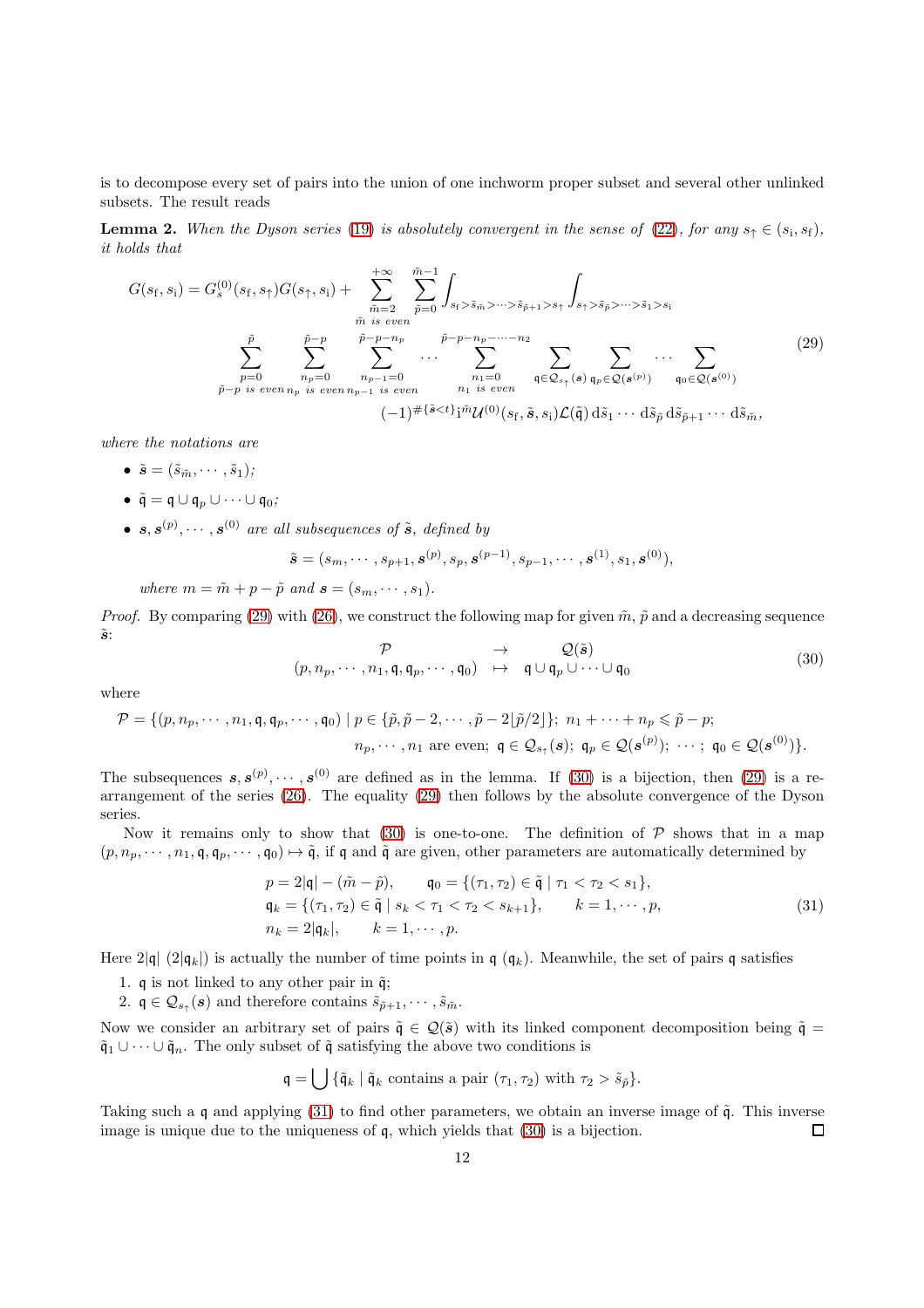<span id="page-12-1"></span>**Lemma 3.** When the Dyson series [\(19\)](#page-6-1) is absolutely convergent in the sense of [\(22\)](#page-8-2), for any  $s<sub>†</sub> \in (s<sub>i</sub>, s<sub>f</sub>)$ , it holds that

<span id="page-12-0"></span>
$$
G(s_{\rm f}, s_{\rm i}) = G^{(0)}(s_{\rm f}, s_{\uparrow})G(s_{\uparrow}, s_{\rm i}) + \sum_{\substack{m=2 \ m \text{ is even}}}^{+\infty} \sum_{p=0}^{m-1} \sum_{\substack{n_p=0 \ n_p \text{ is even}}}^{+\infty} \cdots \sum_{\substack{n_0=0 \ n_0 \text{ is even}}}^{+\infty} \int_{s_{\rm f} > \tilde{s}_{\tilde{m}} > \cdots > \tilde{s}_{\tilde{p}+1} > s_{\uparrow}} \int_{s_{\uparrow} > \tilde{s}_{\tilde{p}} > \cdots > \tilde{s}_{1} > s_{\rm i}}
$$

$$
\sum_{\mathfrak{q} \in \mathcal{Q}_{s_{\uparrow}}(s)} \sum_{\mathfrak{q}_p \in \mathcal{Q}(s^{(p)})} \cdots \sum_{\mathfrak{q}_0 \in \mathcal{Q}(s^{(0)})} (-1)^{\#\{\tilde{s} < t\}} \mathfrak{i}^{\tilde{m}} \mathcal{U}^{(0)}(s_{\rm f}, \tilde{s}, s_{\rm i}) \mathcal{L}(\tilde{\mathfrak{q}}) \, d\tilde{s}_{1} \cdots d\tilde{s}_{\tilde{p}} \, d\tilde{s}_{\tilde{p}+1} \cdots d\tilde{s}_{\tilde{m}}, \tag{32}
$$

where  $\tilde{m} = m + n_0 + \cdots + n_p$ , and other parameters are defined in the same way as in Lemma [2.](#page-11-3) Proof. It is not difficult to see that the map

$$
\begin{array}{rcl}\n\mathcal{P} & \rightarrow & \widetilde{\mathcal{P}} \\
(m,p,n_p,\cdots,n_0) & \mapsto & (\tilde{m},\tilde{p},p,n_p,\cdots,n_1)\n\end{array}
$$

with  $\tilde{m} = m + n_p + \cdots + n_0$  and  $\tilde{p} = p + n_p + \cdots + n_0$  is a bijection. Here

$$
\mathcal{P} = \left\{ (m, p, n_p, \cdots, n_0) \middle| m, n_p, \cdots, n_0 \text{ are positive and even}; p \in \{0, \cdots, m-1\} \right\},\
$$
  

$$
\widetilde{\mathcal{P}} = \left\{ (\widetilde{m}, \widetilde{p}, p, n_p, \cdots, n_1) \middle| \widetilde{m}, n_p, \cdots, n_1 \text{ are positive and even};
$$
  

$$
\widetilde{p} \in \{0, \cdots, \widetilde{m} - 1\}; p \in \{0, 2, \cdots, 2[\widetilde{p}/2] \}; p + n_p + \cdots + n_1 \leq \widetilde{p} \right\}.
$$
  
(33)

Hence [\(32\)](#page-12-0) is a rearrangement of the series [\(29\)](#page-11-0), and therefore [\(32\)](#page-12-0) follows by the absolute convergence of the Dyson series.  $\Box$ 

Now we are ready to carry out the proof of the inchworm series [\(23\)](#page-8-0):

Proof of Theorem [1.](#page-8-1) Following the notations in Lemma [2](#page-11-3) and [3,](#page-12-1) we have the following identities:

$$
\mathcal{U}^{(0)}(\mathbf{s}) = \mathcal{U}^{(0)}(s_{f}, s_{m}, \cdots, s_{p+1}, s_{\uparrow})\mathcal{U}^{(0)}(s_{\uparrow}, \mathbf{s}^{(p)}, s_{p})W_{s}\mathcal{U}^{(0)}(s_{p}, \mathbf{s}^{(p-1)}, s_{p-1})W_{s} \cdots W_{s}\mathcal{U}^{(0)}(s_{1}, \mathbf{s}^{(0)}, s_{i}),
$$
  

$$
\#\{\tilde{\mathbf{s}} < t\} = \#\{\mathbf{s} < t\} + \#\{\mathbf{s}^{(p)} < t\} + \cdots + \#\{\mathbf{s}^{(0)} < t\}, \qquad \mathcal{L}(\tilde{\mathbf{q}}) = \mathcal{L}(\mathbf{q})\mathcal{L}(\mathbf{q}_{p}) \cdots \mathcal{L}(\mathbf{q}_{0}).
$$

Substituting these equalities to [\(32\)](#page-12-0) yields

<span id="page-12-2"></span>
$$
G(s_{\rm f}, s_{\rm i}) = G_{s}^{(0)}(s_{\rm f}, s_{\uparrow})G(s_{\uparrow}, s_{\rm i}) + \sum_{m=2}^{+\infty} \sum_{p=0}^{m-1} \sum_{n_{p}=0}^{+\infty} \cdots \sum_{n_{0}=0}^{+\infty} \sum_{n_{0}=0}^{n_{0}=0}
$$
  
\n
$$
\int_{s_{\uparrow}}^{s_{\rm f}} \int_{s_{\uparrow}}^{s_{m}} \cdots \int_{s_{\uparrow}}^{s_{p+2}} \int_{s_{\rm i}}^{s_{\uparrow}} \int_{s_{\rm i}}^{s_{\uparrow}} \cdots \int_{s_{\rm i}}^{s_{\rm p}} \int_{s}^{0} \cdots \int_{s_{\rm i}}^{s_{\rm 2}} \int_{s}^{0} \cdots \int_{s}^{0} \cdots \int_{s}^{0} \cdots \int_{s}^{0} \cdots \int_{s}^{0} \cdots \int_{s}^{0} \cdots \int_{s}^{0} \cdots \int_{s}^{0} \cdots \int_{s}^{0} \cdots \int_{s}^{0} \cdots \int_{s}^{0} \cdots \int_{s}^{0} \cdots \int_{s}^{0} \cdots \int_{s}^{0} \cdots \int_{s}^{0} \cdots \int_{s}^{0} \cdots \int_{s}^{0} \cdots \int_{s}^{0} \cdots \int_{s}^{0} \cdots \int_{s}^{0} \cdots \int_{s}^{0} \cdots \int_{s}^{0} \cdots \int_{s}^{0} \cdots \int_{s}^{0} \cdots \int_{s}^{0} \cdots \int_{s}^{0} \cdots \int_{s}^{0} \cdots \int_{s}^{0} \cdots \int_{s}^{0} \cdots \int_{s}^{0} \cdots \int_{s}^{0} \cdots \int_{s}^{0} \cdots \int_{s}^{0} \cdots \int_{s}^{0} \cdots \int_{s}^{0} \cdots \int_{s}^{0} \cdots \int_{s}^{0} \cdots \int_{s}^{0} \cdots \int_{s}^{0} \cdots \int_{s}^{0} \cdots \int_{s}^{0} \cdots \int_{s}^{0} \cdots \int_{s}^{0} \cdots \int_{s}^{0} \cdots \int_{s}^{0} \cdots \int_{s}^{
$$

where the integrals with respect to  $s^{(k)}$  are interpreted by

$$
\int_{\mathbf{s}^{(k)} \subset (a,b)} \mathrm{d}\mathbf{s}^{(k)} = \int_{b > s_{n_k}^{(k)} > \dots > s_1^{(k)} > a} \mathrm{d}s_1^{(k)} \dots \mathrm{d}s_{n_k}^{(k)}.\tag{35}
$$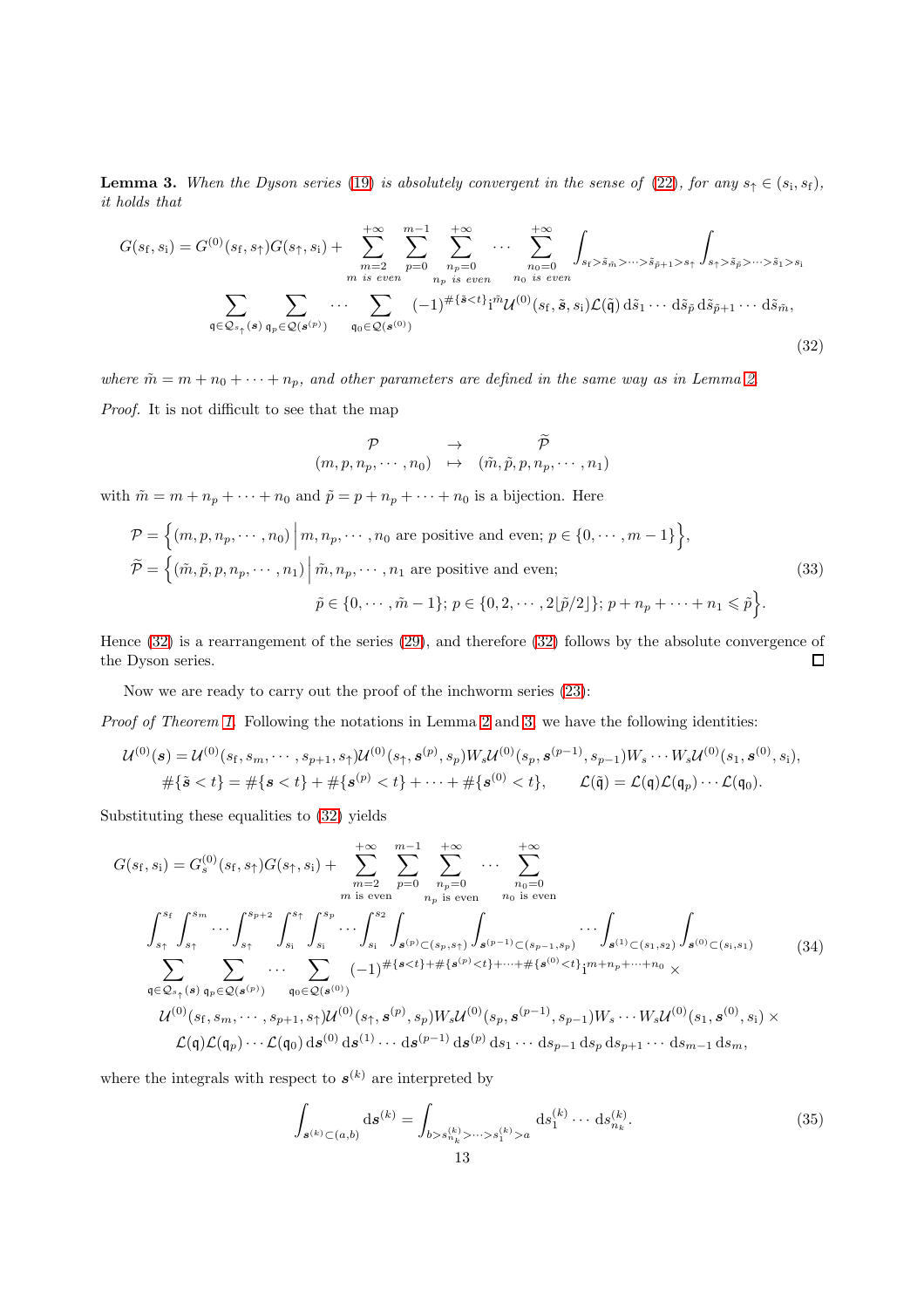Hence the integrals in the second line of [\(34\)](#page-12-2) is actually the same as the integrals in [\(32\)](#page-12-0). Due to the absolute convergence, we are allowed to safely interchange sums and integrals, which can give us the following factors:

$$
\sum_{n_p=0}^{+\infty} \int_{\mathbf{s}^{(p)} \subset (s_p, s_\uparrow)} \sum_{\mathfrak{q}_p \in \mathcal{Q}(\mathbf{s}^{(p)})} (-1)^{\#\{\mathbf{s}^{(p)} < t\}_1^n n_k} \mathcal{U}^{(0)}(s_\uparrow, \mathbf{s}^{(p)}, s_p) \mathcal{L}(\mathfrak{q}_p) \, \mathrm{d}\mathbf{s}^{(p)},
$$
\n
$$
\sum_{n_k=0}^{+\infty} \int_{\mathbf{s}^{(k)} \subset (s_k, s_{k+1})} \sum_{\mathfrak{q}_k \in \mathcal{Q}(\mathbf{s}^{(k)})} (-1)^{\#\{\mathbf{s}^{(k)} < t\}_1^n n_k} \mathcal{U}^{(0)}(s_{k+1}, \mathbf{s}^{(k)}, s_k) \mathcal{L}(\mathfrak{q}_k) \, \mathrm{d}\mathbf{s}^{(k)}, \qquad k=0, \cdots, p-1.
$$
\n(36)

This quantity can be replaced, respectively, by  $G(s_p, s_\uparrow)$  and  $G(s_{k+1}, s_k)$ ,  $k = 0, \dots, p-1$  according to [\(19\)](#page-6-1). Such replacement turns [\(34\)](#page-12-2) into

<span id="page-13-1"></span>
$$
G(s_{\rm f}, s_{\rm i}) = G_{s}^{(0)}(s_{\rm f}, s_{\uparrow})G(s_{\uparrow}, s_{\rm i}) + \sum_{m=2}^{+\infty} \sum_{p=0}^{m-1} \int_{s_{\rm f} > s_m > \cdots > s_{p+1} > s_{\uparrow}} \int_{s_{\uparrow} > s_p > \cdots > s_1 > s_{\rm i}} \sum_{\mathfrak{q} \in \mathcal{Q}_{s_{\uparrow}}(s)} (-1)^{\# \{s < t\}_{\rm i}^m \times
$$
  

$$
\mathcal{U}^{(0)}(s_{\rm f}, s_m, \cdots, s_{p+1}, s_{\uparrow})G(s_{\uparrow}, s_p)W_sG(s_p, s_{p-1})W_s \cdots W_sG(s_2, s_1)W_sG(s_1, s_{\rm i})\mathcal{L}(\mathfrak{q}) \,ds_1 \cdots ds_p \,ds_{p+1} \cdots ds_m.
$$
\n(37)

Noting that

$$
\mathcal{U}^{(0)}(s_f, s_m, \cdots, s_{p+1}, s_\uparrow) G(s_\uparrow, s_p) W_s G(s_p, s_{p-1}) W_s \cdots W_s G(s_2, s_1) W_s G(s_1, s_i)
$$
  
=  $\mathcal{G}_{s_\uparrow}(s_f, s_m) W_s \mathcal{G}_{s_\uparrow}(s_m, s_{m-1}) W_s \cdots W_s \mathcal{G}_{s_\uparrow}(s_2, s_1) W_s \mathcal{G}_{s_\uparrow}(s_1, s_i),$ 

we see that the integrand in [\(37\)](#page-13-1) is actually the same as the integrand in [\(23\)](#page-8-0). Furthermore, the sum over p in [\(37\)](#page-13-1) can be replaced by  $\sum_{p=0}^{m}$ , because when  $p=m$ , the set  $\mathcal{Q}_{s_{\uparrow}}(s)$  is empty. By doing this, we can apply the identity [\(27\)](#page-9-0) and obtain the equality [\(23\)](#page-8-0), which completes the proof of Theorem [1.](#page-8-1)  $\Box$ 

Remark 3. In Theorem [1,](#page-8-1) when defining the absolute convergence, the absolute value is outside the sum of q since  $\mathcal{Q}(s)$  is a finite set. As mentioned in Remark [2,](#page-6-3) when the inchworm algorithm is applied to fermions, due to the switching sign in  $\mathcal{L}(\mathfrak{q})$ , the value of the sum over q might become smaller due to cancellation; this would yield possibly improved convergence in bold diagrammatic Monte Carlo methods for fermionic systems.

## <span id="page-13-0"></span>4. Integro-differential equations

To better understand the algorithm, we are going to derive the limiting equation of the inchworm algorithm by considering the case in which  $s_f - s_\uparrow$  is infinitesimal. Suppose  $\Delta t = s_f - s_\uparrow$  and both  $s_f$  and  $s<sub>†</sub>$  are on the forward branch of the Keldysh contour, i.e.  $s<sub>†</sub> < s<sub>f</sub> < t$ . By [\(7\)](#page-3-3) and [\(9\)](#page-4-1), we can find that

$$
G_s^{(0)}(s_f, s_\uparrow) = e^{-i\Delta t H_s} = I - i\Delta t H_s + O(\Delta t^2),
$$
  

$$
\mathcal{U}^{(0)}(s_f, s_m, s_\uparrow) = G_s^{(0)}(s_f, s_m) W_s G_s^{(0)}(s_m, s_\uparrow) = W_s + O(\Delta t).
$$
 (38)

In the inchworm method [\(37\)](#page-13-1), the domain of the integral

$$
\int_{s_f>s_m>\cdots>s_{p+1}>s_{\uparrow}}(\text{integrand})\,\mathrm{d}s_{p+1}\cdots\,\mathrm{d}s_{m-1}\,\mathrm{d}s_m
$$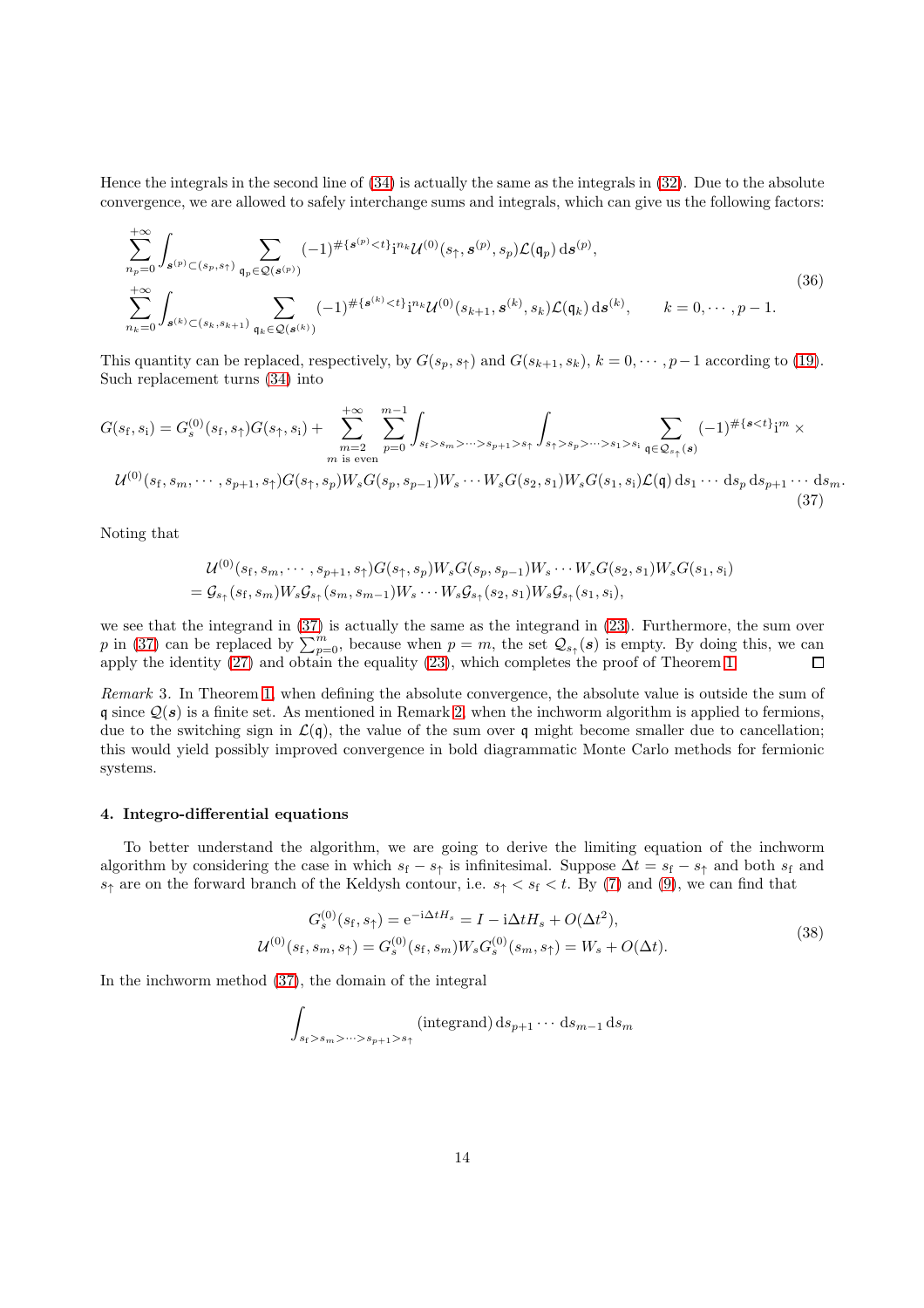has volume  $\frac{1}{(m-p)!}\Delta t^{m-p}$ . Therefore all the terms with  $p < m-1$  are higher order in  $\Delta t$ , and [\(37\)](#page-13-1) can be rewritten as

<span id="page-14-0"></span>
$$
G(s_{\rm f}, s_{\rm i}) = G_{s}^{(0)}(s_{\rm f}, s_{\uparrow})G(s_{\uparrow}, s_{\rm i}) + \sum_{m=2}^{+\infty} i^{m} \int_{s_{\uparrow}}^{s_{\rm f}} \int_{s_{\uparrow} > s_{m-1} > \cdots > s_{1} > s_{\rm i}} \sum_{\mathfrak{q} \in \mathcal{Q}_{s_{\uparrow}}(s)} (-1)^{\# \{s < t\}} \mathcal{L}(\mathfrak{q}) \times
$$
  
\n
$$
\mathcal{U}^{(0)}(s_{\rm f}, s_{m}, s_{\uparrow})\mathcal{U}(s_{\uparrow}, s_{m-1}, \cdots, s_{1}, s_{\rm i}) ds_{1} \cdots ds_{m-1} ds_{m} + O(\Delta t^{2})
$$
  
\n
$$
= (I - i\Delta t H_{s})G(s_{\uparrow}, s_{\rm i}) + \sum_{\substack{m=2 \ m \equiv s \text{ even}}}^{+\infty} i^{m} \int_{s_{\uparrow}}^{s_{\rm f}} \int_{s_{\uparrow} > s_{m-1} > \cdots > s_{1} > s_{\rm i}} \sum_{\mathfrak{q} \in \mathcal{Q}_{s_{\uparrow}}(s)} (-1)^{\# \{s < t\}} \mathcal{L}(\mathfrak{q}) \times
$$
  
\n
$$
W_{s}\mathcal{U}(s_{\uparrow}, s_{m-1}, \cdots, s_{1}, s_{\rm i}) ds_{1} \cdots ds_{m-1} ds_{m} + O(\Delta t^{2}),
$$
\n
$$
(39)
$$

where we have used the short hand

$$
\mathcal{U}(s_{\uparrow}, s_{m-1}, \cdots, s_1, s_i) = G(s_{\uparrow}, s_{m-1}) W_s G(s_{m-1}, s_{m-2}) W_s \cdots W_s G(s_2, s_1) W_s G(s_1, s_i).
$$

Our assumption that  $s<sub>†</sub> < s<sub>f</sub> < t$  shows that  $\#\{s < t\} = m$ . Also, by [\(10\)](#page-4-3) and [\(21\)](#page-7-0), one sees that

$$
\sum_{\mathfrak{q}\in\mathcal{Q}_{s_{\uparrow}}(s)}\mathcal{L}(\mathfrak{q})=\sum_{\mathfrak{q}\in\mathcal{Q}_{s_{\uparrow}}(s_{\uparrow},s_{m-1},\cdots,s_{1})}\mathcal{L}(\mathfrak{q})+O(\Delta t)=\sum_{\mathfrak{q}\in\mathcal{Q}_{c}(s_{\uparrow},s_{m-1},\cdots,s_{1})}\mathcal{L}(\mathfrak{q})+O(\Delta t).
$$

Thus on the right-hand side of [\(39\)](#page-14-0), the first-order term of the integrand is actually independent of  $s_m$ , which can then be integrated out. We write the result by moving  $G(s<sub>1</sub>, s<sub>i</sub>)$  to the left-hand side and divide both sides by  $\Delta t$ :

$$
\frac{G(s_{\rm f}, s_{\rm i}) - G(s_{\rm f}, s_{\rm i})}{\Delta t} = -iH_sG(s_{\rm f}, s_{\rm i}) - \sum_{\substack{m=2 \ m \text{ is even}}}^{+\infty} i^m \int_{s_{\rm f} > s_{m-1} > \cdots > s_1 > s_{\rm i}} (40)
$$
\n
$$
\sum_{\substack{\mathfrak{q} \in \mathcal{Q}_c(s_{\rm f}, s_{m-1}, \cdots, s_1)}} (-1)^{m-1} \mathcal{L}(\mathfrak{q}) W_s \mathcal{U}(s_{\rm f}, s_{m-1}, \cdots, s_1, s_{\rm i}) \, \mathrm{d} s_1 \cdots \, \mathrm{d} s_{m-1} + O(\Delta t).
$$
\n(40)

Taking the limit as  $\Delta t \to 0$  and renaming m to  $m + 1$ , we obtain the integro-differential equations for the propagator  $G(\cdot, \cdot)$ :

<span id="page-14-1"></span>
$$
\frac{\partial G(s_{\uparrow}, s_{\downarrow})}{\partial s_{\uparrow}} = -iH_s G(s_{\uparrow}, s_{\downarrow})
$$
\n
$$
- \sum_{\substack{m=1 \ m \text{ is odd}}}^{+\infty} i^{m+1} \int_{s_{\uparrow} > s_m > \dots > s_1 > s_i} \sum_{\mathfrak{q} \in \mathcal{Q}_c(s_{\uparrow}, s)} (-1)^{\# \{s < t\}} \mathcal{L}(\mathfrak{q}) W_s \mathcal{U}(s_{\uparrow}, s, s_{\downarrow}) \, \mathrm{d} s_1 \dots \, \mathrm{d} s_m. \tag{41}
$$

Here we have again used the fact that all the components of  $s$  are less than  $t$ . The equation [\(41\)](#page-14-1) gives an integro-differential equation for the full propagator  $G(s_{\uparrow}, s_{\downarrow})$  when  $s_{\uparrow} < t$ . If  $s_{\uparrow} > t$ , we can use the same method to derive a similar integro-differential equation:

<span id="page-14-2"></span>
$$
\frac{\partial G(s_{\uparrow}, s_{\downarrow})}{\partial s_{\uparrow}} = iH_s G(s_{\uparrow}, s_{\downarrow}) + \sum_{\substack{m=1 \ m \text{ is odd}}}^{+\infty} i^{m+1} \int_{s_{\uparrow} > s_m > \dots > s_1 > s_{\downarrow}} \sum_{\mathfrak{q} \in \mathcal{Q}_c(s_{\uparrow}, s)} (-1)^{\# \{s < t\}} \mathcal{L}(\mathfrak{q}) W_s \mathcal{U}(s_{\uparrow}, s, s_{\downarrow}) \, \mathrm{d} s_1 \cdots \mathrm{d} s_m. \tag{42}
$$

When  $s_{\uparrow} = t$ , one can see from [\(13\)](#page-4-2) that  $G(\cdot, s_i)$  is discontinuous, and it satisfies

<span id="page-14-3"></span>
$$
\lim_{s_{\uparrow} \to t^{+}} G(s_{\uparrow}, s_{\mathbf{i}}) = O_{s} \lim_{s_{\uparrow} \to t^{-}} G(s_{\uparrow}, s_{\mathbf{i}}). \tag{43}
$$

Combing [\(41\)](#page-14-1) and [\(42\)](#page-14-2), we get the following theorem: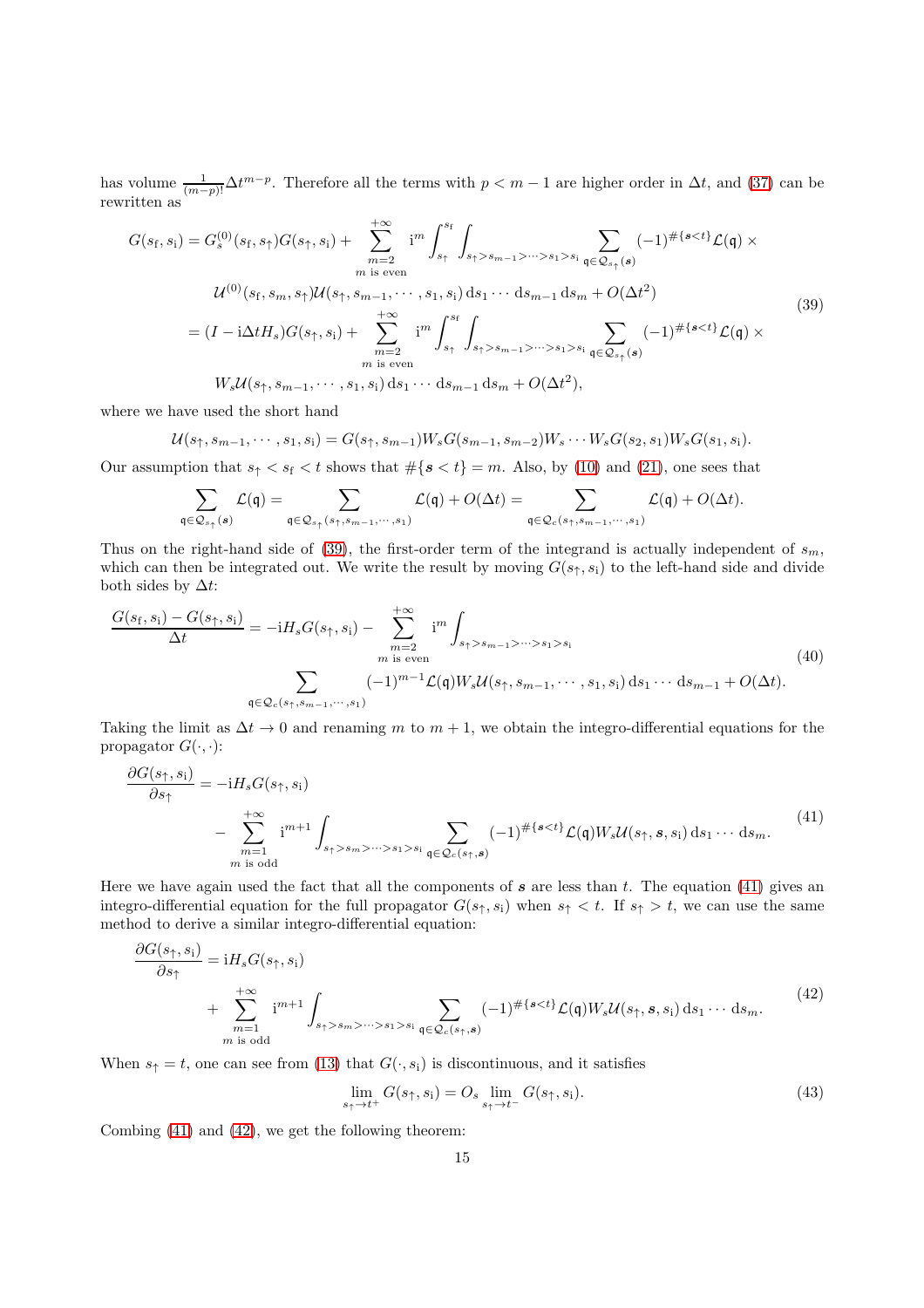<span id="page-15-1"></span>**Theorem 2.** When the Dyson series  $(19)$  is absolutely convergent in the sense of  $(22)$ , the full propagator  $G(\cdot, \cdot)$  satisfies the integro-differential equation

<span id="page-15-0"></span>
$$
sgn(s_{\uparrow} - t) \frac{\partial G(s_{\uparrow}, s_{i})}{\partial s_{\uparrow}} = iH_{s}G(s_{\uparrow}, s_{i}) + \sum_{\substack{m=1 \ m \text{ is odd}}}^{+\infty} i^{m+1} \int_{s_{\uparrow} > s_{m} > \dots > s_{1} > s_{i}} (44)
$$
\n
$$
\sum_{\mathfrak{q} \in \mathcal{Q}_{c}(s_{\uparrow}, s)} (-1)^{\#\{s < t\}} \mathcal{L}(\mathfrak{q}) W_{s} \mathcal{U}(s_{\uparrow}, s, s_{i}) \, \mathrm{d} s_{1} \cdots \mathrm{d} s_{m}, \qquad \forall s_{i} \in [0, 2t] \setminus \{t\}, \quad s_{\uparrow} \in [s_{i}, 2t] \setminus \{t\},
$$

with the jump condition [\(43\)](#page-14-3) and the "initial condition"  $G(s_{\uparrow}, s_{\uparrow}) = Id$ .

Although the integro-differential equation [\(44\)](#page-15-0) has been derived from the inchworm method, the infinitesimal terms  $O(\Delta t)$  or  $O(\Delta t^2)$  have not been rigorously verified. Below we are going to provide a rigorous proof of Theorem [2](#page-15-1) starting from the definition of  $G(\cdot, \cdot)$ .

Proof of Theorem [2.](#page-15-1) We will start the proof by deriving the dynamics of the propagator with a more straight-forward method, and then show that the result is equivalent to [\(44\)](#page-15-0). Again we consider the case  $s<sub>†</sub> < t$ , and take derivative of the definition of  $G(13)$  $G(13)$  to get

$$
\frac{\partial G(s_{\uparrow}, s_{\downarrow})}{\partial s_{\uparrow}} = \text{tr}_{b}(\rho_{b}G_{b}^{(0)}(2t, s_{\uparrow})(iH_{b} - iH)e^{-i(s_{\uparrow} - s_{\downarrow})H}G_{b}^{(0)}(s_{\downarrow}, 0))
$$
\n
$$
= -\text{i}\text{tr}_{b}(\rho_{b}G_{b}^{(0)}(2t, s_{\uparrow})(H_{s} + W)e^{-i(s_{\uparrow} - s_{\downarrow})H}G_{b}^{(0)}(s_{\downarrow}, 0))
$$
\n
$$
= -\text{i}H_{s}G(s_{\uparrow}, s_{\downarrow}) - \text{i}W_{s}\text{tr}_{b}(\rho_{b}G_{b}^{(0)}(2t, s_{\uparrow})W_{b}e^{-i(s_{\uparrow} - s_{\downarrow})H}G_{b}^{(0)}(s_{\downarrow}, 0)).
$$
\n(45)

<span id="page-15-2"></span>The propagator  $e^{-i(s_{\uparrow}-s_{\downarrow})H}$  can be expanded into Dyson series as [\(3\)](#page-2-1), which turns [\(45\)](#page-15-2) into

$$
\frac{\partial G(s_{\uparrow}, s_{\downarrow})}{\partial s_{\uparrow}} = -iH_sG(s_{\uparrow}, s_{\downarrow}) - \sum_{m=0}^{+\infty} i^{m+1} \int_{s_{\uparrow} > s_m > \dots > s_1 > s_{\downarrow}}
$$
\n
$$
(-1)^m W_sG_s^{(0)}(s_{\uparrow}, s_m)W_sG_s^{(0)}(s_m, s_{m-1})W_s \cdots W_sG_s^{(0)}(s_2, s_1)W_sG_s^{(0)}(s_1, s_{\downarrow}) \times
$$
\n
$$
\text{tr}_b(\rho_bG_b^{(0)}(2t, s_{\uparrow})W_bG_b^{(0)}(s_{\uparrow}, s_m)W_bG_b^{(0)}(s_m, s_{m-1})W_b \cdots W_bG_b^{(0)}(s_2, s_1)W_bG_b^{(0)}(s_1, s_{\downarrow})G_b^{(0)}(s_{\downarrow}, 0))
$$
\n
$$
\text{d}s_1 \cdots \text{d}s_m.
$$
\n(46)

Since  $G_h^{(0)}$  $\delta_b^{(0)}(s_1,s_{\rm i})G_b^{(0)}$  $b^{(0)}(s_i,0) = G_b^{(0)}$  $b^{(0)}(s_1, 0)$ , we can use the definitions [\(10\)](#page-4-3) and [\(9\)](#page-4-1) to simplify the above equation:

<span id="page-15-4"></span>
$$
\frac{\partial G(s_{\uparrow}, s_{\downarrow})}{\partial s_{\uparrow}} = -iH_s G(s_{\uparrow}, s_{\downarrow}) - \sum_{m=0}^{+\infty} i^{m+1} \int_{s_{\uparrow} > s_m > \dots > s_1 > s_{\downarrow}} (-1)^m W_s \mathcal{U}^{(0)}(s_{\uparrow}, s, s_{\downarrow}) \mathcal{L}(s_{\uparrow}, s) \, ds_1 \dots ds_m
$$
  
\n
$$
= -iH_s G(s_{\uparrow}, s_{\downarrow}) - \sum_{m=1}^{+\infty} i^{m+1} \int_{s_{\uparrow} > s_m > \dots > s_1 > s_{\downarrow}} \sum_{\mathfrak{q} \in \mathcal{Q}_c(s)} (-1)^{\# \{s < t\}} W_s \mathcal{U}^{(0)}(s_{\uparrow}, s, s_{\downarrow}) \mathcal{L}(\mathfrak{q}) \, ds_1 \dots ds_m.
$$
\n(47)

To see that the above equation is identical to the "inchworm equation" [\(41\)](#page-14-1), we can mimic [\(34\)](#page-12-2) and replace the propagators  $G(\cdot, \cdot)$  in the integral of [\(41\)](#page-14-1) by its Dyson series expansion. Following the same way as in the previous section, we obtain a result similar to [\(29\)](#page-11-0):

<span id="page-15-3"></span>
$$
\frac{\partial G(s_{\uparrow}, s_{\rm i})}{\partial s_{\uparrow}} = -iH_s G(s_{\uparrow}, s_{\rm i}) - \sum_{m=1}^{+\infty} \sum_{\substack{n_m=0 \ n \text{ is odd } n_m \text{ is even}}}^{\infty} \cdots \sum_{\substack{n_0=0 \ n_0 \text{ is even}}}^{\infty} i^{\tilde{m}+1} \int_{s_{\uparrow} > \tilde{s}_{\tilde{m}} > \cdots > \tilde{s}_{1} > s_{\rm i}} (48)
$$
\n
$$
\sum_{\mathfrak{q} \in \mathcal{Q}_c(s_{\uparrow}, s)} \sum_{\mathfrak{q}_m \in \mathcal{Q}(s^{(m)})} \cdots \sum_{\mathfrak{q}_0 \in \mathcal{Q}(s^{(0)})} (-1)^{\#\{\tilde{s} < t\}} W_s \mathcal{U}^{(0)}(s_{\uparrow}, \tilde{s}, s_{\rm i}) \mathcal{L}(\tilde{\mathfrak{q}}) d\tilde{s}_1 \cdots d\tilde{s}_{\tilde{m}},
$$
\n
$$
(48)
$$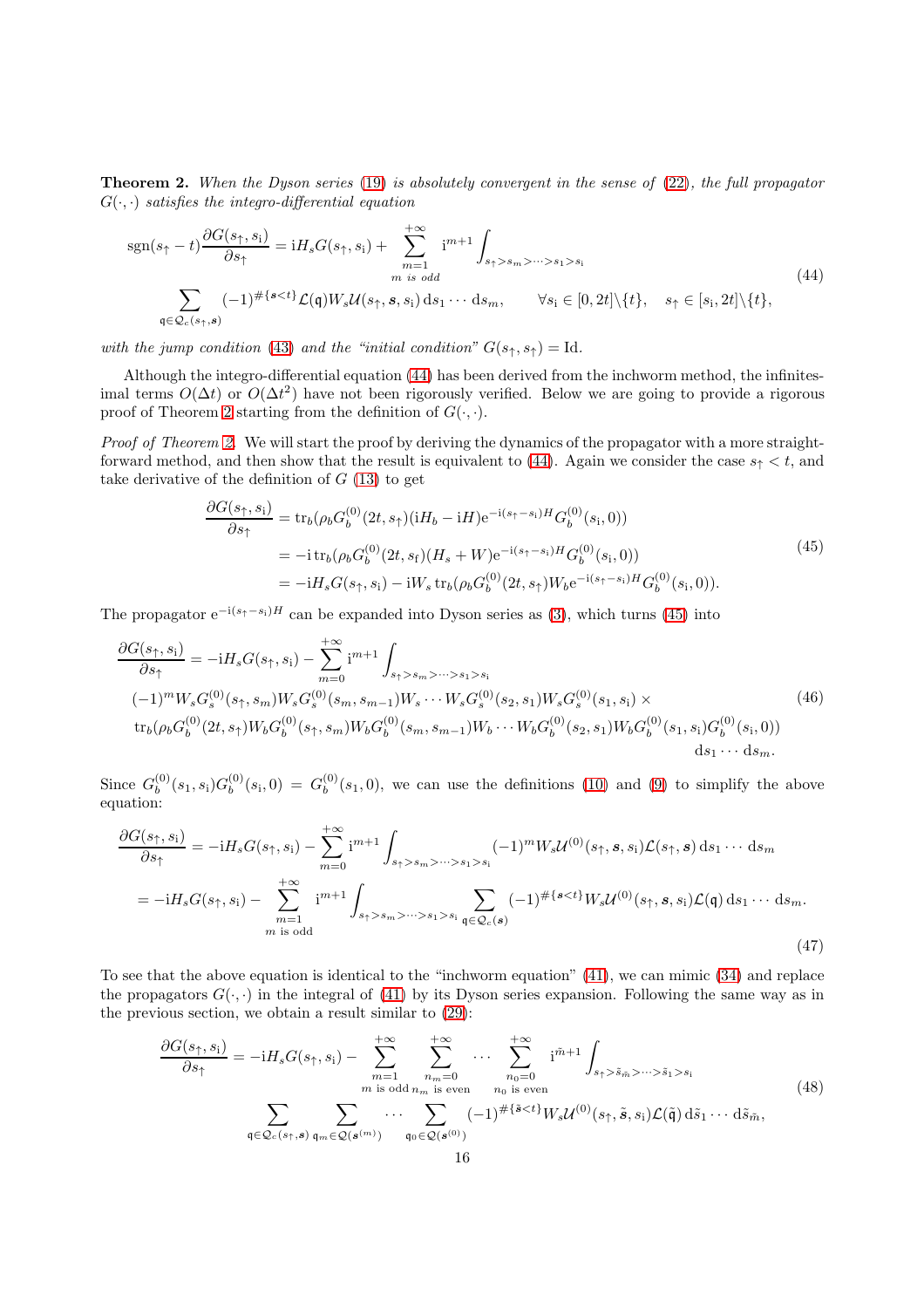where

$$
\tilde{\mathfrak{q}} = \mathfrak{q} \cup \mathfrak{q}_m \cup \cdots \cup \mathfrak{q}_0, \qquad \tilde{m} = m + n_m + \cdots + n_0, \qquad \tilde{s} = (\tilde{s}_{\tilde{m}}, \cdots, \tilde{s}_1),
$$

and  $s, s^{(m)}, \dots, s^{(0)}$  can be determined by

$$
\tilde{s} = (s^{(m)}, s_m, s^{(m-1)}, s_{m-1}, \cdots, s^{(1)}, s_1, s^{(0)}), \qquad s = (s_m, \cdots, s_1).
$$

Now we need to use the following equivalence of sums:

$$
\sum_{m=1}^{+\infty} \sum_{\substack{n_m=0 \ m \text{ is odd }n_m \text{ is even}}}^{+\infty} \cdots \sum_{\substack{n_0=0 \ n_0 \text{ is even}}}^{+\infty} = \sum_{\substack{\tilde{m}=1 \ \tilde{m} \text{ is odd } \tilde{m}-m \text{ is even }n_m \text{ is even}}}^{\pm \infty} \sum_{\substack{n_m=0 \ n_m=0}}^{\tilde{m}} \cdots \sum_{\substack{n_{m-1}=0 \ n_{m-1} \text{ is even}}}^{\tilde{m}-m-n_m} \cdots \sum_{\substack{n_1=0 \ n_1 \text{ is even}}}^{\tilde{m}-m-n_m-\cdots-n_2}.
$$

Due to the absolute convergence of the Dyson series, the equation [\(48\)](#page-15-3) becomes

$$
\frac{\partial G(s_{\uparrow}, s_{\rm i})}{\partial s_{\uparrow}} = -iH_sG(s_{\uparrow}, s_{\rm i}) - \sum_{\substack{\tilde{m}=1 \ \tilde{m} \text{ is odd}}}^{\tilde{m}=1} i^{\tilde{m}+1} \int_{s_{\uparrow} > \tilde{s}_{\tilde{m}} > \cdots > \tilde{s}_{1} > s_{\rm i}} \frac{\tilde{m} \sum_{\tilde{m} \text{ is odd}}}{\tilde{m} \sum_{\substack{n_m=0 \ \tilde{m}-m \ m_{m-1} = 0}}^{\tilde{m}-m} \sum_{\substack{n_m=0 \ n_{m-1} = 0}}^{\tilde{m}-m} \cdots \sum_{\substack{n_1=0 \ n_1 \text{ is even}}}^{\tilde{m}-m-n_m - \cdots - n_2} \sum_{q \in \mathcal{Q}_c(s_{\uparrow}, s)} \sum_{q_m \in \mathcal{Q}(s^{(m)})} \cdots \sum_{q_0 \in \mathcal{Q}(s^{(0)})}^{\tilde{q}(0)}
$$
\n
$$
(-1)^{\#\{\tilde{s} < t\}} W_s \mathcal{U}^{(0)}(s_{\uparrow}, \tilde{s}, s_{\rm i}) \mathcal{L}(\tilde{\mathfrak{q}}) \, \mathrm{d}\tilde{s}_{1} \cdots \mathrm{d}\tilde{s}_{\tilde{m}}.
$$
\n
$$
(49)
$$

The last step is to verify that the right-hand side of the above equation equals the right-hand side of [\(47\)](#page-15-4). By comparison, we just need to show that for any given positive odd integer  $\tilde{m}$  and a sequence  $\tilde{s} = (s_{\tilde{m}}, \dots, s_1)$ satisfying  $s_{\uparrow} > s_{\tilde{m}} > \cdots > s_1 > s_i$ , the following map is a bijection:

$$
\widetilde{\mathcal{P}} \rightarrow \mathcal{Q}_{s_{\uparrow}}(\tilde{s})
$$
\n
$$
(m, n_m, \cdots, n_0, \mathfrak{q}, \mathfrak{q}_p, \cdots, \mathfrak{q}_0) \rightarrow \mathfrak{q} \cup \mathfrak{q}_p \cup \cdots \cup \mathfrak{q}_0
$$
\n
$$
(50)
$$

where

$$
\mathcal{P} = \{ (m, n_m, \cdots, n_0, \mathfrak{q}, \mathfrak{q}_p, \cdots, \mathfrak{q}_0) \mid p \in \{ \tilde{m}, \tilde{m} - 2, \cdots, 1 \}; n_0 + \cdots + n_m = \tilde{m} - m; n_m, \cdots, n_0 \text{ are even};
$$
  

$$
\mathfrak{q} \in \mathcal{Q}_c(s_\uparrow, s); \mathfrak{q}_m \in \mathcal{Q}(s^{(p)}); \cdots; \mathfrak{q}_0 \in \mathcal{Q}(s^{(0)}) \}.
$$

This map can actually be considered as a special case of [\(30\)](#page-11-1) when  $\tilde{p} = \tilde{m} - 1$ , and hence is one-to-one. Till now, the inchworm equation [\(44\)](#page-15-0) is confirmed to be identical to [\(45\)](#page-15-2) when  $s<sub>†</sub> < t$ , which describes the correct dynamics of the full propagator. The case  $s<sub>†</sub> > t$  can be dealt with following the same procedure, which is omitted for conciseness.  $\Box$ 

Since the equation in the above theorem is firstly derived by setting  $s_f - s_\uparrow$  to be infinitesimal in the inchworm algorithm, the algorithm can actually be considered as an iterative scheme for the equation. From this point of view, we can improve the numerical method by solving [\(44\)](#page-15-0) with a higher-order scheme. Before introducing the details of the method, we will first present the spin-boson model, and show that it satisfies all the conditions needed for the inchworm method.

Remark 4. The sum of integrals on the right-hand side of Eq. [\(44\)](#page-15-0), can be rewritten as

$$
\int_{s_i}^{s_{\uparrow}} \Sigma(s_{\uparrow}, s_1) G(s_1, s_i) \, \mathrm{d} s_1
$$

with a properly defined  $\Sigma(s<sub>1</sub>, s<sub>1</sub>)$ , which makes the equation [\(44\)](#page-15-0) similar to the Kadanoff-Baym equations [\[26](#page-26-35)]. It would be interesting to establish deeper connections between these models, which we will leave for future works.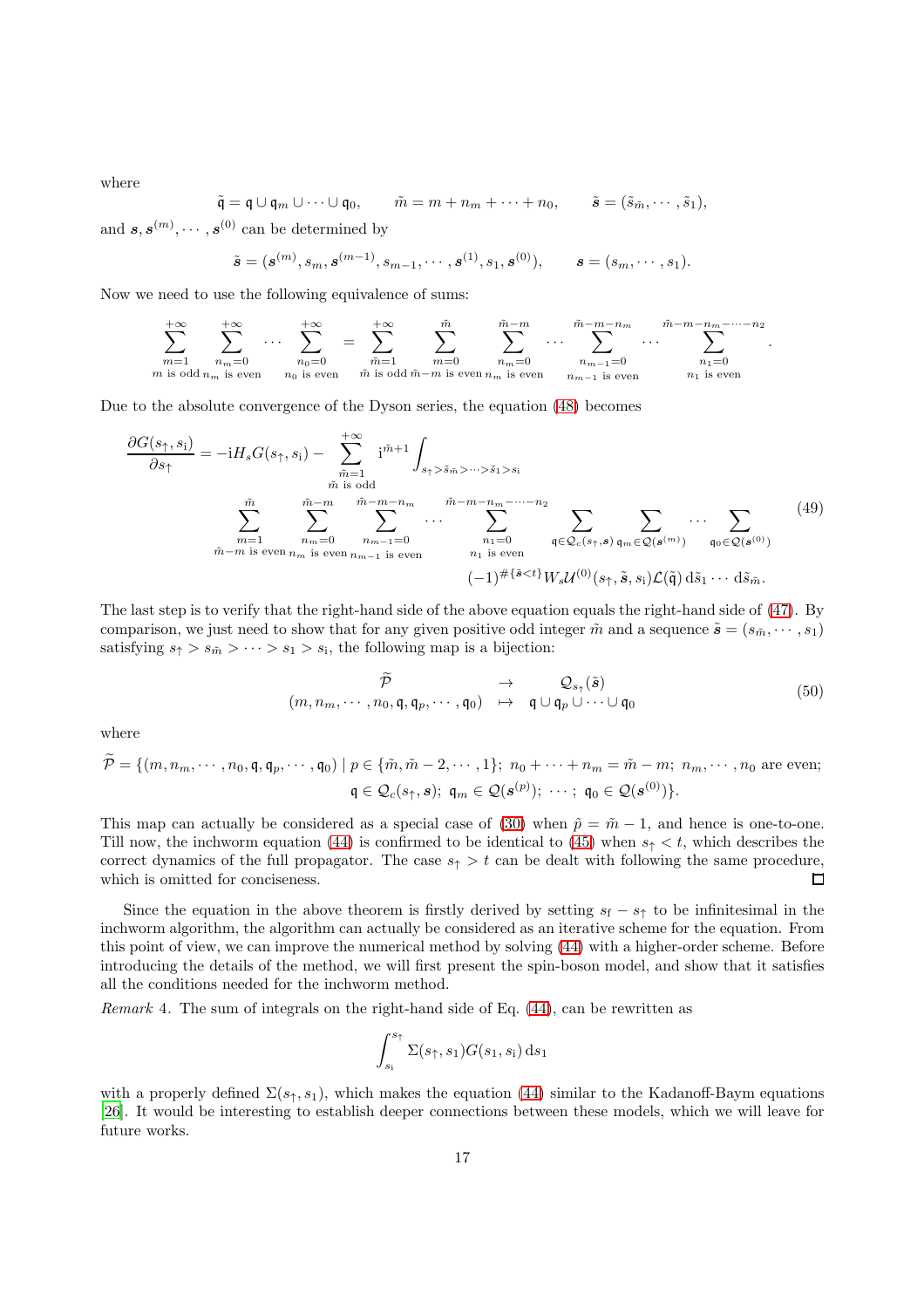## <span id="page-17-0"></span>5. Spin-boson model

To demonstrate the algorithm in a specific model, we consider the spin-boson model in which the system is a single spin and the bath is given by a large number of harmonic oscillators. In detail, we have

$$
\mathcal{H}_s = \text{span}\{|1\rangle, |2\rangle\}, \qquad \mathcal{H}_b = \bigotimes_{l=1}^L \left(L^2(\mathbb{R}^3)\right),
$$

where  $L$  is the number of harmonic oscillators. The corresponding Hamiltonians are

$$
H_s = \epsilon \hat{\sigma}_z + \Delta \hat{\sigma}_x, \qquad H_b = \sum_{l=1}^L \frac{1}{2} (\hat{p}_l^2 + \omega_l^2 \hat{q}_l^2).
$$

The notations are described as follows:

- $\epsilon$ : energy difference between two spin states.
- $\Delta$ : frequency of the spin flipping.
- $\hat{\sigma}_x, \hat{\sigma}_z$ : Pauli matrices satisfying  $\hat{\sigma}_x |1\rangle = |2\rangle, \hat{\sigma}_x |2\rangle = |1\rangle, \hat{\sigma}_z |1\rangle = |1\rangle, \hat{\sigma}_z |2\rangle = |2\rangle.$
- $\omega_l$ : frequency of the *l*th harmonic oscillator.
- $\hat{q}_l$ : position operator for the *l*th harmonic oscillator defined by  $\psi(q_1, \dots, q_L) \mapsto q_l \psi(q_1, \dots, q_L)$ .
- $\hat{p}_l$ : momentum operator for the *l*th harmonic oscillator defined by  $\psi(q_1, \dots, q_L) \mapsto -i \nabla_{q_l} \psi(q_1, \dots, q_L)$ .

The coupling between system and bath is assumed to be linear:

$$
W = W_s \otimes W_b, \qquad W_s = \hat{\sigma}_z, \qquad W_b = \sum_{l=1}^L c_l \hat{q}_l,
$$

where  $c_l$  is the coupling intensity between the *l*th harmonic oscillator and the spin. Suppose the initial state of the bath is in the thermal equilibrium with inverse temperature  $\beta$ , *i.e.*  $\rho_b = Z^{-1} \exp(-\beta H_b)$ , and Z is chosen such that  $tr(\rho_b) = 1$ . Thus the hypothesis (H1) is fulfilled, and Wick's theorem [\(15\)](#page-5-0) holds for

<span id="page-17-1"></span>
$$
B(\tau_1, \tau_2) = \sum_{l=1}^{L} \frac{c_l^2}{2\omega_l} \left[ \coth\left(\frac{\beta\omega_l}{2}\right) \cos\omega_l (\tau_2 - \tau_1) - i \sin\omega_l (\tau_2 - \tau_1) \right]. \tag{51}
$$

In order to apply the inchworm algorithm to the spin-boson model, we need to show the absolute convergence [\(22\)](#page-8-2). By the definition of  $\mathcal{U}(9)$  $\mathcal{U}(9)$ , we immediately have

$$
\|\mathcal{U}(s_f, \mathbf{s}, s_i)\|_{s} \leqslant \|W_s\|_{s}^{m} \max\{\|O_s\|_{s}, 1\} = \|\hat{\sigma}_z\|_{s}^{m} \max\{\|O_s\|_{s}, 1\} = \max\{\|O_s\|_{s}, 1\}.
$$

And from [\(51\)](#page-17-1), we see that

<span id="page-17-2"></span>
$$
|B(\tau_1, \tau_2)| \leqslant \sum_{l=1}^L \frac{c_l^2}{2\omega_l} \sqrt{\coth^2\left(\frac{\beta\omega_l}{2}\right)\cos^2\omega_l(\tau_2 - \tau_1) + \sin^2\omega_l(\tau_2 - \tau_1)} \leqslant \sum_{l=1}^L \frac{c_l^2}{2\omega_l} \coth\left(\frac{\beta\omega_l}{2}\right). \tag{52}
$$

Let  $C_b$  be the right-hand side of the above inequality. Then when m is even,

$$
|\mathcal{L}(\mathfrak{q})| \leqslant C_b^{m/2}, \qquad \forall \mathfrak{q} \in \mathcal{Q}(s_m, \cdots, s_1).
$$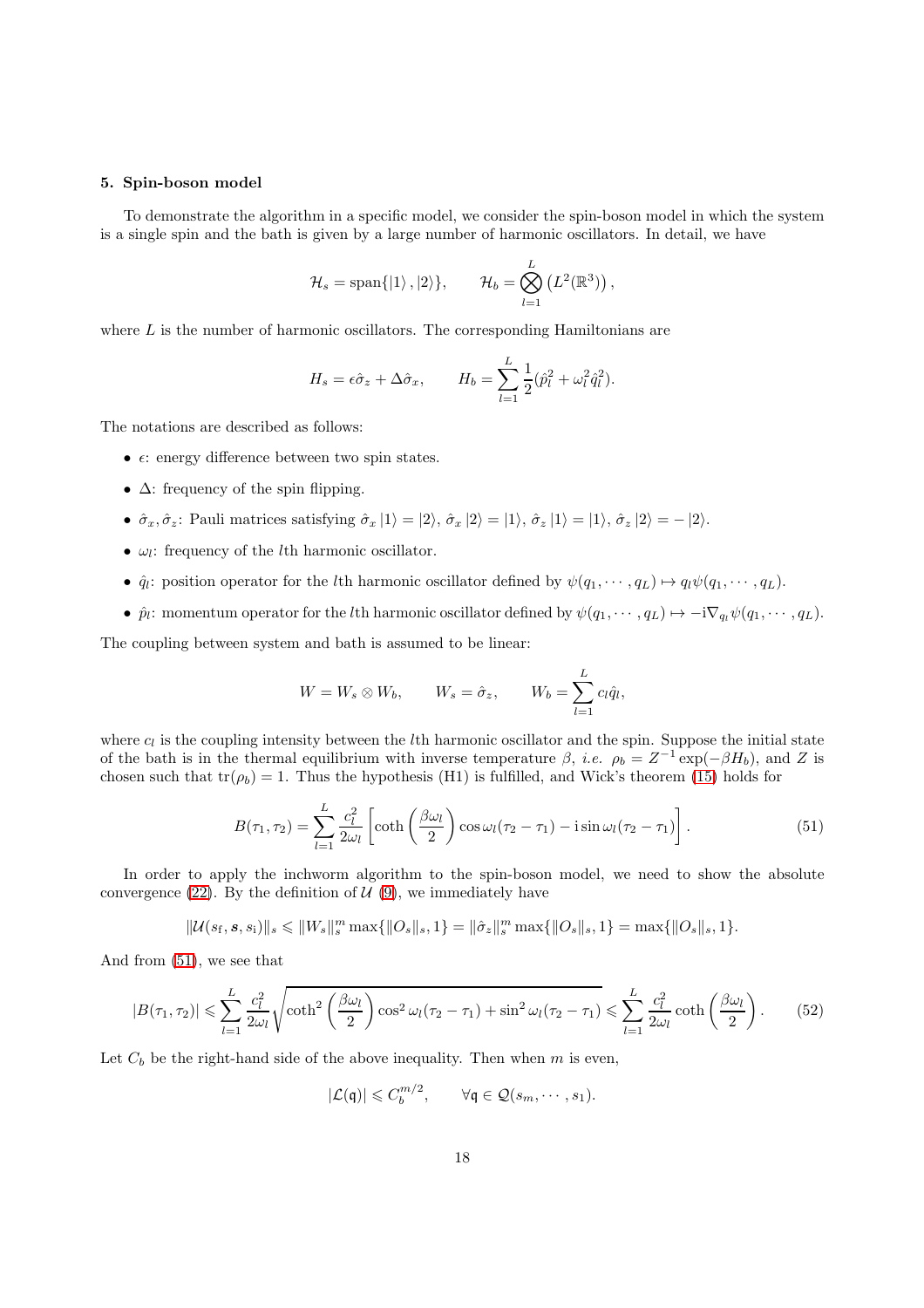<span id="page-18-1"></span>Since the number of pair sets in  $\mathcal{Q}(s_m, \dots, s_1)$  is  $(m-1)!!$ , we have

$$
\sum_{m=0}^{+\infty} \int_{s_f > s_m > \dots > s_1 > s_i} ||\mathcal{U}^{(0)}(s_f, s, s_i)||_s \left| \sum_{\mathfrak{q} \in \mathcal{Q}(s)} \mathcal{L}(\mathfrak{q}) \right| ds_1 \dots ds_m
$$
\n
$$
\leq \sum_{\substack{m=0 \ m \text{ is even}}}^{+\infty} \int_{s_f > s_m > \dots > s_1 > s_i} \max\{||O_s||_s, 1\} \cdot (m-1)!! C_b^{m/2} ds_1 \dots ds_m
$$
\n
$$
= \max\{||O_s||_s, 1\} \sum_{\substack{m=0 \ m \text{ is even}}}^{+\infty} \frac{(s_f - s_i)^m}{m!!} C_b^{m/2} = \max\{||O_s||_s, 1\} \exp\left(\frac{C_b(s_f - s_i)^2}{2}\right).
$$
\n
$$
= \max\{||O_s||_s, 1\} \sum_{\substack{m=0 \ m \text{ is even}}}^{+\infty} \frac{(s_f - s_i)^m}{m!!} C_b^{m/2} = \max\{||O_s||_s, 1\} \exp\left(\frac{C_b(s_f - s_i)^2}{2}\right).
$$
\n(53)

Since  $\mathcal{H}_s$  is a finite-dimensional space, the observable  $O_s$  is always a bounded operator. Therefore the righthand side of the above equation is finite, which shows the absolute convergence. In the spin-boson model, people are usually interested in the population of the spin on each of the two spin states, meaning that we can take  $O_s = \hat{\sigma}_z$ .

When the Dyson series expansion [\(19\)](#page-6-1) is directly used in the Monte Carlo simulation, the fast growth of the variance as  $s_f - s_i$  increases causes great numerical difficulties. Similar to [\(53\)](#page-18-1), the expectation of  $\|\mathcal{U}^{(0)}(s_f, s, s_i)\mathcal{L}(\mathfrak{q})\|_s^2$  can be estimated by

$$
\sum_{m=0}^{+\infty} \int_{s_f > s_m > \dots > s_1 > s_1} \sum_{\mathfrak{q} \in \mathcal{Q}(s)} ||\mathcal{U}^{(0)}(s_f, s, s_i)||_s^2 |\mathcal{L}(\mathfrak{q})|^2 ds_1 \dots ds_m
$$
\n
$$
\leq \sum_{\substack{m=0 \ m \text{ is even}}}^{+\infty} \int_{s_f > s_m > \dots > s_1 > s_i} (m-1)!! (\max\{||O_s||_s, 1\})^2 C_b^m ds_1 \dots ds_m
$$
\n
$$
= (\max\{||O_s||_s, 1\})^2 \exp\left(\frac{C_b^2(s_f - s_i)^2}{2}\right).
$$
\n(54)

Since  $||G(s<sub>f</sub>, s<sub>i</sub>)||<sub>s</sub> \le max{||O<sub>s</sub>||<sub>s</sub>, 1},$  the growth of the variance is characterized by

$$
\exp\left(\frac{C_b^2(s_f-s_i)^2}{2}\right) - 1.
$$

This is the well-known "dynamical sign problem" in the quantum Monte Carlo simulations. The inchworm method relieves the dynamical sign problem by lumping a number of samples based on the simulation results of shorter bold lines, which pushes the simulation time significantly longer.

Different from the inchworm methods presented in [\[4](#page-26-21)], which directly applies the Monte Carlo method to [\(23\)](#page-8-0), we will design our numerical method based on the integro-differential equation [\(44\)](#page-15-0), and apply the idea of classical Runge-Kutta type methods for temporal discretization to solve the full propagators. As will be presented, this can both enhance the numerical efficiency and simplify the implementation. The algorithm will be detailed in the following section.

#### <span id="page-18-0"></span>6. Numerical method

In order to find the full propagator  $G(s_f, s_i)$  numerically for all  $s_i \in [0, 2t]$  and  $s_f \in [s_i, 2t]$ , below we are going to develop a second-order method in analogous to Heun's method for general ordinary differential equations. For the general initial value problem

$$
\frac{\mathrm{d}}{\mathrm{d}t}u(t) = f(t, u(t)), \qquad t > 0
$$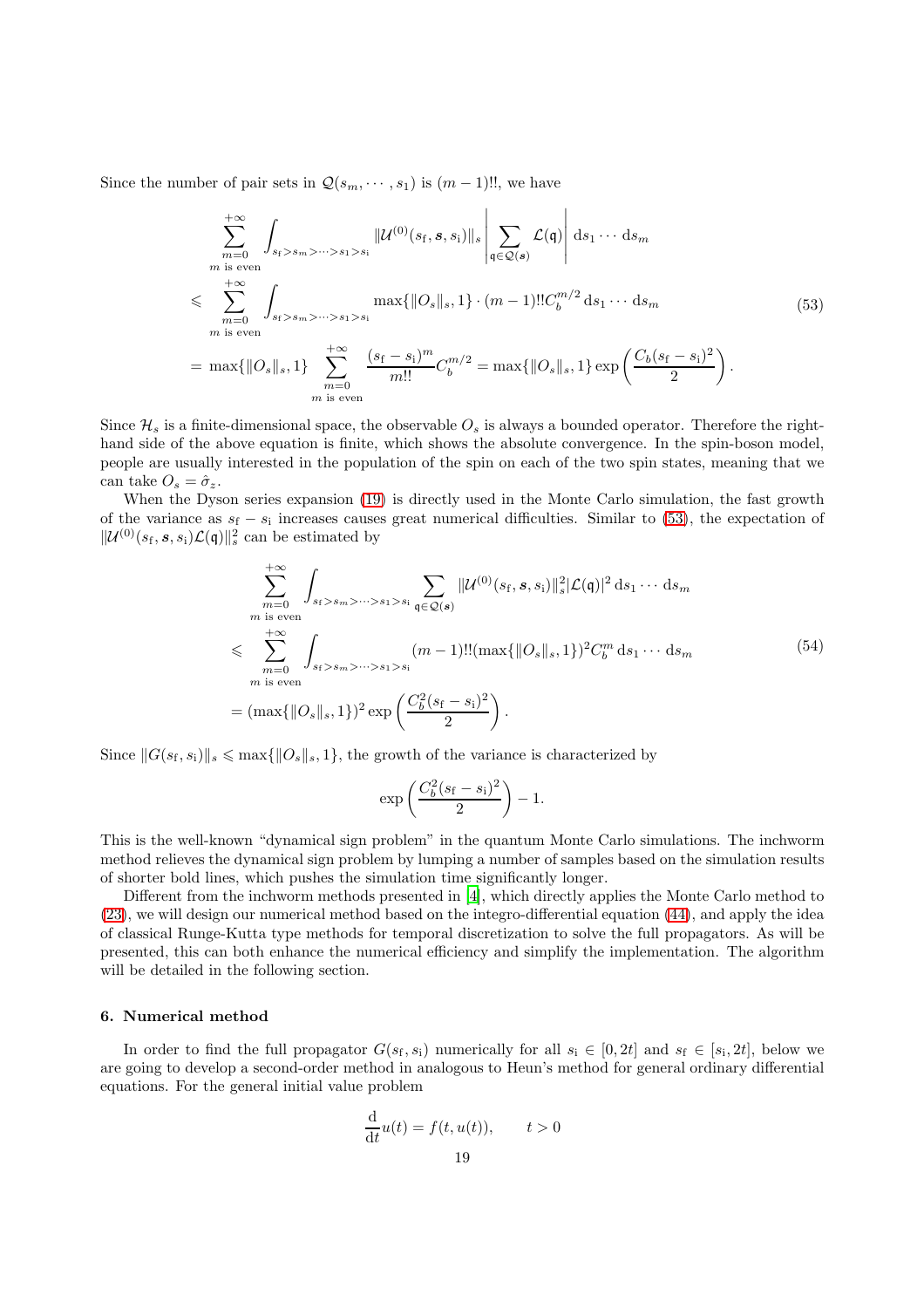with initial condition  $u(0) = u_0$ , Heun's method reads

$$
U_k^* = U_{k-1} + \Delta t f(t_{k-1}, U_{k-1}),
$$
  
\n
$$
U_k = \frac{1}{2}(U_{k-1} + U_k^*) + \frac{1}{2}\Delta t f(t_k, U_k^*),
$$

where  $\Delta t$  is the time step,  $t_k = t_{k-1} + \Delta t$ , and  $U_k$  is the numerical approximation of  $u(t_k)$ . The method is second-order if the solution is third-order continuously differentiable. In our case, the full propagator  $G(\cdot, \cdot)$ is known to be discontinuous on the line segments  $[0, t] \times \{t\}$  and  $\{t\} \times [0, t]$  due to the presence of the observable  $O_s$ . Therefore in order to keep the second-order convergence rate, special care needs to be taken for these discontinuities.

In our implementation, we take a uniform time step  $\Delta t = t/N$ , and compute the numerical solutions  $G(s<sub>f</sub>, s<sub>i</sub>)$  only when  $s<sub>f</sub>$  and  $s<sub>i</sub>$  are multiples of  $\Delta t$ . This corresponds to a two-dimensional triangular mesh shown in Figure [4](#page-19-0) (for  $N = 5$ ). Let  $t_k = k\Delta t$  and  $G_{jk}^{\Delta t}$  be the numerical approximation of  $G(t_j, t_k)$ . Due to the discontinuity, when  $j = N$  (green line in Figure [4\)](#page-19-0) or  $k = N$  (blue line in Figure 4),  $G_{jk}^{\Delta t}$  is considered to be multiple-valued, and we will use the notation  $j, k = N^+, N^-$  to define the left and right limits. Precisely,

- For  $k < N$ ,  $G_{N-k}^{\Delta t}$  and  $G_{N+k}^{\Delta t}$  are respectively the approximation of  $\lim_{s \to t^{-}} G(s, k\Delta t)$  and  $\lim_{s \to t^{+}} G(s, k\Delta t)$ .
- For  $j > N$ ,  $G_{jN^-}^{\Delta t}$  and  $G_{jN^+}^{\Delta t}$  are respectively the approximation of  $\lim_{s \to t^-} G(j\Delta t, s)$  and  $\lim_{s \to t^+} G(j\Delta t, s)$ .
- $G_{N^-N^-}^{\Delta t} = G_{N^+N^+}^{\Delta t} = \text{Id}$  and  $G_{N^+N^-}^{\Delta t} = O_s$ .



<span id="page-19-0"></span>Figure 4: The two-dimensional mesh to discretize  $G(s_f, s_i)$  for  $N = 5$ 

Now we are ready to sketch our numerical algorithm. In general, the values of  $G_{jk}^{\Delta t}$  are obtained in the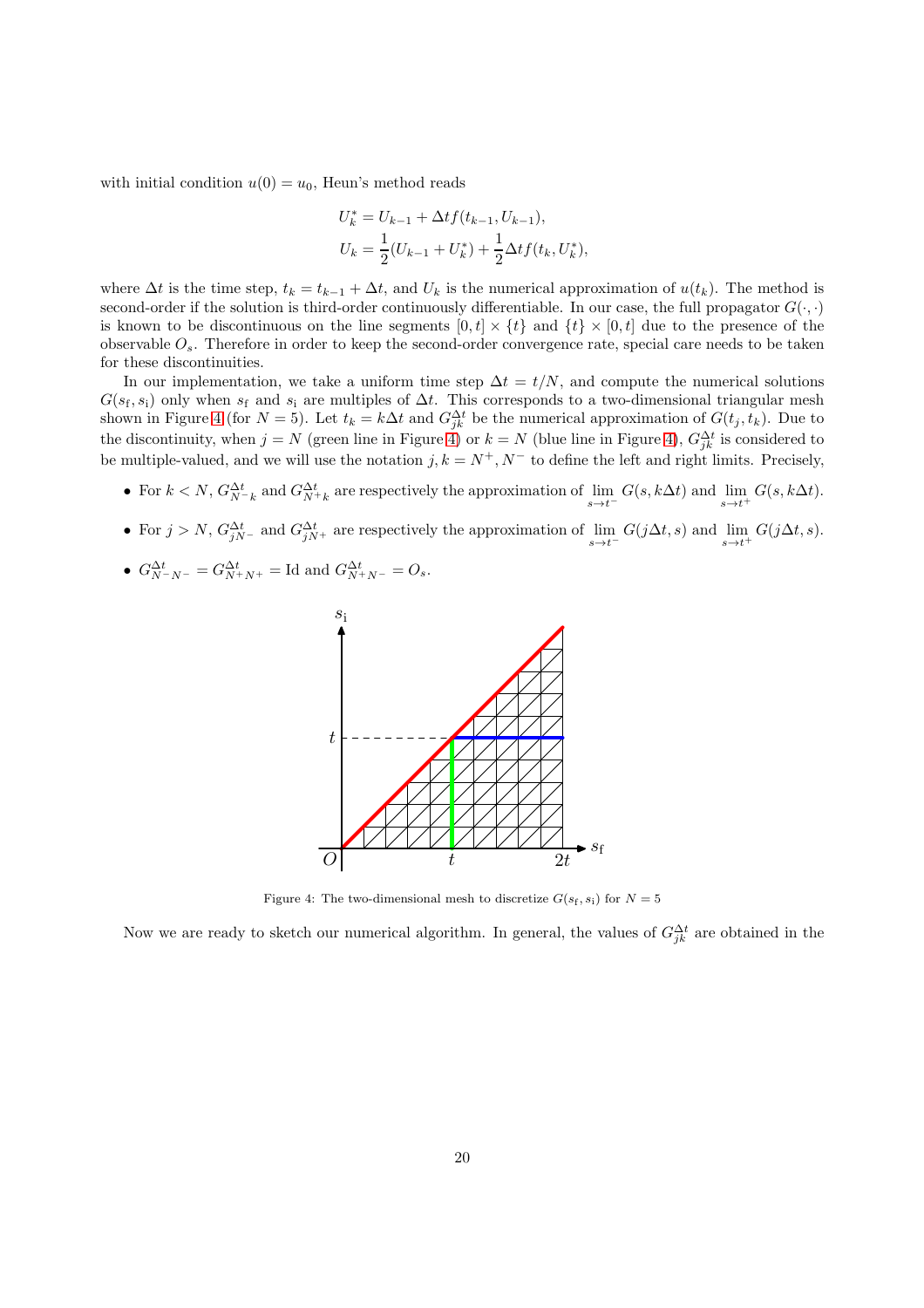following order:

<span id="page-20-3"></span>
$$
G_{00}^{\Delta t},
$$
\n
$$
G_{11}^{\Delta t}, G_{10}^{\Delta t},
$$
\n...\n
$$
G_{N-1,N-1}^{\Delta t}, \dots, G_{N-1,0}^{\Delta t},
$$
\n
$$
G_{N^-,N^-}^{\Delta t}, G_{N^-,N-1}^{\Delta t}, \dots, G_{N^-,0}^{\Delta t},
$$
\n
$$
G_{N^+,N^+}^{\Delta t}, G_{N^+,N^-}^{\Delta t}, G_{N^+,N^-}^{\Delta t}, G_{N^+,N^-}^{\Delta t}, \dots, G_{N^+,0}^{\Delta t},
$$
\n
$$
G_{N+1,N+1}^{\Delta t}, G_{N+1,N^+}^{\Delta t}, G_{N+1,N^-}^{\Delta t}, G_{N+1,N^-}^{\Delta t}, G_{N+1,N-1}^{\Delta t}, \dots, G_{N^+,1,0}^{\Delta t},
$$
\n...\n...\n
$$
G_{2N,2N}^{\Delta t}, \dots, G_{2N,N+1}^{\Delta t}, G_{2N,N^+}^{\Delta t}, G_{2N,N^-}^{\Delta t}, G_{2N,N^-}^{\Delta t}, G_{2N,N^-}^{\Delta t}, \dots, G_{2N,0}^{\Delta t}.
$$
\n(55)

This corresponds to computing the values of  $G(\cdot, \cdot)$  column by column in Figure [4](#page-19-0) with the green line and the blue line split to two lines due to the discontinuity. We first list out the three special cases:

- If  $j = k (N^+$  is considered to be not equal to  $N^-$ ), we set  $G_{jk}^{\Delta t}$  to be Id. This corresponds to the nodes on the red line in Figure [4.](#page-19-0)
- If  $j = N^+$  and  $k \neq j$ , we set  $G_{jk}^{\Delta t}$  to be  $O_s G_{N-k}^{\Delta t}$ . This is applied to the nodes on the green line in Figure [4.](#page-19-0)
- If  $k = N^-$  and  $j \neq k$ , we set  $G_{jk}^{\Delta t}$  to be  $G_{jN+}^{\Delta t}O_s$ . This is applied to the nodes on the blue line in Figure [4.](#page-19-0)

For all other cases, we follow Heun's method and find the values of  $G_{jk}^{\Delta t}$  as follows:

1. Let

<span id="page-20-1"></span>
$$
G_{jk}^{*} = G_{j-1,k}^{\Delta t} + \text{sgn}(t_{j} - t)\Delta t \left[ iH_{s}G_{j-1,k}^{\Delta t} + \sum_{m=1}^{+\infty} i^{m+1} \int_{t_{j-1} > s_m > \dots > s_1 > t_k} \sum_{\mathfrak{q} \in \mathcal{Q}_{c}(t_{j-1},s)} (-1)^{\#\{s < t\}} \left( \sum_{m \text{ is odd}} (-1)^{\#\{s < t\}} \right) \times \mathcal{L}(\mathfrak{q}) W_{s}G_{I}(t_{j-1}, s_m) W_{s}G_{I}(s_m, s_{m-1}) W_{s} \cdots W_{s}G_{I}(s_2, s_1) W_{s}G_{I}(s_1, t_k) ds_1 \cdots ds_m \right],
$$
\n
$$
(56)
$$

where  $G_I(\cdot, \cdot)$  is the interpolated function satisfying

<span id="page-20-2"></span>
$$
G_I(t_{j'}, t_{k'}) = G_{j'k'}^{\Delta t}, \qquad \text{for all integers } j', k' \text{ satisfying } k \leq k' \leq j' \leq j - 1. \tag{57}
$$

In our implementation, piecewise linear interpolation is adopted, and the function  $G_I(\cdot, \cdot)$  is linear on each triangle in Figure [4.](#page-19-0)

2. Set  $G_{jk}^{\Delta t}$  to be

<span id="page-20-0"></span>
$$
\frac{1}{2}G_{j-1,k}^{\Delta t} + \frac{1}{2}G_{jk}^* + \frac{1}{2}\text{sgn}(t_j - t)\Delta t \left[ iH_s G_{jk}^* + \sum_{m=1}^{+\infty} i^{m+1} \int_{t_j > s_m > \dots > s_1 > t_k} \sum_{\mathfrak{q} \in \mathcal{Q}_c(t_j, \mathbf{s})} \sum_{m \text{ is odd}} ( -1)^{\#\{s < t\}} \mathcal{L}(\mathfrak{q}) W_s G_I^*(t_j, s_m) W_s G_I^*(s_m, s_{m-1}) W_s \cdots W_s G_I^*(s_2, s_1) W_s G_I^*(s_1, t_k) \, \mathrm{d} s_1 \cdots \, \mathrm{d} s_m \right],
$$
\n
$$
(58)
$$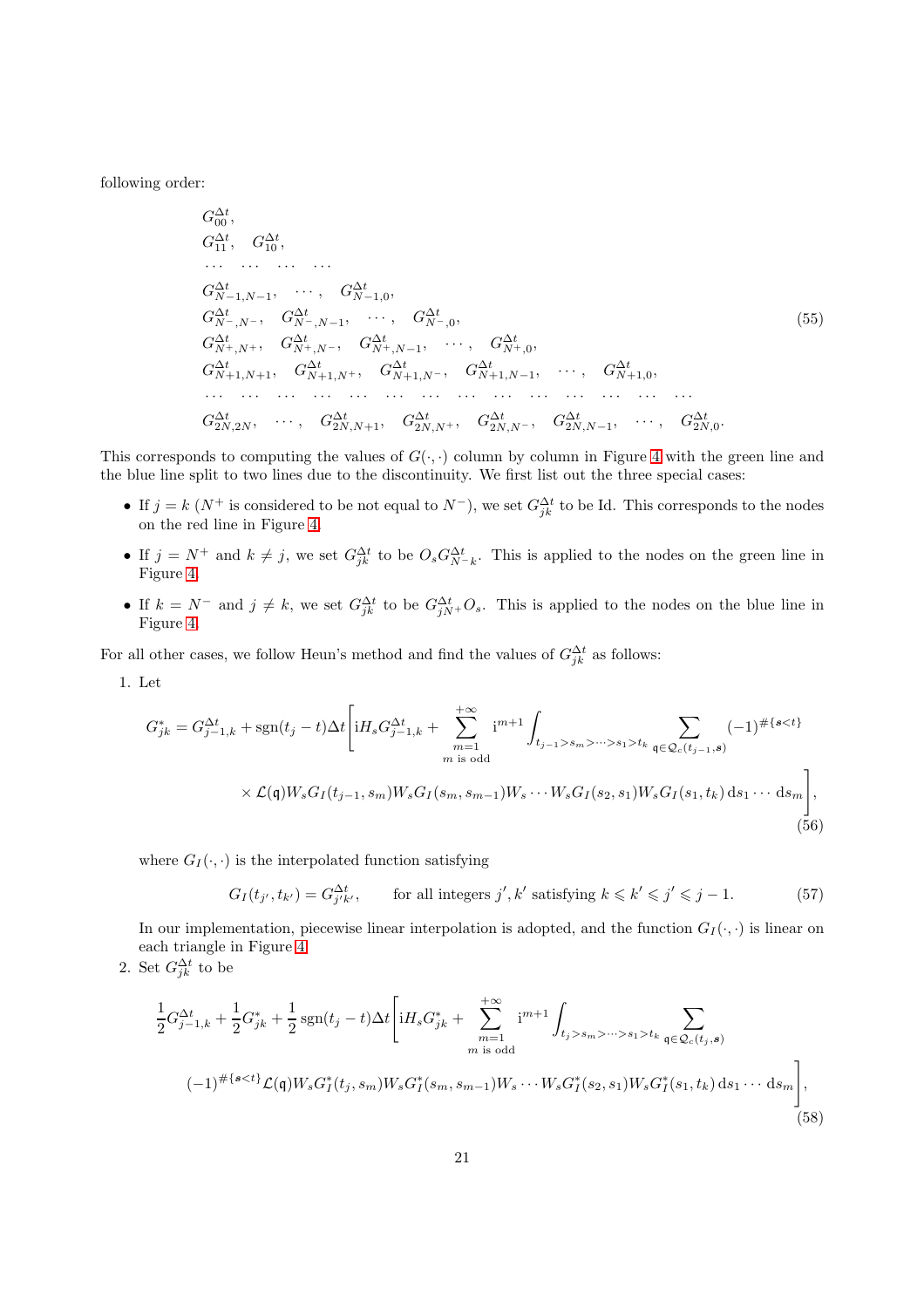where  $G_I^*(\cdot, \cdot)$  is the interpolated function satisfying  $G_I^*(t_j, t_k) = G_{jk}^*$  and

<span id="page-21-0"></span>
$$
G_I^*(t_{j'}, t_{k'}) = G_{j'k'}^{\Delta t}, \quad \text{for all integers } j', k' \text{ satisfying } k \leq k' \leq j' \leq j \text{ and } (j', k') \neq (j, k). \tag{59}
$$

Again, the same piecewise linear interpolation is adopted.

Note that Heun's method provides more convenient implementation than other second-order Runge-Kutta methods (e.g. mid-point method), since the result of the first stage  $(G_{jk}^*)$  is a first-order prediction of  $G(t_i, t_k)$ , so that in the second stage [\(58\)](#page-20-0), the evaluation of the integral requires no additional interpolation or extrapolation (which is needed if  $G_{jk}^*$  falls between grid points). When applying [\(56\)](#page-20-1) and [\(58\)](#page-20-0), we follow the rules as below:

- When  $j = N^-$ ,  $j 1$  is interpreted as  $N 1$ ; when  $j = N + 1$ ,  $j 1$  is interpreted as  $N^+$ .
- $sgn(t_{N^-} t) = -1$ .
- The interpolation of  $G_I$  and  $G_I^*$  should respect such discontinuities. Therefore when  $k = N$  or  $l = N$ , the equation [\(57\)](#page-20-2) should be interpreted by

$$
\lim_{s \to t^{\pm}} G_I(t_k, s) = G_{kN^{\pm}}^{\Delta t}, \qquad \lim_{s \to t^{\pm}} G_I(s, t_l) = G_{N^{\pm}}^{\Delta t},
$$
  

$$
\lim_{s \to t^+} \lim_{\tilde{s} \to t^+} G_I(\tilde{s}, s) = \lim_{s \to t^-} \lim_{\tilde{s} \to t^-} G_I(s, \tilde{s}) = \text{Id}, \qquad \lim_{s \to t^+} \lim_{\tilde{s} \to t^-} G_I(s, \tilde{s}) = O_s.
$$

The equation [\(59\)](#page-21-0) should be similarly interpreted. Especially, when  $j = N^+$ , the term  $G_I(t_{N^+}, s_m)$  in the integral should be interpreted as  $O_sG_I(t_{N-}, s_m)$ .

The order of computation [\(55\)](#page-20-3) ensures that all information needed in the two stages has been obtained beforehand.

The above algorithm can be further improved by noticing that the equation [\(44\)](#page-15-0) has a clear linear part  $iH_sG(s<sub>†</sub>, s<sub>i</sub>)$ . Therefore, when  $H_s$  is a small matrix, the exponential Runge-Kutta method can be applied. In general, for the initial value problem

$$
\frac{\mathrm{d}}{\mathrm{d}t}u(t) = \mathcal{L}u(t) + f(t, u(t)), \qquad t > 0
$$

with L being a linear operator, the Heun's method can be applied to  $e^{-tL}u$  and we get the numerical scheme

$$
U_k^* = e^{\Delta t \mathcal{L}} U_{k-1} + \Delta t f(t_{k-1}, U_{k-1}),
$$
  
\n
$$
U_k = e^{\Delta t \mathcal{L}} U_{k-1} + \frac{1}{2} \Delta t \left[ f(t_{k-1}, U_{k-1}) + e^{-\Delta t \mathcal{L}} f(t_k, U_k^*) \right].
$$

In the current case, the operator  $\mathcal L$  corresponds to  $\pm iH_s$ . Therefore, when the above scheme is applied, the first term in the second equation is  $e^{\pm i\Delta t H_s} G_{j-1,k}^{\Delta t} = G_s^{(0)}(j\Delta t, (j-1)\Delta t) G_{j-1,k}^{\Delta t}$ , which is exactly the first term in the inchworm expansion [\(23\)](#page-8-0). This is particularly useful if the linear part of the equation is stiff. While for the spin-boson system, which is not stiff, we will be content with the non-exponential integrator described above.

Now we consider the numerical computation of the infinite sums in [\(56\)](#page-20-1) and [\(58\)](#page-20-0). The numerical results in [\[5\]](#page-26-29) show that in the original inchworm method [\(23\)](#page-8-0), we can truncate the series at  $m = M$  for some positive even integer  $M$ , and obtain results with sufficient quality. In our method, the integer  $M$  needs to be odd and we perform the similar truncation by replacing the infinite sums in [\(56\)](#page-20-1) and [\(58\)](#page-20-0) with

<span id="page-21-1"></span>
$$
\sum_{\substack{m=1 \ m \text{ is odd}}}^{M} i^{m+1} \int_{t_f > s_m > \dots > s_1 > t_k} \sum_{\mathfrak{q} \in \mathcal{Q}_c(t_f, \mathbf{s})} S(\mathfrak{q}, \mathbf{s}) \, \mathrm{d} s_1 \dots \, \mathrm{d} s_m,\tag{60}
$$

where  $S(q, s)$  is the summand in [\(56\)](#page-20-1) or [\(58\)](#page-20-0), and  $t_f$  is the corresponding  $t_j$  or  $t_{j+1}$ . For every m, the high-dimensional integral over s and the sum over q are evaluated using the Monte Carlo method. The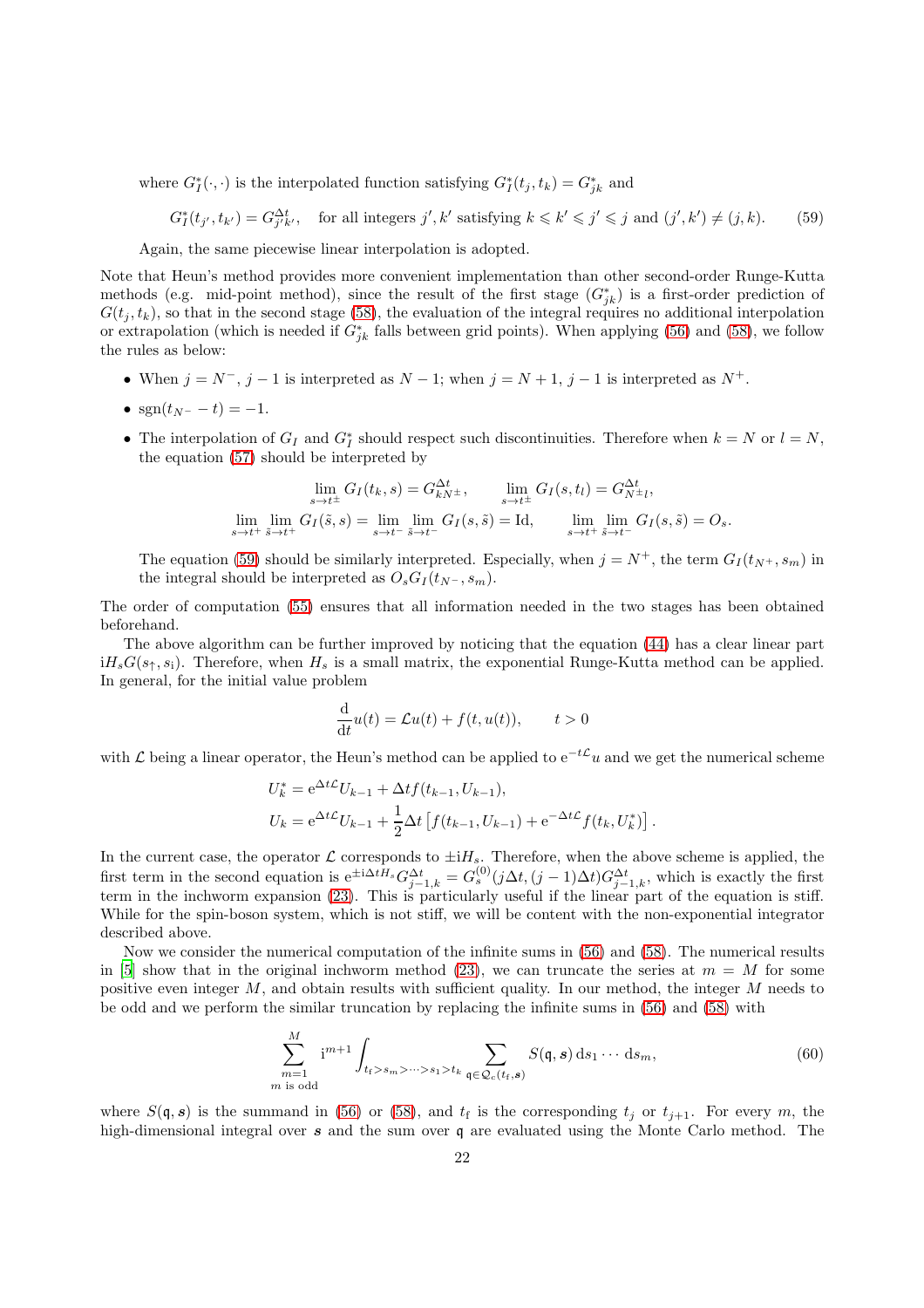sampling of s can be done by sampling a uniform distribution in  $[t_k, t_l]^m$ , and then sort the time points. As for q, we first list out all the elements in  $\mathcal{Q}_c(t_f, s)$ , and then pick a random one for each sample. Obviously the number of pair sets in  $\mathcal{Q}_c(t_f, s)$  depends only on the value of m, and it has been given in [\[53\]](#page-27-20) that this number can be evaluated by

$$
N_1 = 1, \qquad N_m = \frac{m-1}{2} \sum_{\substack{j=1 \ j \text{ is odd}}}^{m-2} N_j N_{m-1-j}.
$$

In [\[54](#page-27-21)], it is proven that  $N_m$  grows asymptotically as m!!. In our numerical experiments, we are only concerned about a small  $m$ , and therefore such a strategy is feasible.

As the end of this section, we will discuss briefly the difference between this numerical method and the original inchworm method based on the Monte Carlo simulation of [\(23\)](#page-8-0). Both numerical methods are time-stepping methods which can be regarded as a numerical approximation of

<span id="page-22-0"></span>
$$
G(s_{\rm f}, s_{\rm i}) = G(s_{\uparrow}, s_{\rm i}) + \int_{s_{\uparrow}}^{s_{\rm f}} RHS(s) \, \mathrm{d}s,\tag{61}
$$

where  $RHS(s)$  is the right-hand side of [\(41\)](#page-14-1) or [\(42\)](#page-14-2), with  $s<sub>†</sub>$  replaced by s. From the diagrammatic equation [\(25\)](#page-9-2), one can see that the original inchworm algorithm in principle allows to put an arbitrary number of points between  $s<sub>†</sub>$  and  $s<sub>f</sub>$  to evaluate the integral in [\(61\)](#page-22-0), and all these points are stochastic, which implies that in the time-stepping process, the integral between two time steps is approximated using a Monte Carlo simulation; while in our method, this is replaced by a numerical integration of second-order convergence, which can be expected to be more efficient. One possible benefit of the Monte Carlo integration from  $s<sub>†</sub>$ to  $s_f$  is that when a sufficient number of samples are used, this integral can be evaluated up to arbitrary precision; while in the Runge-Kutta integration, an error of  $O((s_f - s_f)^\alpha)$ , where  $\alpha$  depends on the order of the method, is always there. However, this does not mean that the numerical error will vanish as the number of samples increases in the original inchworm algorithm, since another part of numerical error comes from the approximation of  $RHS(s)$ , where the interpolation on the lattice shown in Figure [4](#page-19-0) is inevitable in both methods. Such error will only vanish as the grid size tends to zero, but will not vanish as the number of samples tends to infinity. Usually, it is sufficient to match the order of accuracy for evaluating the integral in [\(61\)](#page-22-0) and the interpolation. This can also be achieved by using another formulation of the original inchworm method [\(26\)](#page-9-1), and applying Gaussian quadrature to the integral from  $s<sub>†</sub>$  to  $s<sub>f</sub>$ , which will involve multi-dimensional Gaussian quadrature. The implementation is easier and cheaper by using the Runge-Kutta integration strategy. Another benefit of this new method is that we can draw the samples for q more easily. Consider a diagram with four points. The set  $\mathcal{Q}_c(s_1, s_2, s_3, s_4)$  contains only one set of pairs  $\{(s_1, s_3), (s_2, s_4)\}\$ , while the inchworm proper set of pairs has 9 possibilities:

- $\mathcal{Q}_{s_{\uparrow}}(s_1, s_2, s_3, s_4) = \{ \{ (s_1, s_3), (s_2, s_4) \} \}$  if  $s_3 < s_{\uparrow} \leq s_4$ ;
- $\mathcal{Q}_{s_{\uparrow}}(s_1, s_2, s_3, s_4) = \{ \{ (s_1, s_3), (s_2, s_4) \}, \{ (s_1, s_4), (s_2, s_3) \} \}$  if  $s_2 < s_{\uparrow} \leq s_3$ ;
- $Q_{s_{\uparrow}}(s_1, s_2, s_3, s_4) = \{ \{ (s_1, s_3), (s_2, s_4) \}, \{ (s_1, s_4), (s_2, s_3) \}, \{ (s_1, s_2), (s_3, s_4) \} \}$  if  $s_1 < s_{\uparrow} \leq s_2$ ;
- $\mathcal{Q}_{s_{\uparrow}}(s_1, s_2, s_3, s_4) = \{ \{ (s_1, s_3), (s_2, s_4) \}, \{ (s_1, s_4), (s_2, s_3) \}, \{ (s_1, s_2), (s_3, s_4) \} \}$  if  $s_{\uparrow} \leq s_1$ .

For the more time points, finding out all the inchworm proper pair sets is even harder than just finding out  $\mathcal{Q}_c(s)$ . This also makes the implementation of Runge-Kutta method cheaper than Gaussian quadrature.

Remark 5. As mentioned in Remark [2,](#page-6-3) we focus on the bosonic setting in this work. For fermionic settings, the number of inchworm proper diagrams also grows asymptotically as  $O((\frac{m+1}{2})!)$ , as indicated in [\[2](#page-26-36)]. On the other hand, in fermionic settings, by a more sophisticated combinatoric technique called inclusion-exclusion principle [\[2](#page-26-36)], the number of diagrams to be summed can be reduced intrinsically to  $O(m^3\beta^m)$  for a constant  $\beta$  < 2. This is to some extent in the similar spirit of the reduced cost of diagrammatic summations achieved by the determinant diagrammatic Monte Carlo method [\[51](#page-27-22)] for fermionic systems.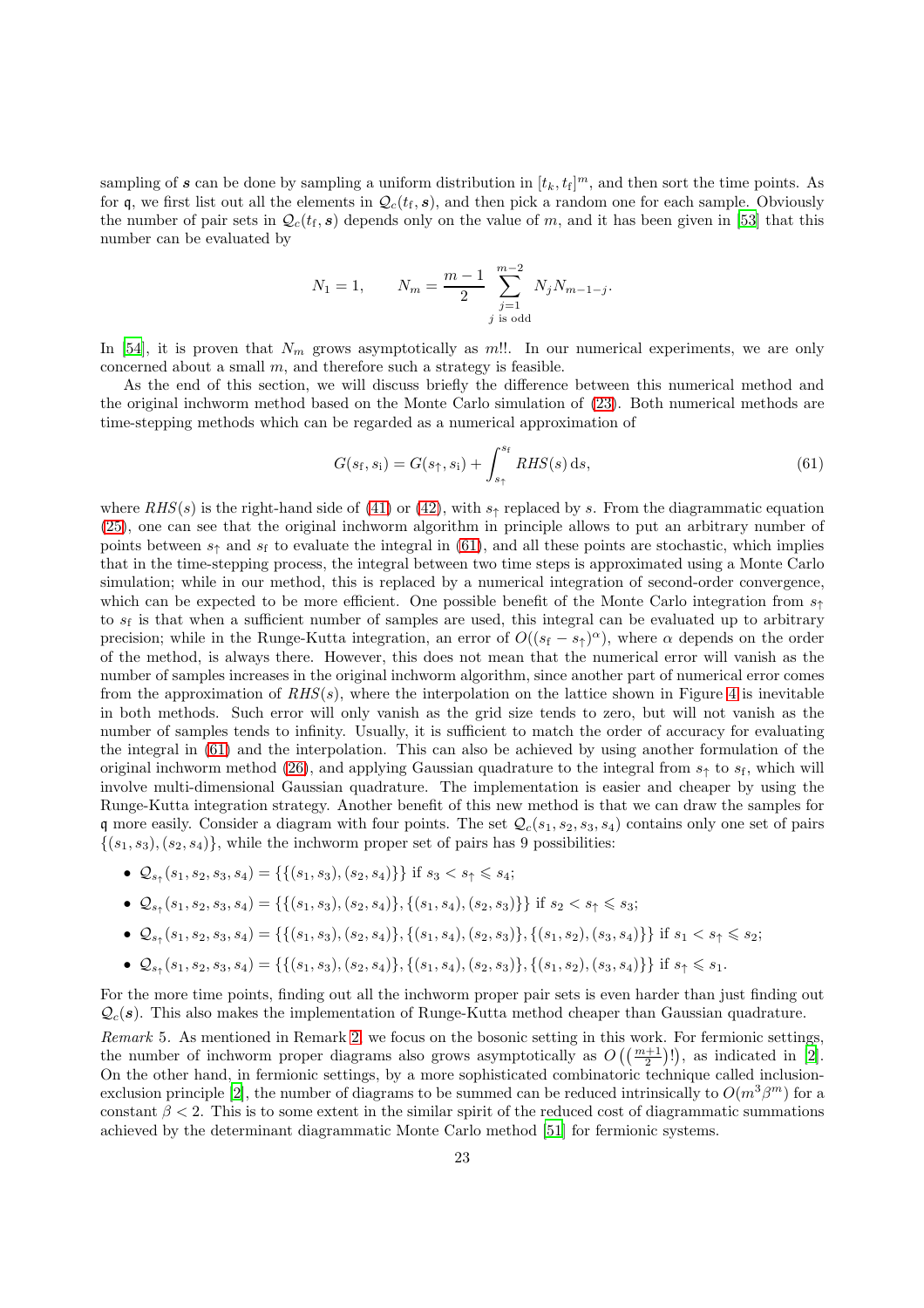## <span id="page-23-0"></span>7. Numerical experiments

In our numerical experiments, we consider the spin-Boson model with a bath with Ohmic spectral density, for which the frequency  $\omega_l$  are distributed in [0,  $\omega_{\text{max}}$ ] as introduced in [\[37\]](#page-26-37):

$$
\omega_l = \omega_c \ln \left( 1 - \frac{l}{L} [1 - \exp(\omega_{\text{max}}/\omega_c)] \right), \qquad l = 1, \cdots, L,
$$

where  $\omega_c$  is the primary frequency to be specified later. The coupling intensity  $c_l$  is

$$
c_l = \omega_l \sqrt{\frac{\xi \omega_c}{L} [1 - \exp(\omega_{\text{max}}/\omega_c)], \qquad l = 1, \cdots, L,
$$

with  $\xi$  being the Kondo parameter. To compare our results with reference solutions, we adopt the param-eters provided in [\[29\]](#page-26-19) where  $L = 200$  and  $\beta = 5\Delta^{-1}$ . Different settings of bias, coupling intensity and nonadiabaticity will be considered in our experiments. In all the numerical tests, the maximum frequency  $\omega_{\text{max}}$  is set to be  $4\omega_c$ , and the time step is chosen to be  $\Delta t = 0.1$  if not otherwise specified. Numerical results obtained by the QuAPI method [\[39,](#page-27-23) [40\]](#page-27-24) will be used as reference solutions.

## 7.1. Experiments with changing bias

We first choose  $\omega_c = 2.5\Delta$  and  $\xi = 0.2$ , for which the amplitude of the bath correlation function  $B(\cdot, \cdot)$  is plotted in Figure [5.](#page-23-1) In our implementation, we precompute the values of  $B(\cdot, \cdot)$  up to a very high precision on a very fine grid, and in the inchworm algorithm, we retrieve its value by linear interpolation when necessary. The numerical results for  $\epsilon = 0$ ,  $\Delta$  and  $2\Delta$  are given in Figure [6.](#page-24-0) It turns out that  $M = 3$  in [\(60\)](#page-21-1) can already provide satisfying numerical results up to time  $t = 5\Delta^{-1}$ , and the general behavior of the observable has been well captured by the results of  $M = 1$ .



<span id="page-23-1"></span>Figure 5: The amplitude of the bath correlation function  $B(\cdot, \cdot)$ 

The order of convergence of our numerical method is also verified using the test case with  $\epsilon = 0$ . In general, the stochastic error and the "deterministic error" caused by Runge-Kutta and interpolation cannot be separated. In order to cast off the stochastic error, we only consider the truncation  $M = 1$ , for which the sum [\(60\)](#page-21-1) contains only a one-dimensional integral, and thus can be evaluated by the composite mid-point rule. As a result, the whole scheme is deterministic and the order of convergence is still expected to be  $O(\Delta t^2)$ . The reference solution is obtained by choosing  $\Delta t = 1/320\Delta^{-1}$ , and the numerical error of  $\langle \hat{\sigma}_z(t) \rangle$ is tabulated in Table [1,](#page-24-1) which clearly shows the numerical error is second order of  $\Delta t$ .

#### 7.2. Experiments with changing coupling intensity

Now we fix the values of  $\omega_c$  and  $\epsilon$  to be 2.5 $\Delta$  and  $\Delta$  respectively, and consider the coupling intensity  $\xi = 0.1$  and  $\xi = 0.2$ . It can be expected that the convergence of the inchworm series gets slower when  $\xi$ increases, as is confirmed in our numerical tests shown in Figure [7.](#page-24-2) In spite of this, very good matching with the QuAPI results can still be obtained using  $M = 1$  for both parameters, and further improvement is indeed achieved by using  $M = 3$ .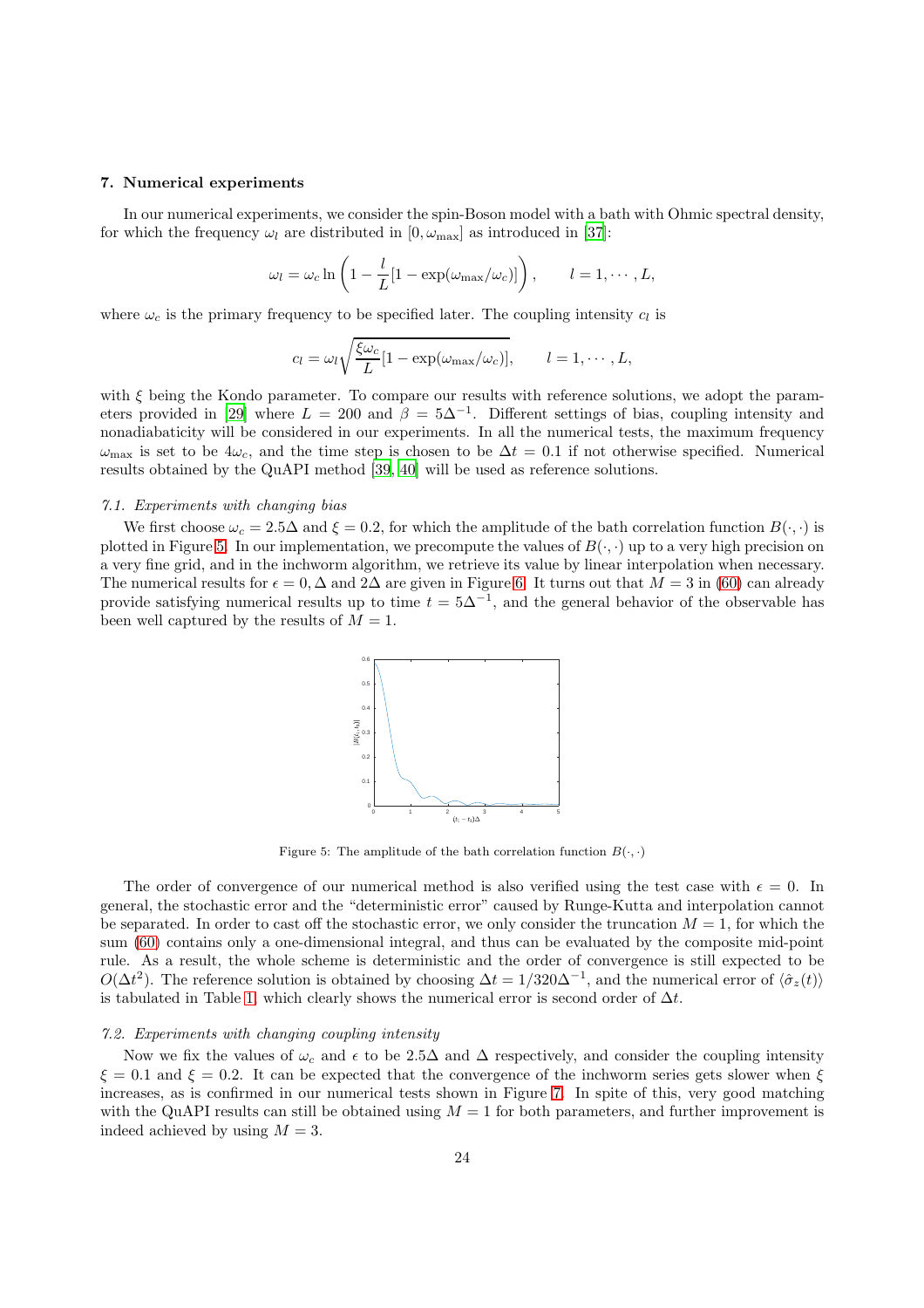

<span id="page-24-0"></span>Figure 6: Evolution of  $\langle \sigma_z(t) \rangle$  under different settings of the electronic bias (from left to right:  $\epsilon = 0$ ,  $\epsilon = \Delta$  and  $\epsilon = 2\Delta$ ), with other parameters  $\omega_c = 2.5\Delta$  and  $\xi = 0.2$ . QuAPI results are plotted as a reference.

|      | error $(t=0.5)$         | order  | error $(t=1)$           | order  | error $(t = 1.5)$       | order  | error $(t=2)$           | order  |
|------|-------------------------|--------|-------------------------|--------|-------------------------|--------|-------------------------|--------|
| 1/10 | 0.0014                  |        | 0.0022                  |        | 0.0014                  |        | 0.0067                  |        |
| 1/20 | 0.0004                  | 1.9740 | 0.0005                  | 2.0537 | 0.0004                  | 1.8855 | 0.0017                  | 1.9910 |
| 1/30 | $0.1620 \times 10^{-3}$ | 1.9961 | $0.2343 \times 10^{-3}$ | 2.0307 | $0.1722 \times 10^{-3}$ | 1.9632 | $0.7490 \times 10^{-3}$ | 2.0064 |
| 1/40 | $0.0909 \times 10^{-3}$ | 2.0087 | $0.1305 \times 10^{-3}$ | 2.0344 | $0.0970 \times 10^{-3}$ | 1.9941 | $0.4189 \times 10^{-3}$ | 2.0204 |
| 1/50 | $0.0578 \times 10^{-3}$ | 2.0299 | $0.0826 \times 10^{-3}$ | 2.0470 | $0.0618 \times 10^{-3}$ | 2.0188 | $0.2658 \times 10^{-3}$ | 2.0376 |
| 1/60 | $0.0398 \times 10^{-3}$ | 2.0505 | $0.0567 \times 10^{-3}$ | 2.0657 | $0.0426 \times 10^{-3}$ | 2.0422 | $0.1826 \times 10^{-3}$ | 2.0587 |

<span id="page-24-1"></span>Table 1: Numerical error of  $\langle \hat{\sigma}_z(t) \rangle$  and the order of accuracy

As a reference, the numerical results for a direct summation of the truncated Dyson series

$$
G(s_f, s_i) \approx \sum_{\substack{m=0 \ m \text{ is even}}}^M \int_{s_f > s_m > \dots > s_1 > s_i} \sum_{\mathfrak{q} \in \mathcal{Q}(\mathbf{s})} (-1)^{\#\{\mathbf{s} < t\}} i^m \mathcal{U}^{(0)}(s_f, \mathbf{s}, s_i) \mathcal{L}(\mathfrak{q}) \, \mathrm{d} s_1 \dots \, \mathrm{d} s_m,
$$

are also provided in Figure [7](#page-24-2) with label "bare dQMC". The results show that the convergence of the Dyson series [\(19\)](#page-6-1) is much slower than the inchworm series, and therefore require a much larger  $M$  to get the same quality of the solutions for large t.



<span id="page-24-2"></span>Figure 7: Evolution of  $\langle \sigma_z(t) \rangle$  under different settings of the coupling intensity (left:  $\xi = 0.1$ , right:  $\xi = 0.2$ ), with other parameters  $\omega_c = 2.5\Delta$  and  $\epsilon = \Delta$ . QuAPI results are plotted as a reference.

## 7.3. Experiments with changing nonadiabaticity

To show the role of the parameter  $\omega_c$ , we fix  $\xi$  to be 0.4 and  $\epsilon$  to be  $\Delta$ , and consider the cases  $\omega_c = 0.25\Delta$ and  $\omega_c = 2.5\Delta$ . Since the upper bound of  $|B(\tau_1, \tau_2)|$  in [\(52\)](#page-17-2) gets larger when  $\omega_c$  increases, we can expect slower convergence in terms of M for larger  $\omega_c$ . The evolution of the observable is plotted in Figure [8.](#page-25-1) In the right figure, due to the large value of both  $\xi$  and  $\omega_c$ , even when  $M = 3$  is used, some discrepancy between our results and QuAPI can still be observed.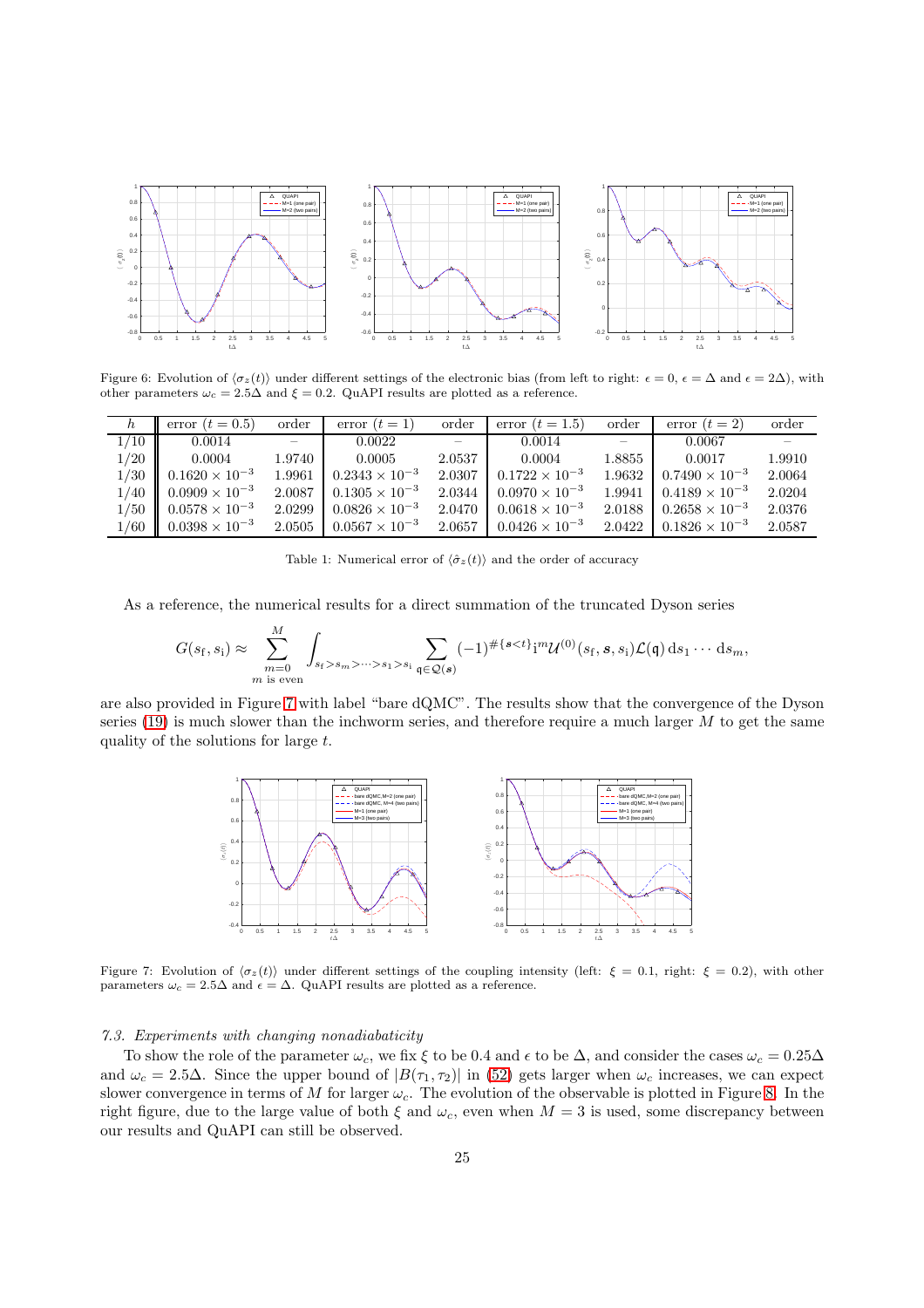

<span id="page-25-1"></span>Figure 8: Evolution of  $\langle \sigma_z(t) \rangle$  under different settings of the nonadiabaticity (left:  $\omega_c = 0.25\Delta$ , right:  $\omega_c = 2.5\Delta$ ), with other parameters  $\xi = 0.4$  and  $\epsilon = \Delta$ . QuAPI results are plotted as a reference.

## <span id="page-25-0"></span>8. Summary

We have studied the inchworm Monte Carlo method introduced in [\[4](#page-26-21), [10\]](#page-26-22), and proven rigorously that the method converges to the solution of the open quantum system whose bath configuration satisfies Wick's theorem. By assuming the iterative step length to be infinitesimal, we have derived a new continuous model for the open quantum system, and have proposed an improvement of the inchworm method to achieve better numerical efficiency and simpler implementation. Such a framework is not restricted to the specific case considered in this paper. In fact, the inchworm method has been applied to a number of cases beyond the settings of this paper, including

- The fermionic bath [\[1](#page-26-34), [10\]](#page-26-22), which needs a revision of the definition of  $\mathcal{L}(\mathfrak{q})$  [\(16\)](#page-5-3);
- Full Keldysh contour [\[1\]](#page-26-34), which requires to augment Figure [1](#page-3-0) with an imaginary time (equilibrium) part of the contour;
- Two-time observables such as Green's functions [\[1](#page-26-34)], which adds some additional restrictions on the admissible diagrams;
- Non-unitary dynamics in the existence of an auxiliary counting field [\[50\]](#page-27-18), in which a non-Hermitian time-dependent Hermitian is introduced.

These extensions may complicate the mathematical formulation, while the general ideas can be extended without much difficulty, and it can be expected that new numerical methods based on integral-differential equation formalism can be derived accordingly. For the new numerical method, the stochastic error and the deterministic error are coupled together, and one needs to apply numerical analysis to find optimal combinations of parameters. This will be an interesting future direction.

Possible applications of this method to dimension reduction of classical systems are also interesting. One interesting possibility is high-dimensional Langevin dynamics, especially when the system has a conditional Gaussian structure, such as that considered in [\[6\]](#page-26-4). Due to the similarity between the Fokker-Planck operator and the Hamiltonian operator, the inchworm method can be applied under certain conditions. More general problems may require more sophisticated resummation techniques. These extensions are left for future works.

#### Acknowledgements

The work of Zhenning Cai is supported by National University of Singapore Startup Fund under Grant No. R-146-000-241-133. The work of Jianfeng Lu is supported in part by National Science Foundation under grant DMS-1454939. This collaboration is also supported by National Science Foundation under grant RNMS-1107444 (KI-Net).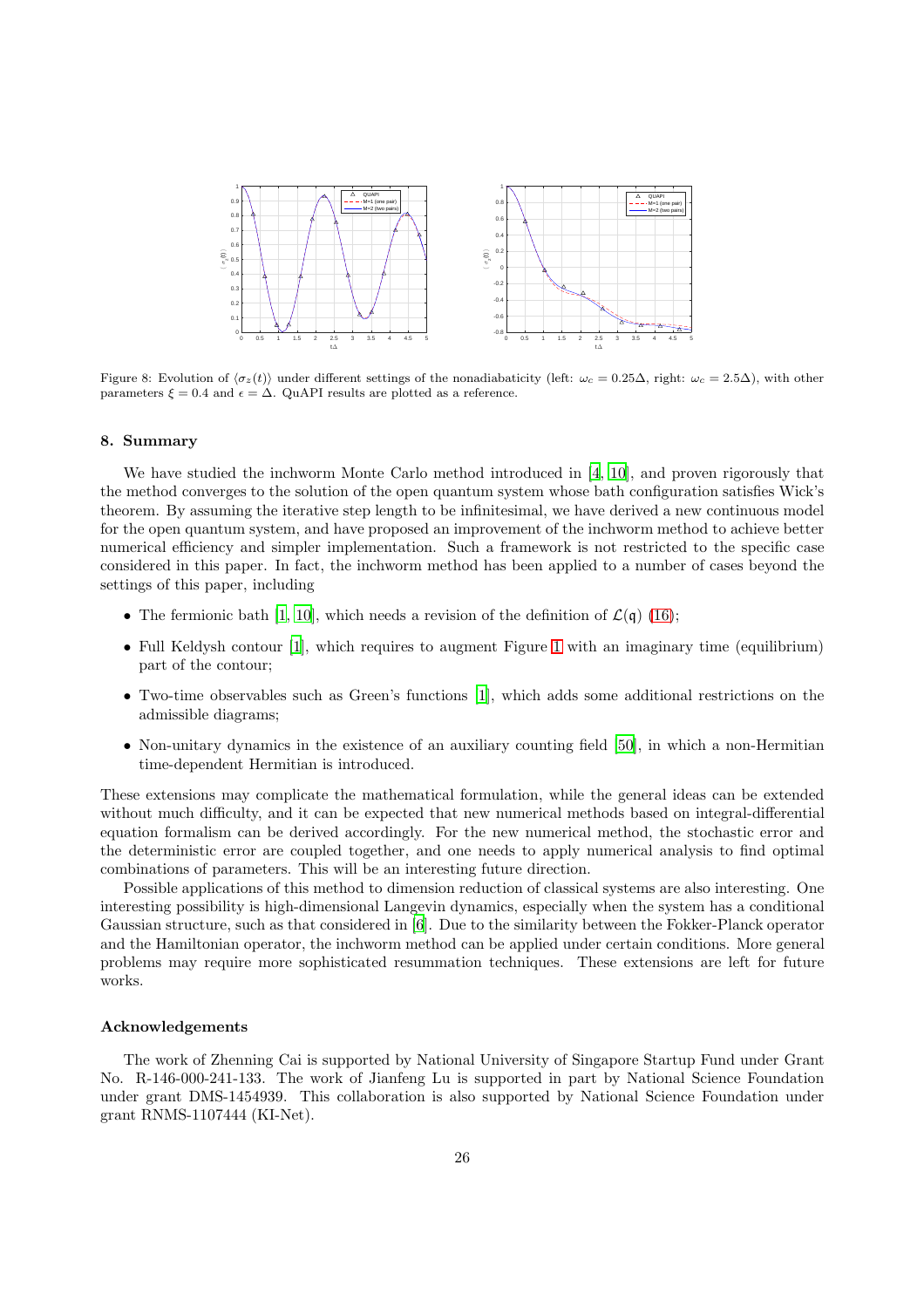#### References

- <span id="page-26-34"></span>[1] A. E. Antipov, Q. Dong, J. Kleinhenz, G. Cohen, and E. Gull. Currents and Green's functions of impurities out of equilibrium: Results from inchworm quantum Monte Carlo. *Phys. Rev. B*, 95:085144, 2017.
- <span id="page-26-36"></span>[2] A. Boag, E. Gull, and G. Cohen. Inclusion-exclusion principle for many-body diagrammatics. *Phys. Rev. B*, 98:115152, 2018.
- <span id="page-26-1"></span>[3] H. Breuer and F. Petruccione. *The Theory of Open Quantum Systems*. Oxford University Press, 2007.
- <span id="page-26-21"></span>[4] H.-T. Chen, G. Cohen, and D. R. Reichman. Inchworm Monte Carlo for exact non-adiabatic dynamics. I. Theory and algorithms. *J. Chem. Phys.*, 146:054105, 2017.
- <span id="page-26-29"></span>[5] H.-T. Chen, G. Cohen, and D. R. Reichman. Inchworm Monte Carlo for exact non-adiabatic dynamics. II. Benchmarks and comparison with established methods. *J. Chem. Phys.*, 146:054106, 2017.
- <span id="page-26-4"></span>[6] N. Chen and A. J. Majda. Beating the curse of dimension with accurate statistics for the Fokker-Planck equation in complex turbulent systems. *Proc. Nat. Acad. Sci. USA*, 114:12864–12869, 2017.
- <span id="page-26-11"></span>[7] A. J. Chorin and O. H. Hald. *Stochastic Tools in Mathematics and Science*. Springer, New York, 3rd edition, 2013.
- <span id="page-26-5"></span>[8] A. J. Chorin, O. H. Hald, and R. Kupferman. Optimal prediction and the Mori-Zwanzig representation of irreversible processes. *Proc. Natl. Acad. Sci. USA*, 97:2968–2973, 2000.
- <span id="page-26-6"></span>[9] A. J. Chorin and Fei Lu. Discrete approach to stochastic parametrization and dimension reduction in nonlinear dynamics. *Proc. Natl. Acad. Sci. USA*, 112:9804–9809, 2015.
- <span id="page-26-22"></span>[10] G. Cohen, E. Gull, D. R. Reichman, and A. J. Millis. Taming the dynamical sign problem in real-time evolution of quantum many-body problems. *Phys. Rev. Lett.*, 115(26):266802, 2015.
- <span id="page-26-7"></span>[11] E. Darve, J. Solomon, and A. Kia. Computing generalized Langevin equations and generalized Fokker-Planck equations. *Proc. Natl. Acad. Sci. USA*, 106:10884–10889, 2009.
- <span id="page-26-16"></span>[12] E. B. Davies. Markovian master equations. *Commun. Math. Phys.*, 39(2):91–110, 1974.
- <span id="page-26-17"></span>[13] E. B. Davies. Markovian master equations. II. *Math. Ann.*, 219(2):147–158, 1976.
- <span id="page-26-30"></span>[14] Q. Dong, I. Krivenko, J. Kleinhenz, A. E. Antipov, G. Cohen, and E. Gull. Quantum monte carlo solution of the dynamical mean field equations in real time. *Phys. Rev. B*, 96:155126, 2017.
- <span id="page-26-31"></span>[15] C. Duan, Z. Tang, J. Cao, and J. Wu. Zero-temperature localization in a sub-ohmic spin-boson model investigated by an extended hierarchy equation of motion. *Phys. Rev. B*, 95(21):214308, 2017.
- <span id="page-26-33"></span>[16] F. J. Dyson. The radiation theories of Tomonaga, Schwinger, and Feynman. *Phys. Rev.*, 75(3):486–502, 1949.
- <span id="page-26-12"></span>Weinan E. *Principles of Multiscale Modeling*. Cambridge University Press, 2011.
- <span id="page-26-0"></span>[18] M. Esposito, K. Lindenberg, and C. Van den Broeck. Entropy production as correlation between system and reservoir. *New J. Phys.*, 12(1):013013, 2010.
- <span id="page-26-13"></span>[19] D. Evans and G. Morris. *Statistical Mechanics of Nonequilibrium Liquids*. Academic, 1990.
- <span id="page-26-14"></span>[20] E. Garnier, N. Adams, and P. Sagaut. *Large Eddy Simulation for Compressible Flows*. Springer, 2009.
- <span id="page-26-26"></span>[21] E. Gull, D. R. Reichman, and A. J. Millis. Bold-line diagrammatic Monte Carlo method: General formulation and application to expansion around the noncrossing approximation. *Phys. Rev. B*, 82(7):075109, 2010.
- <span id="page-26-27"></span>[22] E. Gull, D. R. Reichman, and A. J. Millis. Numerically exact long-time behavior of nonequilibrium quantum impurity models. *Phys. Rev. B*, 84(8):085134, 2011.
- <span id="page-26-3"></span>[23] Emanuel Gull, Andrew J. Millis, Alexander I. Lichtenstein, Alexey N. Rubtsov, Matthias Troyer, and Philipp Werner. Continuous-time Monte Carlo methods for quantum impurity models. *Rev. Mod. Phys.*, 83:349–404, 2011.
- <span id="page-26-18"></span>[24] R. J. Henery. The generalized Langevin equation. *J. Phys. A: Gen. Phys.*, 5:1312, 1972.
- <span id="page-26-8"></span>[25] Carmen Hijön, Pep Espaöl, Eric Vanden-Eijnden, and Rafael Delgado-Buscalioni. Mori-Zwanzig formalism as a practical computational tool. *Faraday Discuss.*, 144:301–322, 2010.
- <span id="page-26-35"></span>[26] L. P. Kadanoff and G. Baym. *Quantum Statistical Mechanics: Green's Function Methods in Equilibrium and Non-Equilibrium Problems*. W.A. Benjamin, 1962.
- <span id="page-26-15"></span>[27] E. Kalnay. *Atmospheric Modeling, Data Assimilation, and Predictability*. Cambridge University Press, 2003.
- <span id="page-26-23"></span>[28] L. V. Keldysh. Diagram technique for nonequilibrium processes. *Sov. Phys. JETP*, 20(4):1018–1026, 1965.
- <span id="page-26-19"></span>[29] A. Kelly and T. E. Markland. Efficient and accurate surface hopping for long time nonadiabatic quantum dynamics. *J. Chem. Phys.*, 139(1):014104, 2013.
- <span id="page-26-32"></span>[30] D. Mac Kernan, G. Ciccotti, and R. Kapral. Surface-hopping dynamics of a spin-boson system. *J. Chem. Phys.*, 116(6):2346–2353, 2002.
- <span id="page-26-9"></span>[31] H. Lei, N. A. Baker, and X. Li. Data-driven parameterization of the generalized Langevin equation. *Proc. Natl. Acad. Sci. USA*, 113:14183–14188, 2016.
- <span id="page-26-10"></span>[32] C. D. Levermore. Moment closure hierarchies for kinetic theories. *J. Stat. Phys.*, 83(5–6):1021–1065, 1996.
- <span id="page-26-28"></span>[33] Yingzhou Li and Jianfeng Lu. Bold diagrammatic Monte Carlo in the lens of stochastic iterative methods. *Trans. Math. Appl.*, 3:1–17, 2019.
- <span id="page-26-2"></span>[34] K. Lindenberg and B. J. West. *The Nonequilibrium Statistical Mechanics of Open and Closed Systems*. Wiley, 1990.
- <span id="page-26-24"></span>[35] D. E. Makarov and N. Makri. Path integrals for dissipative systems by tensor multiplication. Condensed phase quantum dynamics for arbitrarily long time. *Chem. Phys. Lett.*, 221(5–6):482–491, 1994.
- <span id="page-26-20"></span>[36] N. Makri. Numerical path integral techniques for long time dynamics of quantum dissipative systems. *J. Math. Phys.*, 36(5):2430–2457, 1995.
- <span id="page-26-37"></span>[37] N. Makri. The linear response approximation and its lowest order corrections: An influence functional approach. *J. Phys. Chem. B*, 103(15):2823–2829, 1999.
- <span id="page-26-25"></span>[38] N. Makri. Iterative blip-summed path integral for quantum dynamics in strongly dissipative environments. *J. Chem. Phys.*, 146(13):134101, 2017.